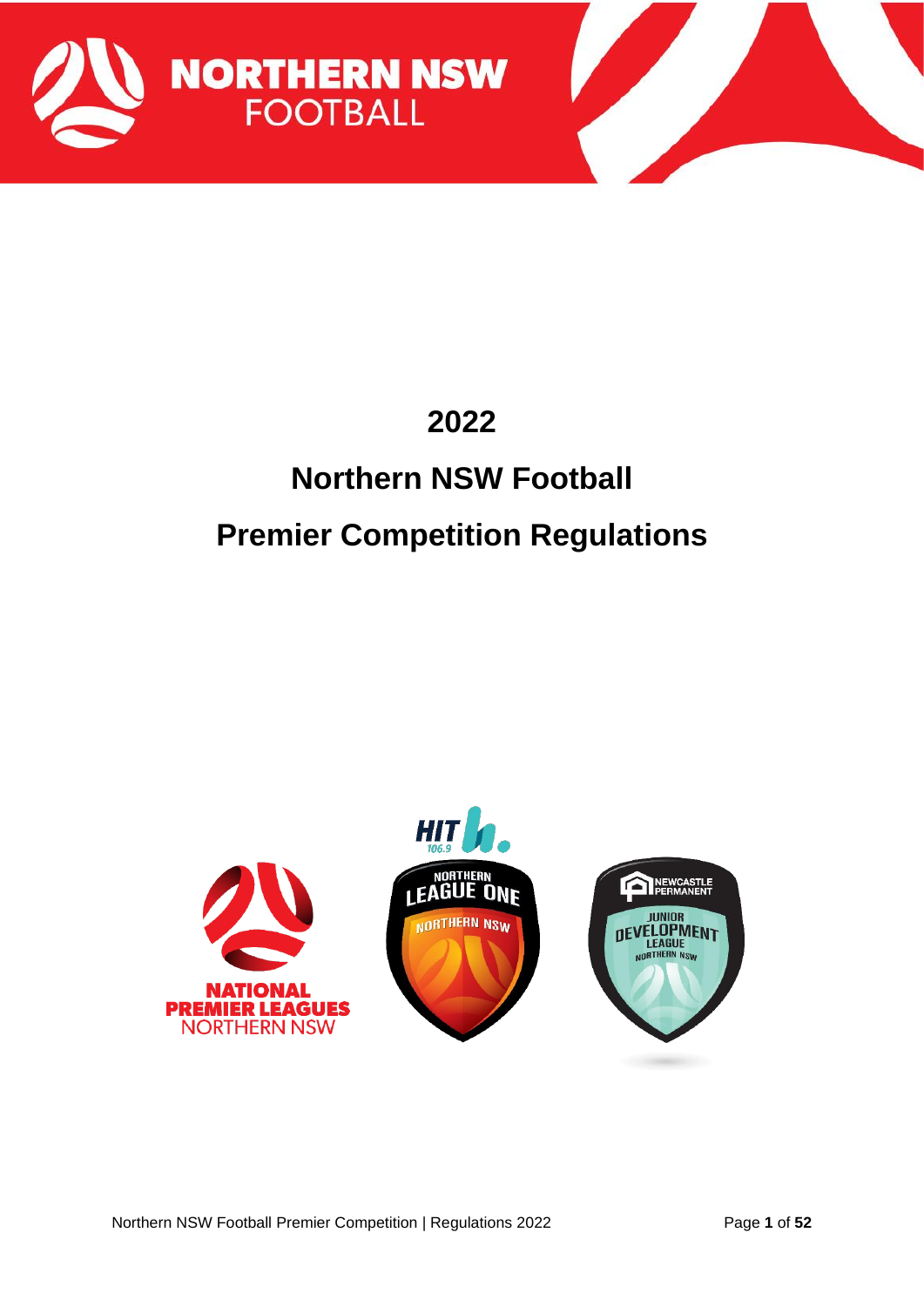

| 11. BEHAVIOUR OF PLAYERS, OFFICIALS AND SPECTATORS 16    |  |
|----------------------------------------------------------|--|
|                                                          |  |
| 13. ADMISSION CHARGES & ENTRY TO COMPETITION FIXTURES 17 |  |
|                                                          |  |
|                                                          |  |
|                                                          |  |
|                                                          |  |
|                                                          |  |
|                                                          |  |
|                                                          |  |
|                                                          |  |
|                                                          |  |
|                                                          |  |
|                                                          |  |
|                                                          |  |
|                                                          |  |
|                                                          |  |
|                                                          |  |
|                                                          |  |
|                                                          |  |
|                                                          |  |
|                                                          |  |
|                                                          |  |
|                                                          |  |
|                                                          |  |
|                                                          |  |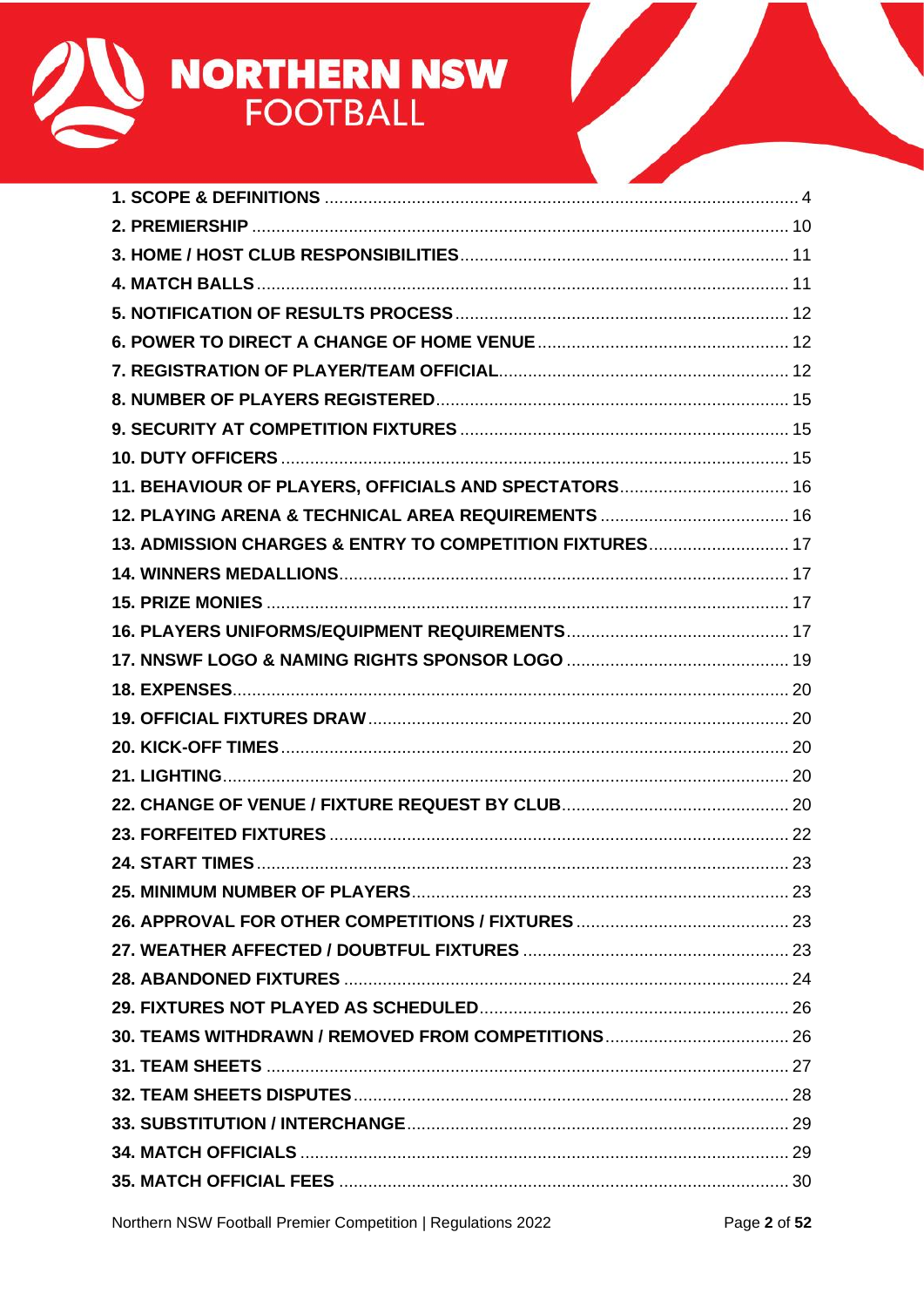

| the control of the control of the control of the control of the control of |  |
|----------------------------------------------------------------------------|--|
|                                                                            |  |
|                                                                            |  |
|                                                                            |  |
|                                                                            |  |
|                                                                            |  |
|                                                                            |  |
|                                                                            |  |
|                                                                            |  |
|                                                                            |  |
|                                                                            |  |
|                                                                            |  |
|                                                                            |  |
|                                                                            |  |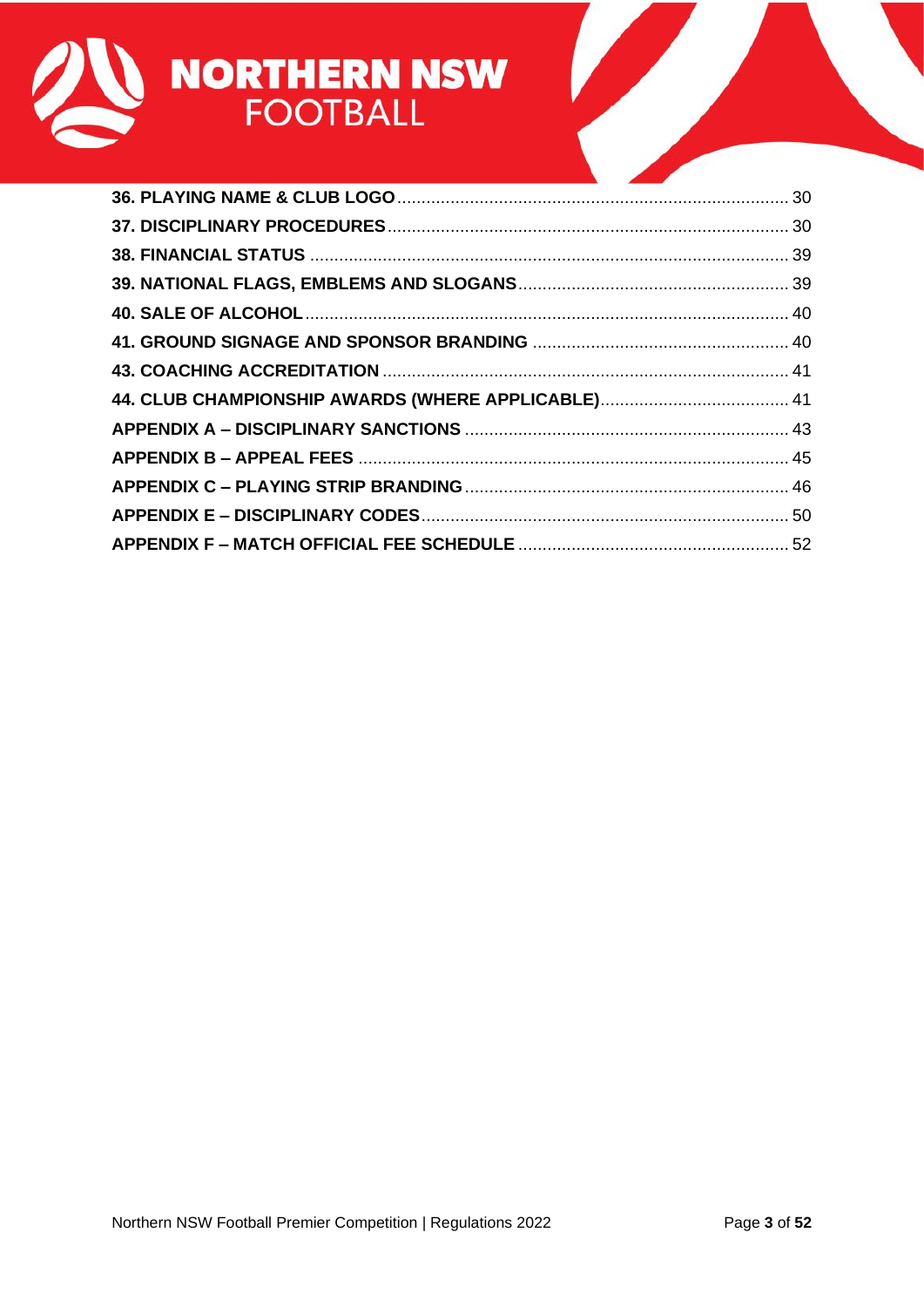



# <span id="page-3-0"></span>**1. SCOPE & DEFINITIONS**

- **1.1.** Northern NSW Football's (NNSWF) Premier Competition Regulations (Regulations) apply to the following competitions and/or fixtures conducted by NNSWF:
	- **(a)** National Premier Leagues NNSW Men's (Senior and Youth);
	- **(b)** National Premier Leagues NNSW Women's (Senior and Youth);
	- **(c)** Northern League One (Senior and Youth);
	- **(d)** Junior Development League;

**(e)** Other competitions, tournaments and special events as promulgated by NNSWF from time to time.

- **1.2.** These Regulations apply to all Clubs, Players, Teams, Club Officials & Match Officials participating in NNSWF's Premier Competitions.
- **1.3.** These Regulations are supplementary to Football Australia Statutes and Regulations including:
	- **(a)** Football Australia National Registration Regulations;
	- **(b)** Football Australia National Disciplinary Regulations;
	- **(c)** Football Australia National Code of Conduct;
	- **(d)** Football Australia National Grievance Procedure By-Law;
	- **(e)** Football Australia National Member Protection Policy;
	- **(f)** Football Australia Spectator Code of Behaviour; and
	- **(g)** Any other regulations or policies adopted by Football Australia from time to time.
- **1.4.** These Regulations are supplementary to the following agreements:
	- **(a)** National Premier Leagues NNSW Men's Licence Agreement;
	- **(b)** National Premier Leagues NNSW Women's Licence Agreement;
	- **(c)** Northern League One Participation Agreement;
	- **(d)** Junior Development League Participation Agreement.
- **1.5.** Football Australia Statutes apply to NNSWF's Premier Competitions.
- **1.6.** If there is an inconsistency between these Regulations and any FA Statutes, Regulations or Policies, then the relevant provisions of the FA documents will prevail to the extent of the inconsistency.
- **1.7.** The subsequent Competition Rules address additional Regulations, conditions and requirements for specific competitions as outlined in Regulation 1.1:
- **1.8.** All Competition Fixtures will be conducted in accordance with FIFA Laws of the Game.
- **1.9.** NNSWF reserves the right to deal with any persons or Clubs in respect of any offences or complaints and other matters not specifically provided for in these Regulations.
- **1.10.** All Competition Fixtures shall be conducted in accordance with the NNSWF Premier Competition Regulations, relevant Competition Rules and Football Australia Regulations and Statutes.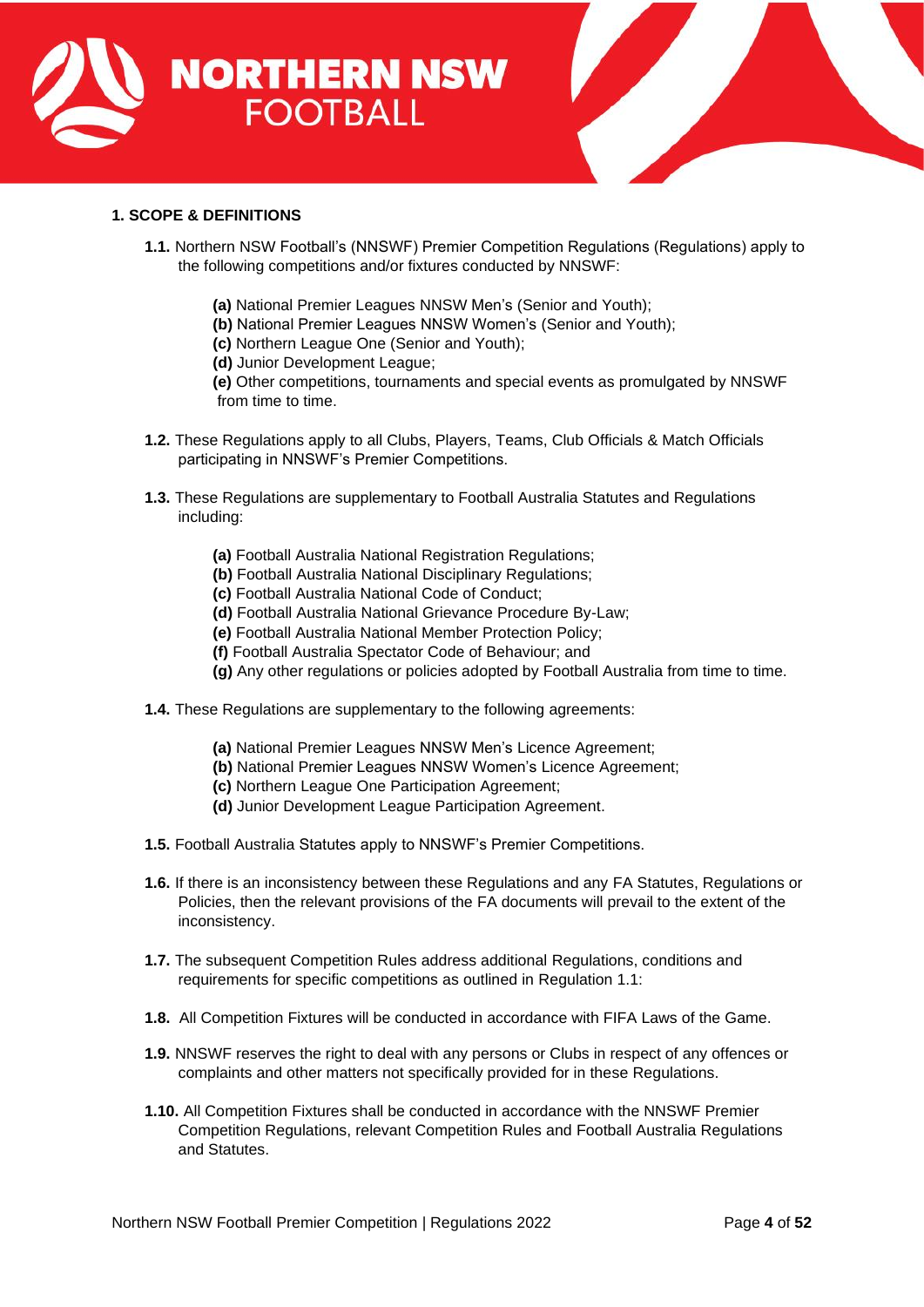

- **1.11.** NNSWF reserves the right to amend Competition Regulations and Competition Rules at any time in its absolute discretion.
- **1.12.** The following definitions shall apply across these Regulations and Competitions Rules unless otherwise stated:

**(a) Accreditation Board** means the approved passes for competitions as stipulated in the respective Competition Rules;

**(b) Active** means in relation to a Player or Team Officials registration status within the FA National Registration System, that the Player or Team Official has paid the required registration fee to the Club;

**(c) A-League Men's** means the senior men's national competition staged in Australia by the Australian Premier League, known as the A-League Men's competition or such other name as notified by Australian Premier Leagues from time to time and includes the Regular Season and Finals Series Matches.

**(d) A-League Women's** means the senior women's national competition staged in Australia by the Australian Premier League, known as the A-League Women's competition or such other name as notified by Australian Premier Leagues from time to time and includes the Regular Season and Finals Series Matches.

**(e) Automatic / Auto** means with respect to disciplinary sanctions the automatic 1 match mandatory suspension applied as a minimum;

**(f) Away Team** means the second listed Team on the Official Fixtures Draw;

**(g) Business Day** means between the hours of 9:00am and 5:00pm Monday to Friday with exception of government public holidays;

**(h) Coach** means the person employed, engaged or appointed by the Club (whether paid or unpaid) charged with the primary responsibility of managing, training and selecting players for Competition Fixtures.

**(i) Club** has the same meaning as in the NNSWF Constitution;

**(j) Club Associate** means one or more of the following, whether individually or collectively:

- **(i)** Club Director(s), Committee Member(s) and Office Bearer(s);
- **(ii)** Team Official(s) (including but not limited to a coach, Team manager or anyone who is officially associated with or on behalf of a Club).
- **(iii)** Player(s) of a Club;
- **(iv)** Member(s) of a Club as defined in the Club's Constitution;
- **(v)** Supporter(s) of a Club;
- **(vi)** Spectators at a Competition Fixture, who unless otherwise identified with a Club shall be deemed to be supporters of the Home Club;
- **(vii)** Any person(s) involved with and/or who contributes to the game of Football in any capacity.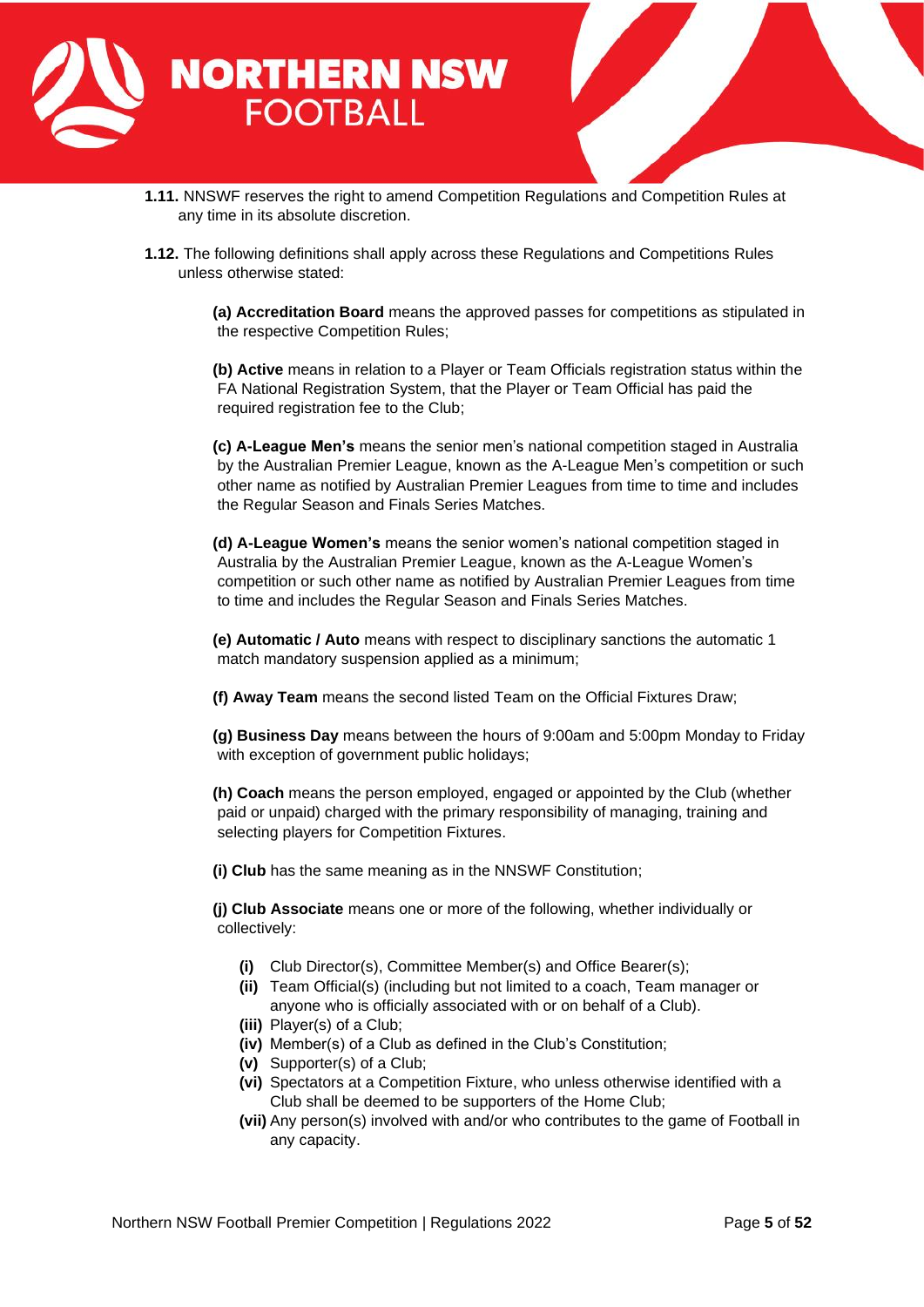

**(k) Competition Fixture** means any individual Match scheduled by Northern NSW Football for points, or during Finals Series;

**(l) Competition Management System** means the online system for all fixtures and results currently contained within the GameDay network;

**(m) Cup Fixture(s)** means matches conducted within a tournament format including but not limited to Australia Cup and/or Women's State Cup;

**(n) Doctors Medical Certificate** means a written statement from a physician which attests to the result of a medical examination of a patient;

**(o) Duty Officer(s)** means persons engaged by a Club to fulfil the role as outlined in Regulation 10;

**(p) FA** means the National governing body, Football Australia Limited;

**(q) Australia Cup** means the national male club competition stage by, or under the control, Football Australia between A-League Clubs and Member Federation Clubs;

**(r) FA NPL Finals Series** means the NPL Team knockout competition administered by FA between State NPL Premiers of each Member Federation or as determined by FA;

**(s) Football Australia National Code of Conduct** means the national code of conduct, as promulgated by FA from time to time;

**(t) Football Australia National Disciplinary Regulations** means the national disciplinary regulations, as promulgated by FA from time to time;

**(u) Football Australia National Registration Regulations** means the national regulations specifying the rules relating to the registration of Players, Clubs, Officials and Competitions with FA, as promulgated by FA from time to time;

**(v) Football Australia National Registration System** means the online PlayFootball system used for Player registrations;

**(w) Football Australia National Spectator Code of Behaviour** means FA's National Spectator Code of Behaviour which governs the behaviour of spectators present at a Match or otherwise involved in any activity staged by NNSWF or Club in order to enhance the reputation of FA and football generally;

**(x) FIFA Equipment Regulations** means the FIFA Equipment Regulations as promulgated by FIFA from time to time;

**(y) FIFA Laws of the Game** means the official Laws of the Game as promulgated by FIFA;

**(z) Field of Play** means:

- **(i)** At an enclosed pitch the entire area within the temporary or permanent perimeter fencing; or
- **(ii)** At an open pitch the entire area within 3 metres of the boundary line of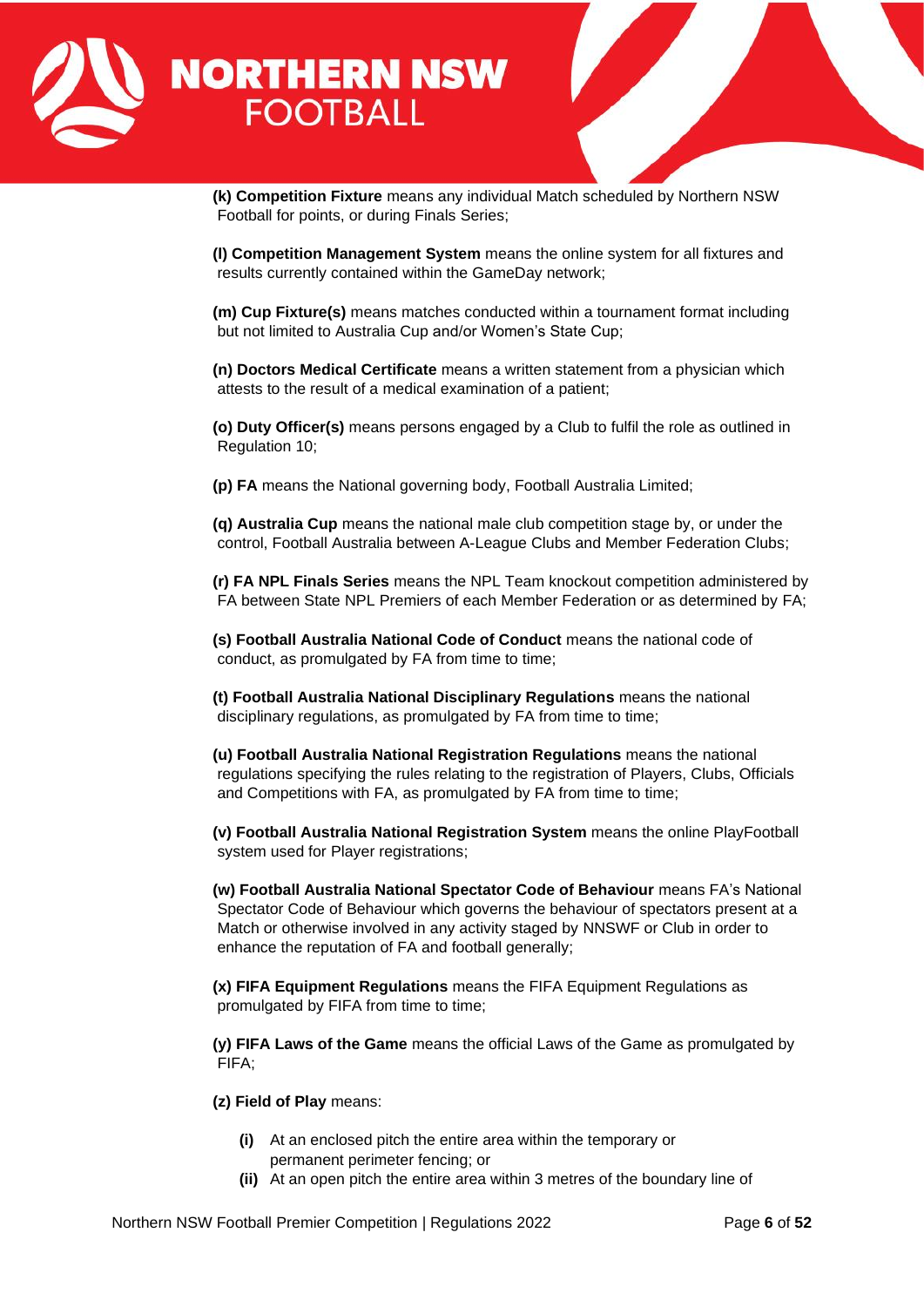



the football pitch.

**(aa) Finals Series** means the series of Competition Fixtures contested with qualifying Teams as stipulated in the Competition Rules;

**(bb) Force Majeure Event** means any event beyond the reasonable control of the party affected by it, including any acts of God, fire, explosion, flood, war, acts of terrorism, theft, malicious damage, strikes, lock outs, industrial action of any kind, government regulations or requirement or restraint or intervention;

**(cc) Goalkeeper** means the player designated by a Club as that Club's goalkeeper in a Match;

**(dd) Home Team** means the Team whose name appears first in the Official Fixtures Draw;

**(ee) Host Club** means a Club which hosts one or more Competition Fixtures or Finals at their nominated Venue, whether or not that Club participates in one of those Competition Fixtures or Finals or not;

**(ff) Just Cause** means a legally sufficient reason;

**(gg) Kit Matrix** means the document provided to all Clubs indicating required playing kits for each Competition Fixture;

**(hh) Licence Agreement** means the signed licence between the Club and NNSWF executed annually;

**(ii) Manufacturer's Identification(s)** means the product manufacturers identification marking on a garment or object (e.g. a symbol on a playing shirt);

**(jj) Match(es)** means a matchday for the relevant group of Teams. E.g. on Senior NPL Match would include 1<sup>st</sup> Grade, Reserve Grade and 18 Years;

**(kk) Match Official** includes the following:

- **(i)** NNSWF appointed Senior Match Official (also known as the Referee);
- **(ii)** Assistant Match Official (also known as Assistant Referee);
- **(iii)** Fourth Official;
- **(iv)** Match Assessor;
- **(v)** Any other person designated by NNSWF as a Match Official; or
- **(vi)** Any individual who acts as a Match Official in any Match.

**(ll) Mass Walk Off** means where a Team or group of individuals remove themselves from a Match resulting in the Match being abandoned as per Regulation 28.2a;

**(mm) Normal Time** means the maximum length of 2 equal periods not including added time as specified in Competition Rules;

**(nn) NNSWF** means the Member Federation governing body, Northern New South Wales Football;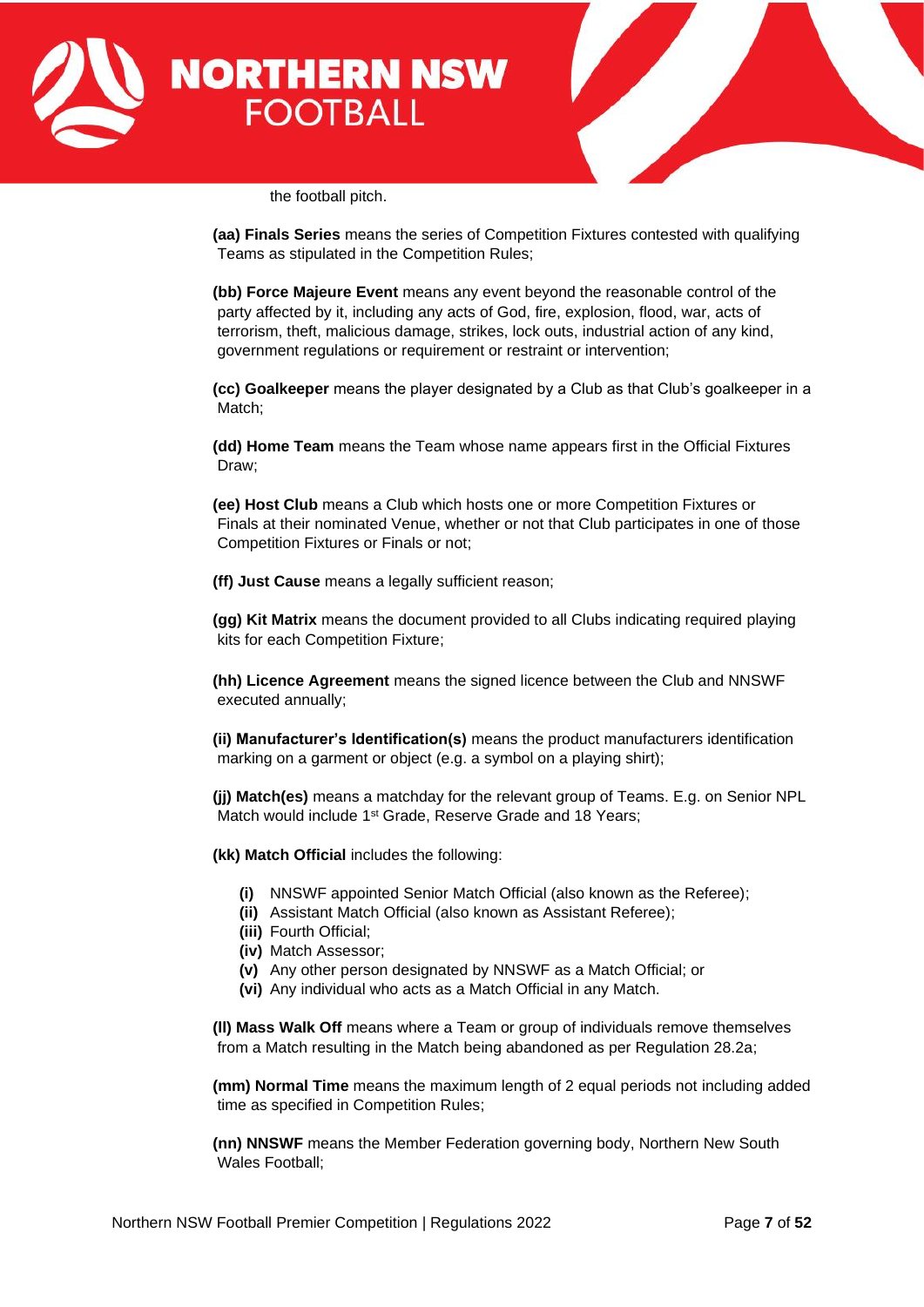

**(oo) NNSWF Social Media Policy** means the policy implemented by NNSWF inclusive of guidelines and requirements for Clubs operating social media accounts;

**(pp) NNSWF Technical Department** means the individual or group employed by NNSWF in this position and/or department;

**(qq) NPL Player Points System** means the system for the calculation of a National Premier Leagues Club's player points with respect to participation in National Premier Leagues NNSW Men's competition, as prescribed by the NNSWF;

**(rr) Official Fixtures Draw** means the competition draw for Northern NSW Football's premier competitions published on the Competition Management System;

**(ss) Official Points Table** means the recording of data including points, goal differences and matches played for each Competition where points are recorded housed within the Competition Management System;

**(tt) Outfield Player(s)** means the player(s) other than the designated Goalkeeper who participate on the field of play in a Match;

**(uu) Overage Player** means a Player who does meet the age requirements of the respective competition age group, however, is permitted to participate in accordance with the Competition Rule conditions;

**(vv) Player** means any person who is registered with a Club to participate in the NNSWF Premier Competitions;

**(ww) Player Contract Regulations** means the regulations that regulate the eligibility, registrations, contracting and payments of Players as prescribed by Football Australia;

**(xx) Participation Agreement** means the signed agreement between the Club and NNSWF executed annually;

**(yy) Participation Criteria** means the requirements as set out in the relevant Club Licencing Criteria document in the case of National Premier Leagues or the Club Participation Criteria for all other competitions;

**(zz) Premiership** means the Matches conducted within a Competition forming the home and away season excluding the Finals Series if applicable;

**(aaa) Professional Player Contract** means the mandatory form of contract for the casual employment of a Professional as specified in Prescribed Form 05 or, for a Player in a National League Competition, the mandatory form of contract specified in the relevant National League Player Contracting Regulations.

**(bbb) Red Card** means a Player Red Card or Team Official Red Card, as the case may be;

**(ccc) Regulations** means these NNSWF Premier Competition Regulations promulgated by NNSWF from time to time;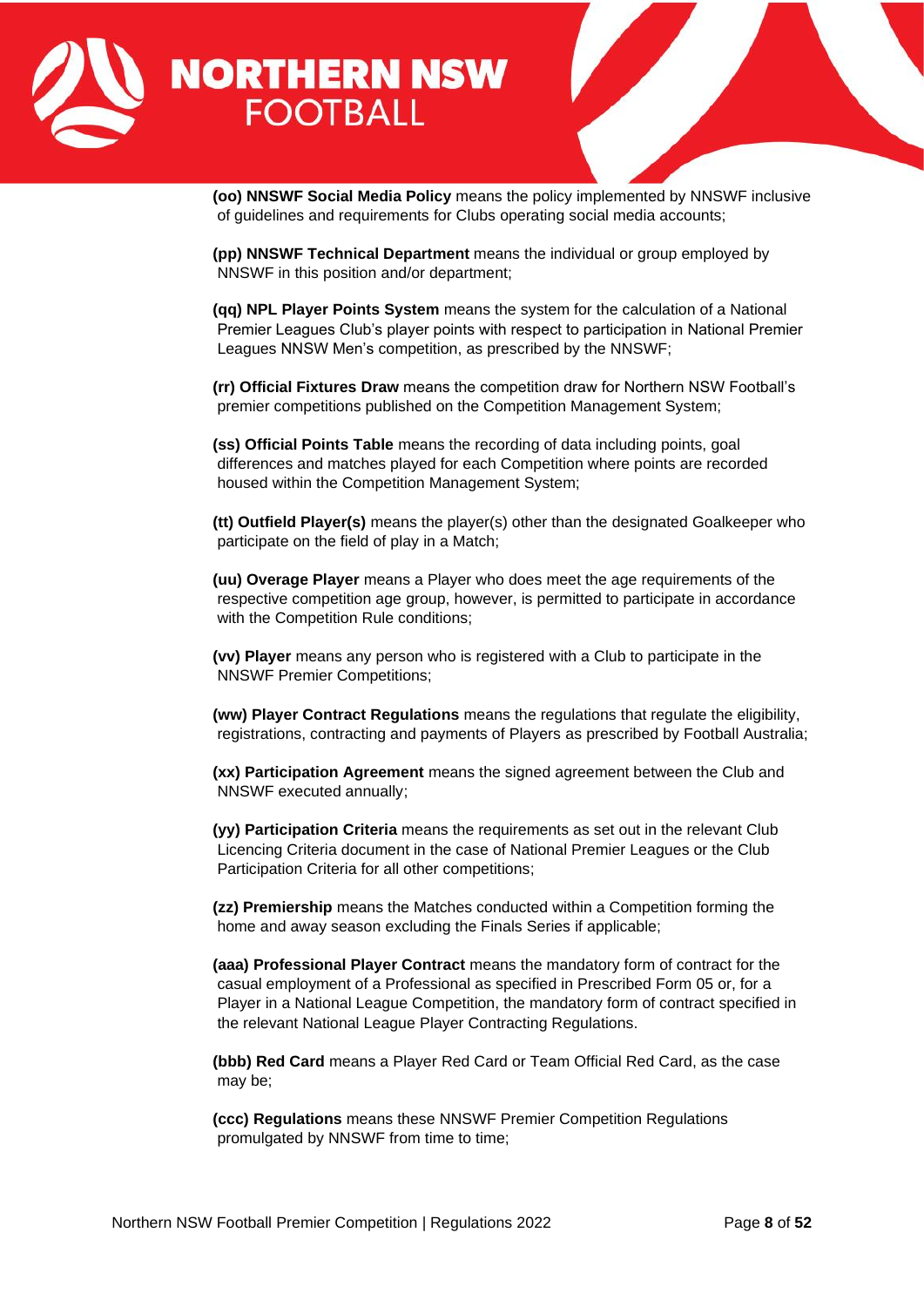

**(ddd) Regular Season** means the Premiership home and away fixtured competition, excluding Finals Series Matches;

**(eee) Representative Team** means a Team representing a State or Territory, a region or an Institute that participates in a Competition;

**(fff) Roster** means players listed who are eligible to participate for a specific Team with the exception of Player or Officials suspended from time to time;

**(ggg) Senior Match Official** means the most senior appointed Match Official for a Competition Fixture, usually the Referee;

**(hhh) Sporting Advantage** means anything that provides a more favourable position, greater opportunity or a favourable outcome;

**(iii) Talent Support Program** means players who are selected to participate in the Talent Support Program administered by NNSWF technical staff;

**(jjj) Team** means Players and/or Team Officials representative a Club in a specific competition age group and/or grade;

**(kkk) Team Official** means any person employed or volunteering their services, including but not limited to, a Coach, team manager or physio / sports trainer;

**(lll) Team Sheet** means the official Match record with details pertaining to Players and/or Team Officials who participated in the Match as well as the result, goal scorers and any disciplinary actions;

**(mmm) Technical Area** means the area marked and designated in accordance with the FIFA Laws of the Game within which the coach, the substitute Players and the Team Officials must remain during a Match;

**(nnn) Trial Game** means any fixture sanctioned by NNSWF, but not as a Competition Fixture;

**(ooo) Venue** means the venue at which Competition Fixtures are staged;

**(ppp) Visa Player** means a Player that is not a citizen or resident of Australia and who requires a valid visa or work permit to enter Australia, whether to play football as an Amateur or Professional;

**(qqq) Withdrawn Club** has the meaning prescribed in Regulation 30;

**(rrr) Yellow Card** means a Player Yellow Card or Team Official Yellow Card, as the case may be;

#### **1.13. Interpretation**

**(a)** In these Regulations, unless the context requires otherwise, capitalised terms shall have the meaning set out in clause 1.12 (Definitions)

**(b)** Unless otherwise defined in these Regulations, capitalised terms in these Regulations have the same meaning as defined in:

**(i)** the FA Statutes;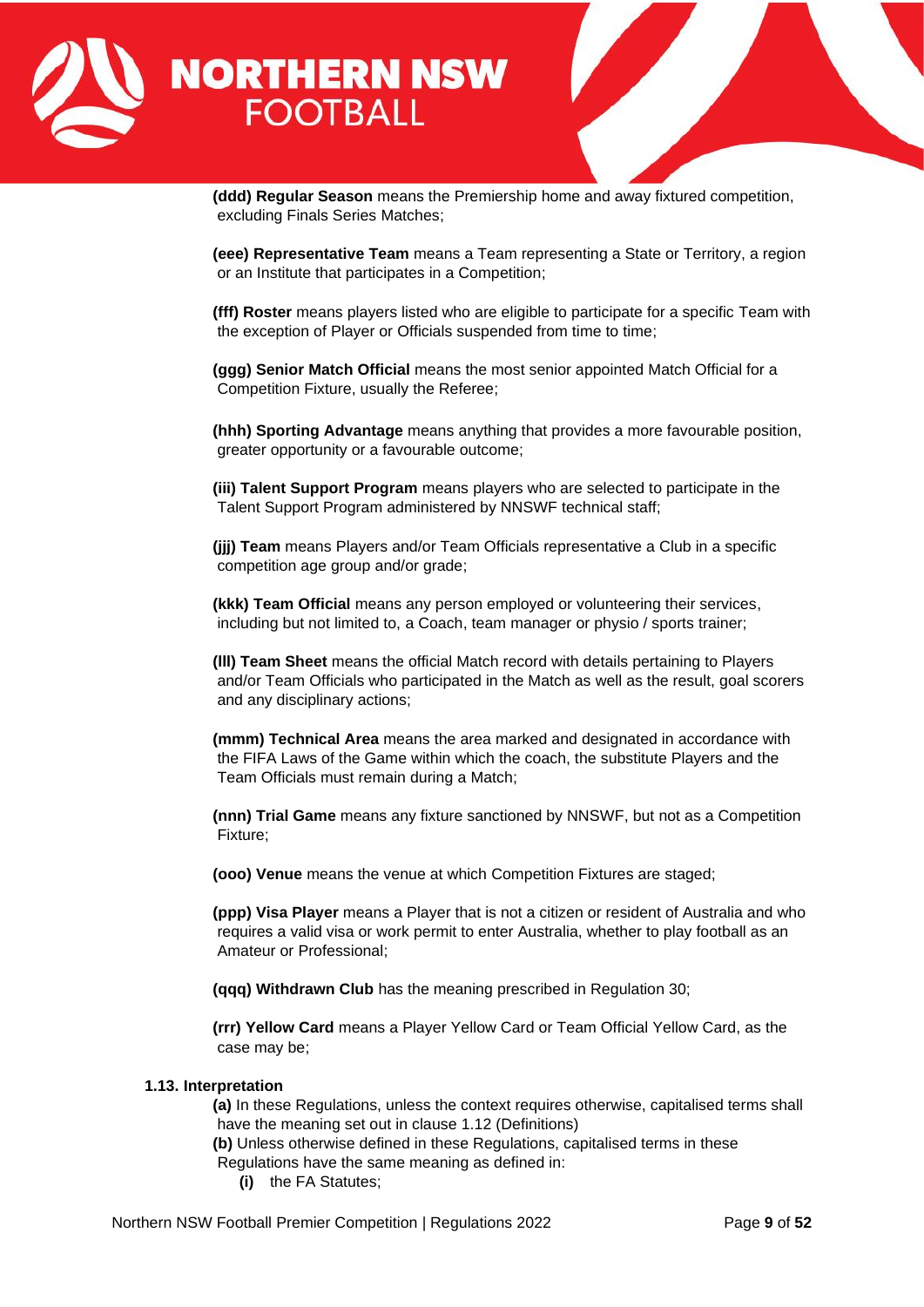



- **(ii)** the FIFA Laws of the Game;
- **(iii)** the National Registration Regulations;
- **(iv)** the National Disciplinary Regulations.
- **(c)** In the event of inconsistency between these Regulations and any other FA Statutes, the interpretation will prevail in the following order:
	- **(i)** the FIFA Statutes;
	- **(ii)** the National Registration Regulations;
	- **(iii)** these Regulations; and
	- **(iv)** the National Disciplinary Regulations.
- **(d)** In these Regulations:
	- **(i)** any use of the words 'includes' or words such as 'for example' or 'such as' do not limit anything else that is included in general speech;
	- **(ii)** 'business day' means a day when the offices of FA are ordinarily open for business;
	- **(iii)** any reference to '\$' or 'dollars' is to Australian dollar;
	- **(iv)** a reference to a singular includes the plural and vice versa;
	- **(v)** a reference to any document is to that document as amended, supplemented, varied or replaced from time to time except to the extent expressly prohibited by that document or these Regulations; and
	- **(vi)** a reference to a clause, annexure or schedule is to a clause, annexure or schedule to these Regulations, unless otherwise specified.

# <span id="page-9-0"></span>**2. PREMIERSHIP**

- **2.1.** Notwithstanding NNSWF's right to determine the Venue of any Competition Fixture, each Team competing in a Premiership competition shall play its opponents on a home and away basis and in a sequence as far as is practicable according to the respective home Venues availability.
- **2.2.** Premiership Points Determination of Placing Premiers

|  |  | (a) Competition points shall be awarded as follows: |
|--|--|-----------------------------------------------------|
|--|--|-----------------------------------------------------|

| <b>Outcome</b>       | Value                |  |
|----------------------|----------------------|--|
| Win                  | 3 Points             |  |
| <b>Draw</b>          | 1 Point              |  |
| <b>Loss</b>          | 0 Points             |  |
| Forfeit (awarded to) | 3 points             |  |
| Abandoned            | As per Regulation 28 |  |

**2.3.** When all Premiership Competition Fixtures are concluded, and the competition points allocated the Team with the highest number of points on the Official Points Table shall be declared the Premiers.

> **(a)** Where Teams are equal on points at the conclusion of all Competition Fixtures, their placing is determined by the following process being applied in this sequence:

- **(i)** Highest positive goal difference;
- **(ii)** Highest number of goals scored;
- **(iii)** Highest number of points accumulated in Competition Fixtures between the Clubs concerned;
- **(iv)** Highest goal difference in Competition Fixtures between the Clubs concerned;
- **(v)** Lowest number of Red Cards accumulated;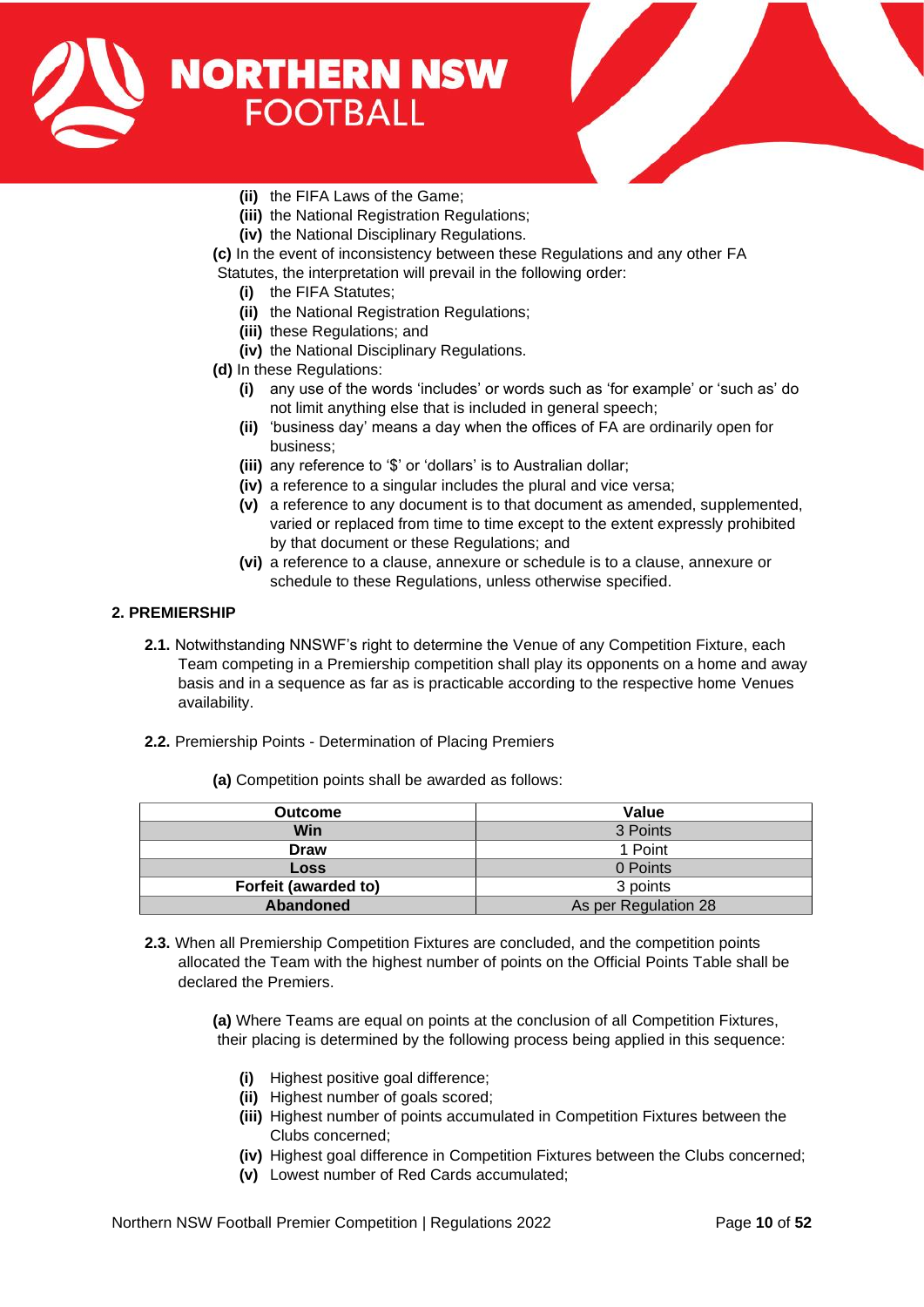



**(vi)** Lowest number of Yellow Cards accumulated; and **(vii)** toss of a coin in the event of a tie of 2 Clubs or drawing of lots in the event of a tie of 3 or more Clubs.

**2.4.** In the event of the Premiership being determined by Regulation 2.3 (a, vii) any prizemoney, where applicable, will be split on an equal basis between the Teams concerned.

# <span id="page-10-0"></span>**3. HOME / HOST CLUB RESPONSIBILITIES**

- **3.1.** Home Clubs and Host Clubs are as defined in Regulation 1.12.
- **3.2.** The Home Club and Host Club may be the same Club.
- **3.3.** The responsibilities of the Host Club are as follows:
	- **(a)** Venue Availability
		- **(i)** Ensure its nominated home ground is available for the Competition Fixture, on the date and time as published in the Official Fixtures Draw;
		- **(ii)** In the event of the ground being unfit or unavailable (except in the event of a wash out) for the Competition Fixture the Host Club shall (where possible) arrange an alternative Venue for that date and time. NNSWF, the Away Team and Match Official Appointments Officer must be notified of any change of Venue as soon as possible, but not later than 48 hours before the scheduled Competition Fixture.
		- **(iii)** Failure to comply with Regulation 3 or part thereof may result in a forfeit to the opposing Team and a fine as outlined in section 1 of Appendix A.
	- **(b)** Playing Surface
		- **(i)** The Host Club must ensure the playing surface is in a condition the Match Official considers safe, ground markings are clear and accurate as specified within the FIFA Laws of the Game and that nets and corner posts are provided to conform to the requirements of the competition.
		- **(ii)** The Senior Match Official shall decide on all matters relating to the Regulation 3.3 shall report any breaches in writing to NNSWF.
		- **(iii)** Should the Senior Match Official refuse to commence a Competition Fixture due to non-compliance with Regulation 3.3 (except in the event of a wash out), the Host Club shall be responsible for payment of the Match Official's fees and the Club may be fined a sum as outlined in Section 1 of Appendix A, and the result of the Competition Fixture will be determined by NNSWF.

#### <span id="page-10-1"></span>**4. MATCH BALLS**

- **4.1.** NNSWF shall determine the brand & standard of a match ball to be used in a Competition Fixture.
- **4.2.** The Host Club shall provide 3 approved brand match balls to the Senior Match Official, no later than 15 minutes prior to the start of each Match.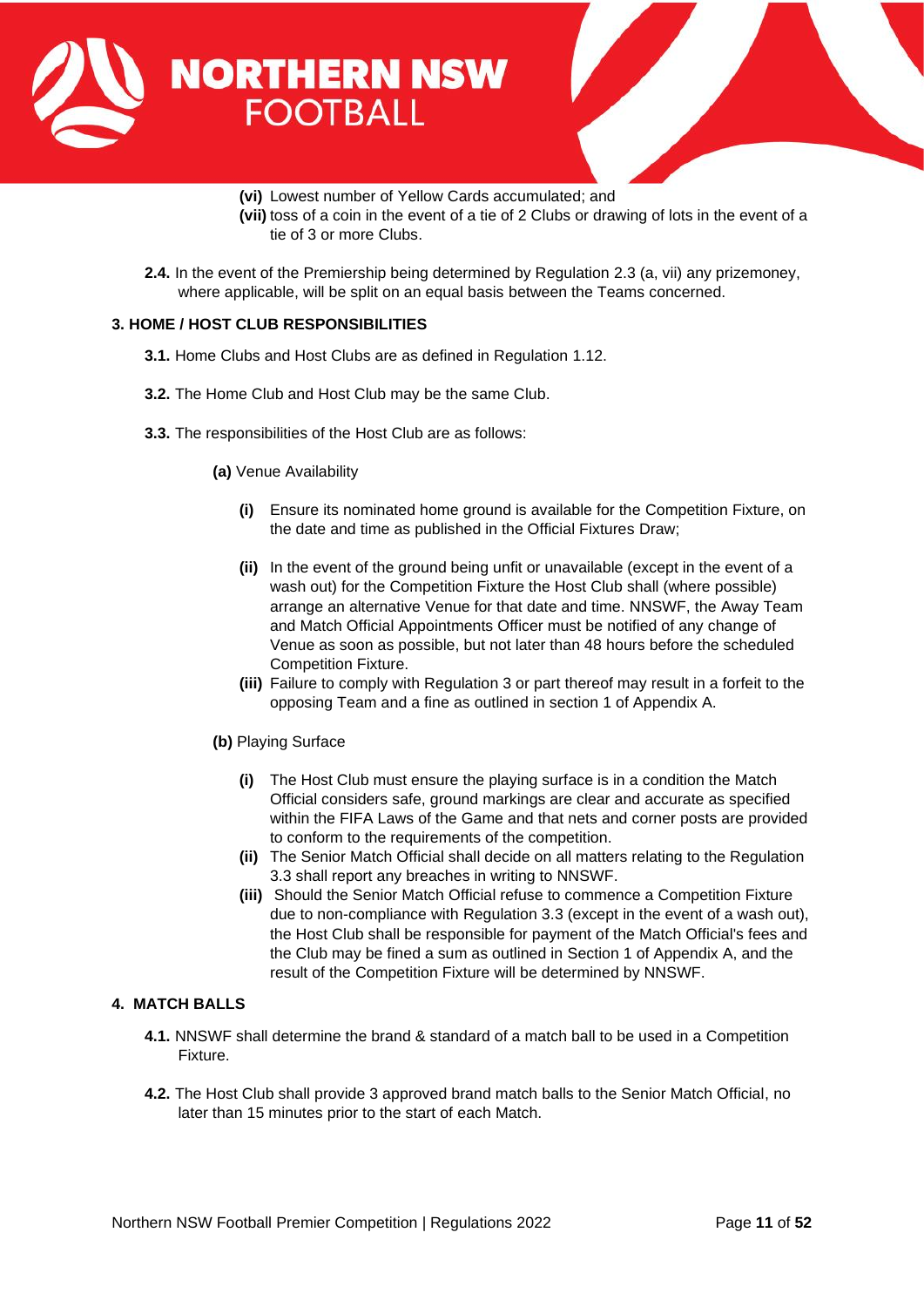



|  | <b>4.3.</b> Match Ball Sizes |  |  |
|--|------------------------------|--|--|
|--|------------------------------|--|--|

| Age Group          | <b>Match Ball Size</b> |
|--------------------|------------------------|
| 8-9 Years          | Size 3                 |
| <b>10-13 Years</b> | Size 4                 |
| 14 Years $+$       | Size 5                 |

# <span id="page-11-0"></span>**5. NOTIFICATION OF RESULTS PROCESS**

- **5.1.** It is the responsibility of the Host Club to upload all Match results into the NNSWF Competition Management System no later than 2 hours after the conclusion of the last Match.
- **5.2.** In the event that a Club is not able to post results as per above due to technical difficulties, the Club is required to email all results to [competitions@northernnswfootball.com.au](mailto:competitions@northernnswfootball.com.au) within the required timeframes.
- **5.3.** Clubs who fail to adhere to the above procedures will be subject to a fine as outlined in section 1 of Appendix A.

# <span id="page-11-1"></span>**6. POWER TO DIRECT A CHANGE OF HOME VENUE**

**6.1.** Notwithstanding any other Competition Rules, NNSWF may direct a Club to play its Home Competition Fixture(s) at a Venue other than its Home Venue, providing that reasonable notice is given to the Team(s).

# <span id="page-11-2"></span>**7. REGISTRATION OF PLAYER/TEAM OFFICIAL**

**7.1.** Registration Periods

**(a)** The amateur registration period for all other NNSWF Premier competitions is 6<sup>th</sup> January  $-30<sup>th</sup>$  June each year.

#### **7.2.** Registration Fees

**(a)** A player registration fee will be imposed by NNSWF for participation in all Premier Competitions which shall be determined annually.

**(b)** The NNSWF player registration component fee is refundable to the Club up until 30<sup>th</sup> June each year provided that the de-registering player has not:

- **(i)** Played in a competition fixture during their time of registration;
- **(ii)** Lodged an insurance claim during their time of registration;
- **(iii)** Been listed on a Team Sheet for any Competition Fixture as either a starting Player or a Substitute/Interchange Player.

#### **7.3.** Player Registration Process

**(a)** For all NNSWF competitions, Players are required to register online via the Football Australia National Registration System;

**(b)** A Player is not considered registered to a Club until such time as the Club makes them Active;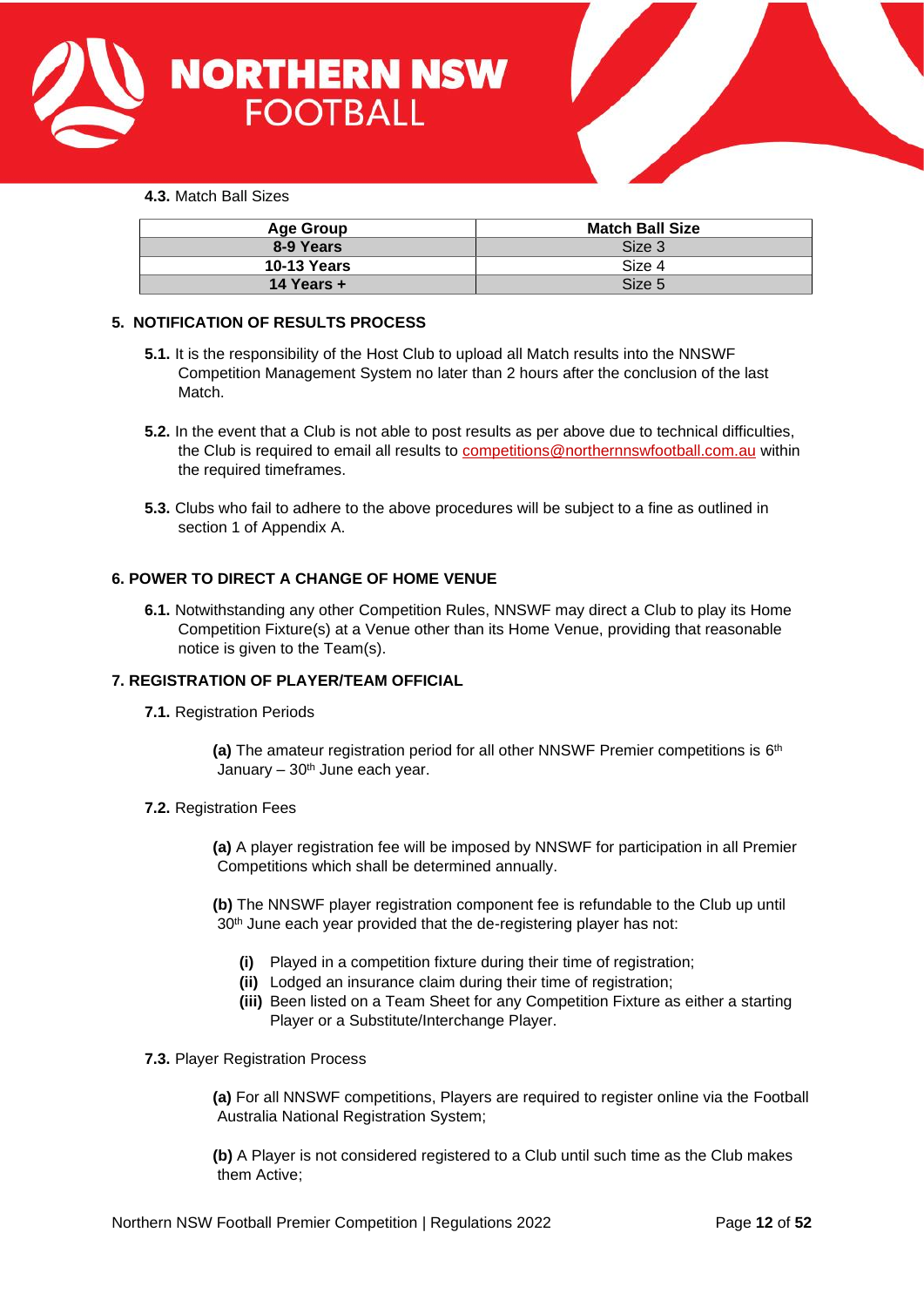



**(c)** A Club is responsible for ensuring that all of its Players have been registered and made Active 60 minutes prior to the Match the Player is participating in;

**(d)** The final date for any amateur Player registrations with NNSWF is 30<sup>th</sup> June each year. Any registration submitted after this date will only be accepted in the terms outlined in Regulation 7.4;

**(e)** This Regulation is subject to Football Australia National Registration Regulations.

**7.4.** NNSWF may register a Player outside the Registration Period if:

**(a)** that Professional Player was not bound by a playing contract before the expiry of the immediately preceding Registration Period;

**(b)** that Player is a Goalkeeper and Football Australia, or the Member Federation has been satisfied that the Club has a justifiable reason for the request and has provided appropriate evidence;

**(c)** Football Australia or the Member Federation is satisfied in its absolute discretion that exceptional circumstances exist, including if a Player terminated his Professional Player Contract for Just Cause.

**7.5.** Player Eligibility

**(a)** An eligible amateur Player is one who has registered in accordance with Football Australia National Registration Regulations and NNSWF Premier Competitions Regulation 7.3;

**(b)** An eligible professional Player is one who has registered through the Football Australia National Registration System in accordance with Football Australia National Registration Regulations and NNSWF Premier Competitions Regulation 7.3 and has signed an Football Australia Player Professional Contract which has been lodged with NNSWF;

**(c)** A Club may seek special dispensation regarding a Player's eligibility by applying in writing to NNSWF.

**7.6.** Teams Playing Ineligible Players

**(a)** A Team found guilty of playing an ineligible Player in any Competition Fixture shall be ineligible for any points associated with that Match and shall be fined a sum outlined in section 2 of Appendix A:

- **(i)** In such cases, the Competition Fixture shall be awarded as a 3-0 victory to the non-offending Team unless the score of the Competition Fixture was greater, and in favour of the non-offending Team, in which case the greater result will stand;
- **(ii)** In determining what is a greater result, NNSWF will give preference to goals for in the first instance (i.e. 4-1 will be considered greater than 3-0).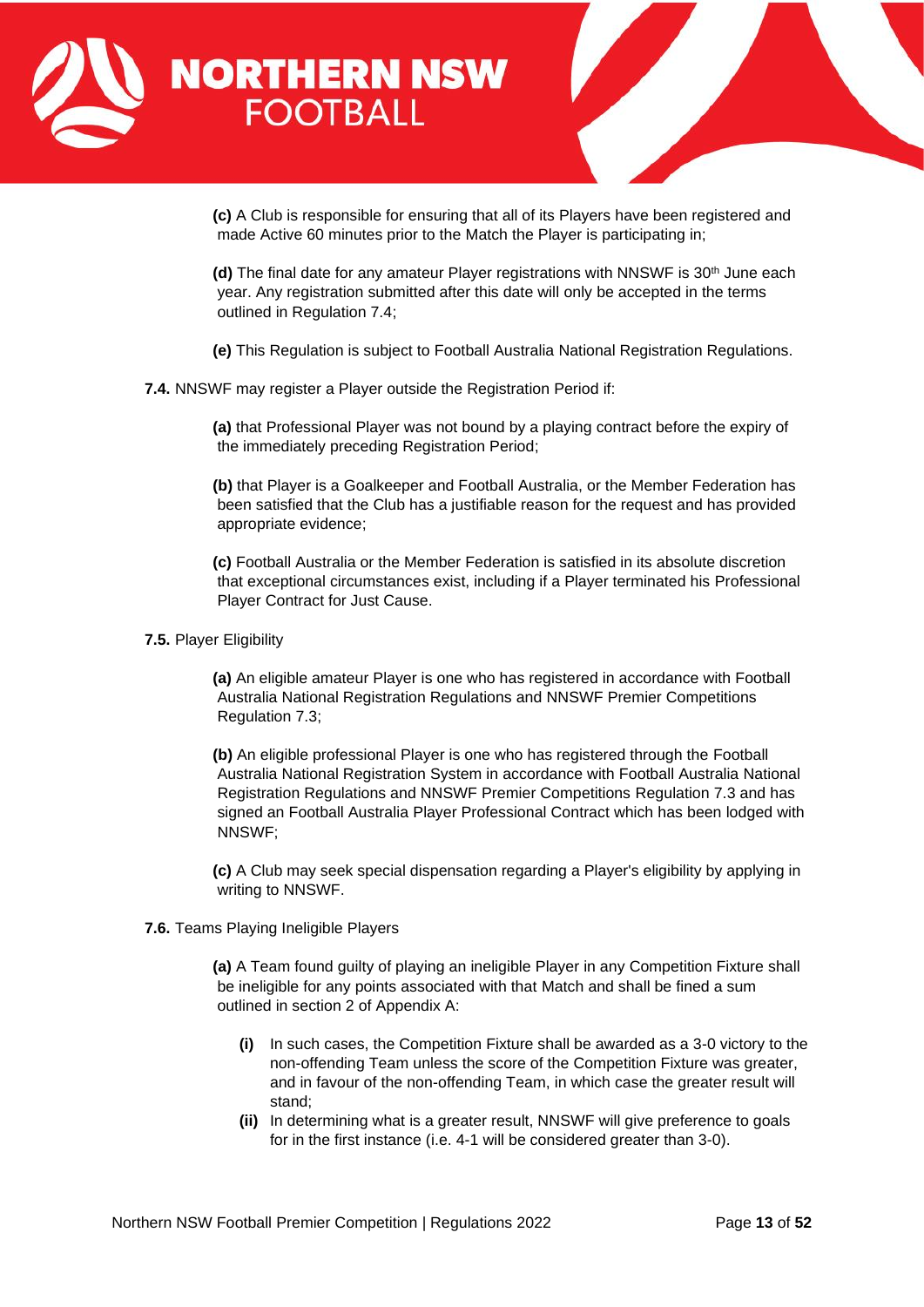

**(b)** If a Competition Fixture result is amended in line with Regulation 7.6, any goals and / or player award votes accumulated by the non-offending Team will be upheld;

**(c)** If a Competition Fixture result is amended in line with Regulation 7.6, any player award votes accumulated by the offending Team will be removed for the fixture;

**(d)** If a Competition fixture result is amended in line with Regulation 7.6, and a score awarded in line with 7.6.a.ii, any goals for the offending Team will be upheld in the results and Official Points Table but will not be attributed to any individual Player;

**(e)** Any Player or Team Official infringements i.e. Red / Yellow Cards for both Teams will be upheld;

**(f)** NNSWF reserves the right at all times to determine if there was any malice or intent to gain benefit by a Club playing a Player deemed to be ineligible. Where NNSWF determines there was no malice or intent to gain benefit in playing an ineligible Player it reserves the right to deem what action is appropriate, taking into account any Sporting Advantage gained by doing so.

**7.7.** A Club shall not allow a Player who is under suspension or disqualification from NNSWF or any other FIFA / Football Australia affiliated football body to play in the competitions

**(a)** Such Player will be declared an ineligible Player;

**(b)** Any Club playing a suspended or disqualified Player during his period of suspension or disqualification may be sanctioned in accordance with Section 2 of Appendix A;

- **7.8.** Subject to any disciplinary restriction, a Player is eligible to compete in their Team's Final Series Matches subject to compliance with the Competition Rules;
- **7.9.** Team Official Registration Process

**(a)** For all NNSWF competitions Team Officials are required to register online with the Football Australia National Registration System;

**(b)** A Club is responsible for ensuring that all of its Team Officials have been registered and made Active a minimum of 60 minutes prior to commencing duties as a Team Official;

**(c)** The Team Official must be registered in accordance with Football Australia National Registration Regulations and NNSWF Premier Competitions Regulation;

**(d)** The eligibility and qualifications of a Team Official shall be prescribed within each Competitions' Participation Criteria and Participation Agreement or Participation Licence where applicable;

**(e)** NNSWF reserves the right to refuse registration of a Team Official who does not have the required minimum qualifications;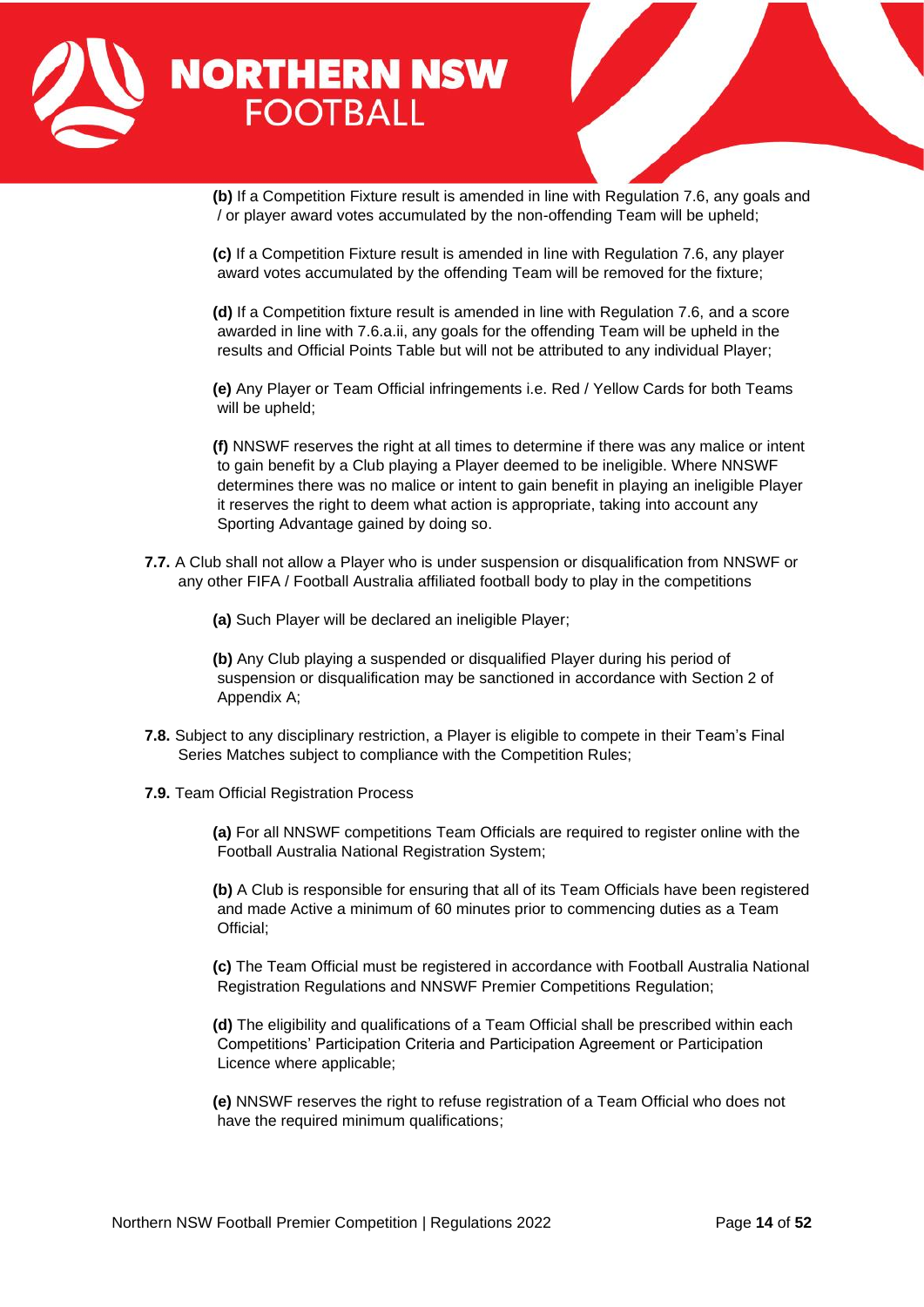



# <span id="page-14-0"></span>**8. NUMBER OF PLAYERS REGISTERED**

**8.1.** A Club must register sufficient Players to fulfil the requirements of the Team(s) in the competition(s) as per the Competition Rules, subject to timelines determined by NNSWF.

# <span id="page-14-1"></span>**9. SECURITY AT COMPETITION FIXTURES**

- **9.1.** A Host Club is responsible for providing appropriate security measures to ensure the orderly behaviour of spectators and safety of Match Officials, Players and Team Officials.
- **9.2.** A Host Club is responsible for increased security and/or police measures as directed by NNSWF when deemed appropriate. NNSWF reserves the right to implement a Match Risk Assessment when required.
- **9.3.** When assessing any misconduct charges that may be brought against a Club. NNSWF may consider the security measures implemented by a Club and any security requirements directed by NNSWF.
- **9.4.** When secure/lockable change rooms are not available for Match Officials, the Host Club must appoint a property steward to ensure the safety of all Match Official property and valuables.
- **9.5.** The Host Club may be held responsible for any missing Match Official property if NNSWF determines appropriate steps have not been taken to ensure the safety of the property.
- **9.6.** Each Team is responsible for the safety of their Players and/or Team Officials property and valuables at all times during a fixture.

#### <span id="page-14-2"></span>**10. DUTY OFFICERS**

- **10.1.** At all Matches, the Home Team must have a minimum of 2 identifiable Duty Officers present at all times and the Away Team must have a minimum of 1 identifiable Duty Officer present at all times.
- **10.2.** Duty Officers are required to:
	- **(a)** Actively patrol the playing arena;
	- **(b)** Escort Match Officials on and off the playing arena;
	- **(c)** Be the point of contact with spectators of the Duty Officer's own Club.
- **10.3.** Duty Officers will be required to be listed on the Official Team Sheet for all Premier Competition Matches (13 Years plus).

**(a)** Failure to appoint the required number of Duty Officers will result in the Match not being permitted to commence.

- **(i)** Should a Match fail to commence as a result of a Club not supplying Duty Officer, the result of the Match may be awarded to the non-offending Team.
- **(ii)** NNSWF reserve the right to determine such outcomes and sanction Clubs.
- **10.4.** Duty Officers are not permitted to consume alcohol whilst engaged as a Duty Officer.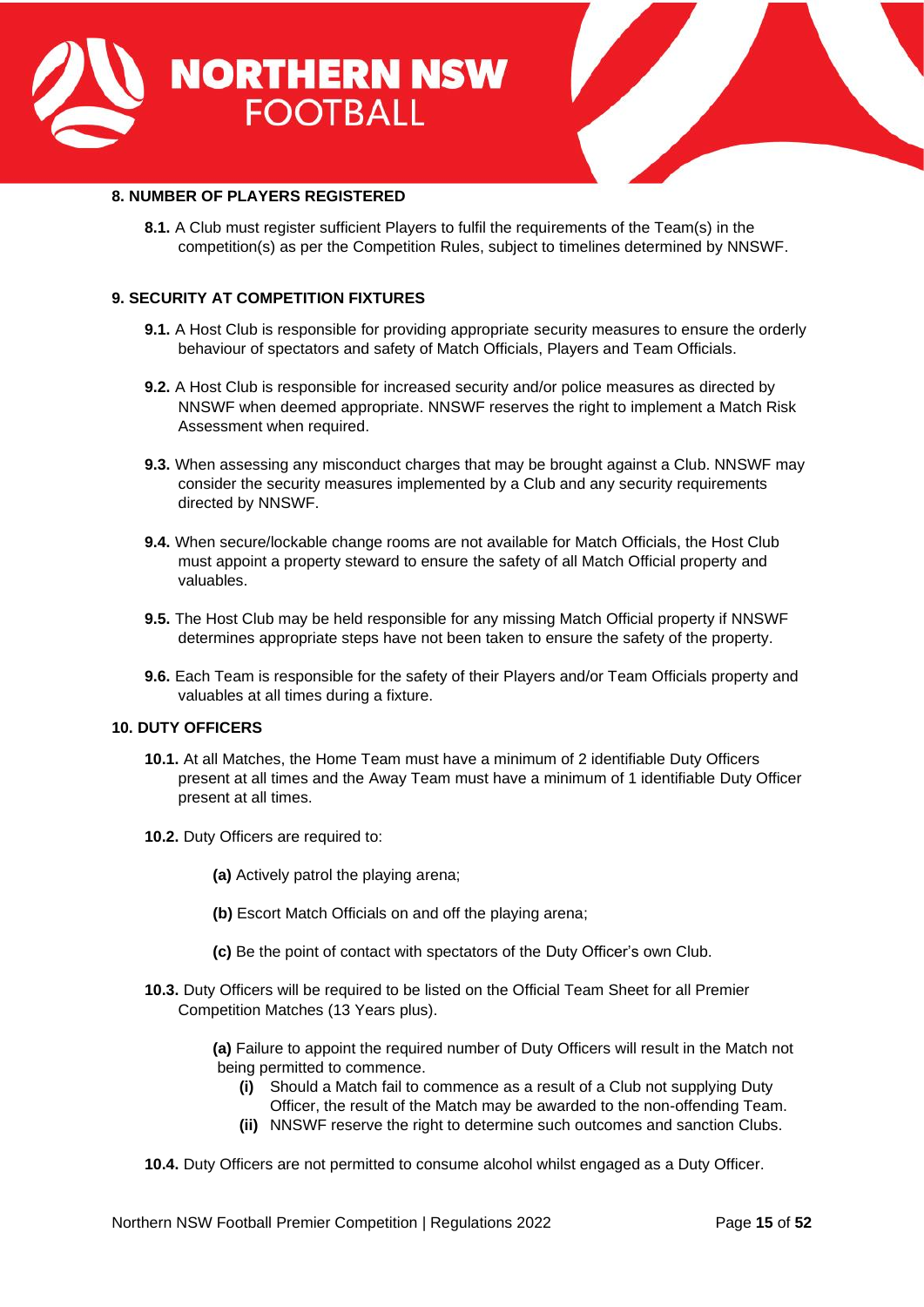



# <span id="page-15-0"></span>**11. BEHAVIOUR OF PLAYERS, OFFICIALS AND SPECTATORS**

**11.1.** Each Club shall be responsible and liable for the behaviour of its Players, Team Officials, and Supporters at all times in accordance with the FA National Code of Conduct and Football Australia Spectator Code of Behaviour.

# <span id="page-15-1"></span>**12. PLAYING ARENA & TECHNICAL AREA REQUIREMENTS**

**12.1.** Field of Play

**(a)** During any Match, an Official or Player not involved in the Competition Fixture, or a supporter shall not be permitted to stand closer than 3 metres to the playing field marked lines or where a permanent boundary fence exists, shall not be permitted to stand inside the boundary fence;

**(b)** Coaching from the boundary line/fence is strictly prohibited.

# **12.2.** Technical Area

- **(a)** Each bench must be capable of seating a maximum of 11 persons:
	- **(i)** A maximum of 6 Team Officials;
	- **(ii)** A maximum of 7 substitute Players for 1st Grade;
	- **(iii)** A maximum of 5 substitute or interchange Players for Grades other than 1st Grade.
- **(b)** All Team Officials must display their Team Official Accreditation at all times;

**(c)** All persons must remain seated within the prescribed area during the fixture, with the exception of:

- **(i)** Team Officials attending to an injured Player;
- **(ii)** 1 Team Official who may engage in active coaching;
- **(iii)** Players warming up under the directions of Match Officials.

**(d)** Any Team Official who leaves the bench and gives instructions from outside the field of play shall forfeit any rights to organise the activities of the Team from the bench or to attend to an injured Player of the Team for the duration of the Match; **(e)** Should the substitution/interchange of a Player become necessary a Team Official will notify the fourth Official or assistant Referee of the change and will remain with the Player at the centre line until the Player is called onto the field of play;

**(f)** If there is no fourth Official, or assistant Referee, the Team Official shall take the substitute Player to the centre line and shall remain with the Player until he is called onto the field of play by the Referee.

**12.3.** Should a Player injury occur, the Team Official (1 only) will be called onto the field of play by the Match Official, to attend to the injured Player.

> **(a)** In the event of an injury of a serious nature, treatment or movement of that Player is to be at the discretion of the first aid attendant or a Team Official.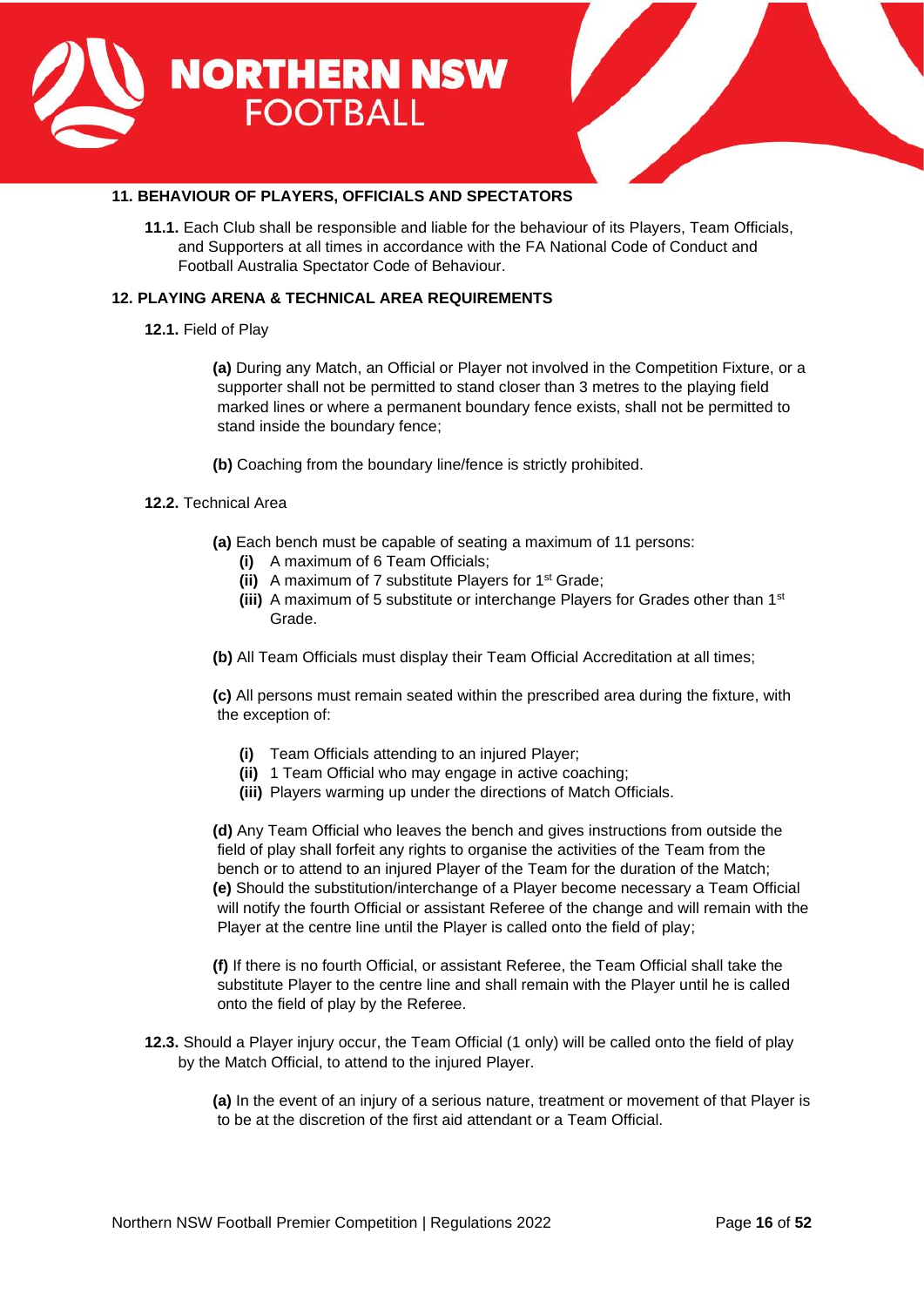



# <span id="page-16-0"></span>**13. ADMISSION CHARGES & ENTRY TO COMPETITION FIXTURES**

- **13.1.** Club are permitted to charge admission fees, including a fee for cars if permitted into the Venue for specific competitions, as outlined in Competition Rules.
- **13.2.** With the exception of Clubs that are registered for GST, the distribution of gate receipts from a Home Competition Fixture shall be retained by the Home Team. Should the gate receipts be insufficient to cover the fixture expenses the Home Team shall bear the loss.
- **13.3.** Clubs registered for GST are subject to government regulatory requirements.
- **13.4.** At any Competition Fixture, in which the Player / Team Official is participating in that Match it shall be compulsory to produce an approved Player or Team Official Accreditation pass for entry upon request by any Host Club official.
- **13.5.** In the event of a pass being lost or destroyed, NNSWF is to be advised immediately by the Player's Club and a new pass will be issued, at a cost outlined in Section 6 of Appendix A.
- **13.6.** Any Club found to have forged a Player, Team Official or Committee Pass / Accreditation may be charged under the FA Code of Conduct.

# <span id="page-16-1"></span>**14. WINNERS MEDALLIONS**

**14.1.** The winner of the Premiership will be awarded a set of 22 medallions per grade;

**(a)** NNSWF representatives will present medallions / Premiership trophy to 1st Grade competitions only;

**(b)** Premiership medallions will be provided to respective Clubs for lower grade winners.

- **14.2.** The winner of the grand final will be awarded a set of 22 medallions per grade;
- **14.3.** The grand finalists will be awarded a set of 22 medallions per grade;
- **14.4.** Further medallions may be purchased from NNSWF by a qualifying Team, at their own cost.

#### <span id="page-16-2"></span>**15. PRIZE MONIES**

**15.1.** Competition prize money (where applicable) will be determined by NNSWF annually and prescribed in the relevant Competition Rules.

# <span id="page-16-3"></span>**16. PLAYERS UNIFORMS/EQUIPMENT REQUIREMENTS**

- **16.1.** Club Colours must be approved by NNSWF and in accordance with the [Playing Strip and](https://northernnswfootball.com.au/wp-content/uploads/2021/12/Playing-Strip-Branding-Requirements-NNSWF-Premier-Competitions-19102021.pdf)  [Branding Requirements](https://northernnswfootball.com.au/wp-content/uploads/2021/12/Playing-Strip-Branding-Requirements-NNSWF-Premier-Competitions-19102021.pdf) document.
	- **(a)** Clubs are required to have a Home and Alternate Kits, for both Outfield Players and Goalkeepers;

**(b)** Clubs must submit full colour images of both their Home and Alternate kits by January 31<sup>st</sup>: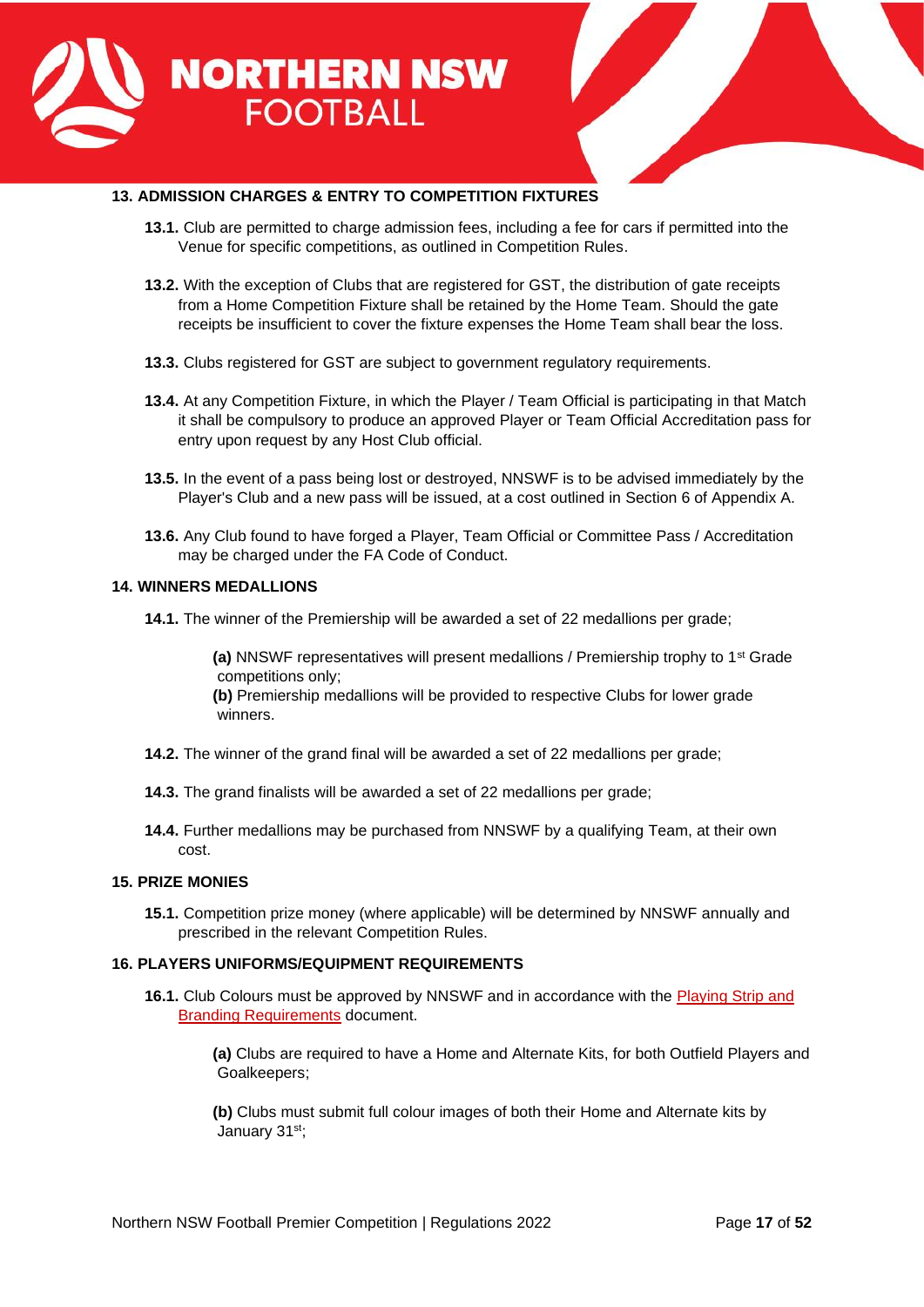

**(c)** All Clubs will be required to wear their designated kit as nominated in the 2022 Kit Matrix;

**(d)** Clubs will be required to wear their Home kit at all Competition Fixtures designated as 'Home' Fixtures;

**(e)** Clubs may vary their kit for a Competition Fixture provided they do not clash with the designated kit outlined in the 2022 Kit Matrix;

**(f)** The Match Official will decide on the day if any alteration constitutes a clash;

**(g)** Clubs' Alternate kit shall not contain any of the dominant colours (other than trim) of the Home kit and shall include Alternate shirts, shorts and socks for both outfield and goalkeepers;

**(h)** Clubs will only be required to wear their Alternate kit when they are the designated Away Team and it is determined that there is a clash with the colours of the Home Team's kit;

**(i)** Goalkeepers must wear colours that distinguish them from the other Players and the Match Officials including shirt, shorts and socks. If the Referee deems there is a clash with the Goalkeepers playing apparel the Goalkeeper must change their apparel in accordance with the Referee's requirements which may include socks being worn on the outside of the pants;

**(i)** Should a Goalkeeper take the place of an Outfield Player during a Match, said Goalkeeper must wear the same colour shorts and socks as the rest of the Team.

**(j)** Club playing kits must comply with the FIFA Laws of the Game and the FIFA Equipment Regulations;

**(k)** It is the responsibility of the Match Official to officiate in colours which are not likely to be mistaken for those of the Outfield Players and/or Goalkeepers from either Team;

**(l)** The ball persons colours shall be distinct from those worn by either of the competing Teams and Match Officials.

#### **16.2.** Equipment

**(a)** A Player must not use equipment or wear anything that is dangerous to themselves or another Player (including any kind of jewellery) as outlined in Law 4 of FIFA Laws of the Game;

**(b)** Shin guards must be worn by all Players at all times during any fixture outlined in Law 4 of FIFA Laws of the Game. A shin guard should provide a reasonable level of protection.

**16.3.** Law 4 of the FIFA Laws of the Game states that the basic compulsory equipment worn by Players must not have any political, religious or personal statements: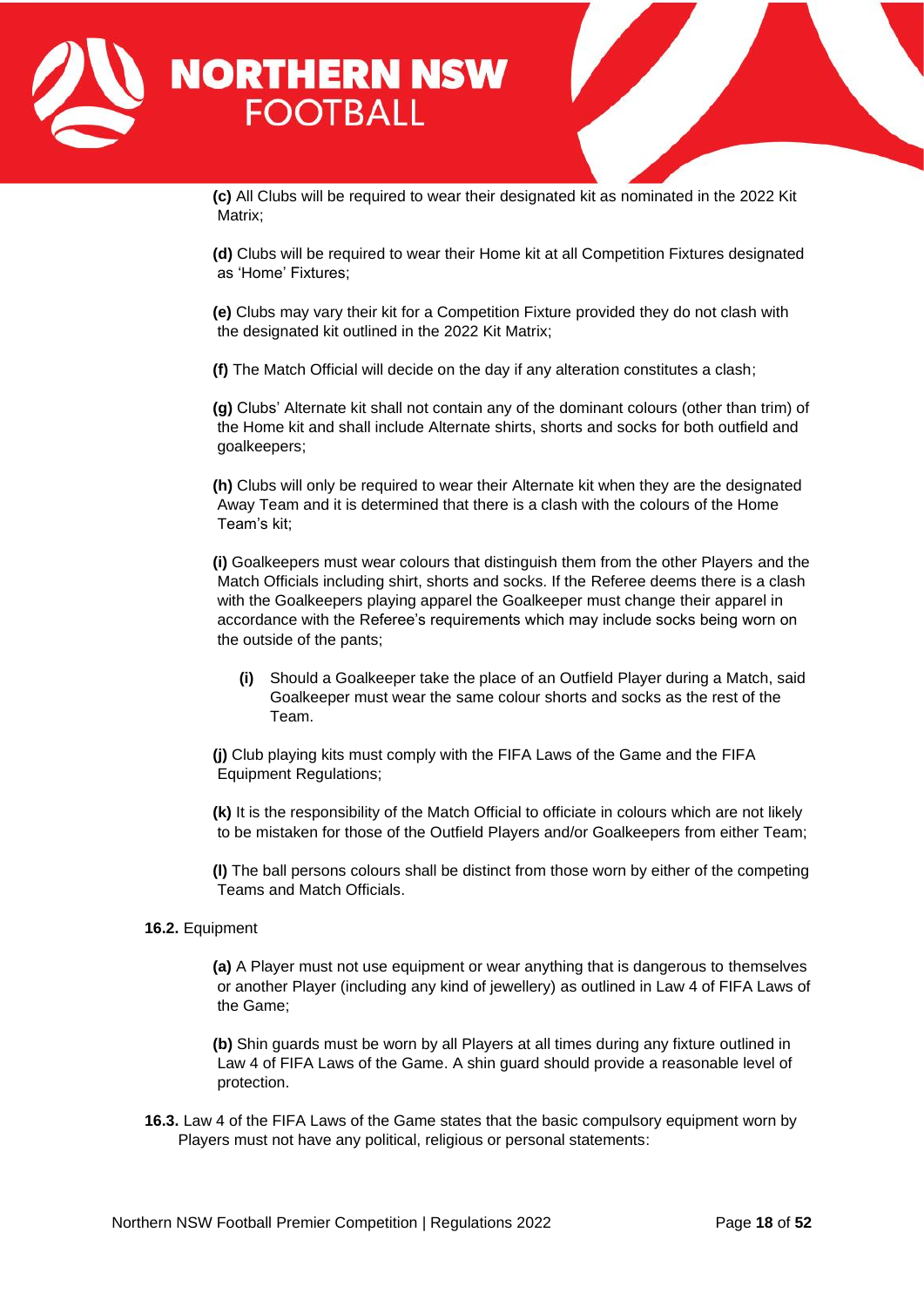

**(a)** Where a Player contravenes this Regulation, their Team may be subject to sanction by NNSWF where the contravention occurred or by FIFA;

- **(b)** Basic compulsory equipment is inclusive of Player jerseys, shorts and socks (stockings), shin guards and footwear.
- **16.4.** In addition, Article 8 of the FIFA Equipment Regulations states that Player equipment items may contain decorative elements, provided that they do not produce the visual impression of a country, a religious symbol or comparable symbol. A decorative element is defined as a further aesthetic element, other than identifications of a Member Association or Manufacturer's Identifications, which are added to, and used in, the design of any Player equipment item.
- **16.5.** The numbers on the back of shirts must be of a consistent design and dimensions, as approved by NNSWF. They must be in complete contrast to dominant colours of the shirt (i.e. white or light colour numerals on dark coloured shirts and black or dark colour numerals on light coloured shirts).
- **16.6.** Where dominant shirt colours are light or dark colours or horizontal, vertical, or diagonal stripes or carry a multi-coloured pattern thereon, which may impair the clear identification of the number from a distance of 100 metres, then the numeral must be placed on a plain coloured panel, in accordance with the preceding paragraph.
	- **(a)** For number size and placement, refer to Appendix C.
- **16.7.** Sponsor branding can only be positioned on the playing strip as identified in Appendix C.

**(a)** NNSWF reserves the right to deny or approve at its absolute discretion the placement of a sponsor's logo/emblem on any Club kit in the event that the sponsor and/or sponsor's branding:

- **(i)** is determined by NNSWF to be inappropriate and/or offensive;
- **(ii)** has the potential to damage the reputation of NNSWF or the sport of football;
- **(iii)** conflicts with NNSWF's Naming Rights and/or Major Sponsor of the relevant Premier Competition; and/or
- **(iv)** contravenes the FIFA Laws of the Game and/ or FIFA Equipment Laws including by referencing or containing a national or political flag, foreign nation, political emblem, religious or racial inference or foreign language.

**(b)** If requested by NNSWF, Clubs must make a submission and provide evidence within 21 days as to the appropriateness and legitimacy of the sponsorship (financial or in kind) which will be determined by NNSWF at its absolute discretion.

**(c)** Clubs that seek to acknowledge sponsors that may breach Regulation 16.7 are required to apply to NNSWF for prior written approval to use the proposed sponsor logos on Club kits.

#### <span id="page-18-0"></span>**17. NNSWF LOGO & NAMING RIGHTS SPONSOR LOGO**

**17.1.** Where required, NNSWF will supply participating Clubs with the NNSWF and Naming Rights Sponsor Logo annually for 1<sup>st</sup> Grade only.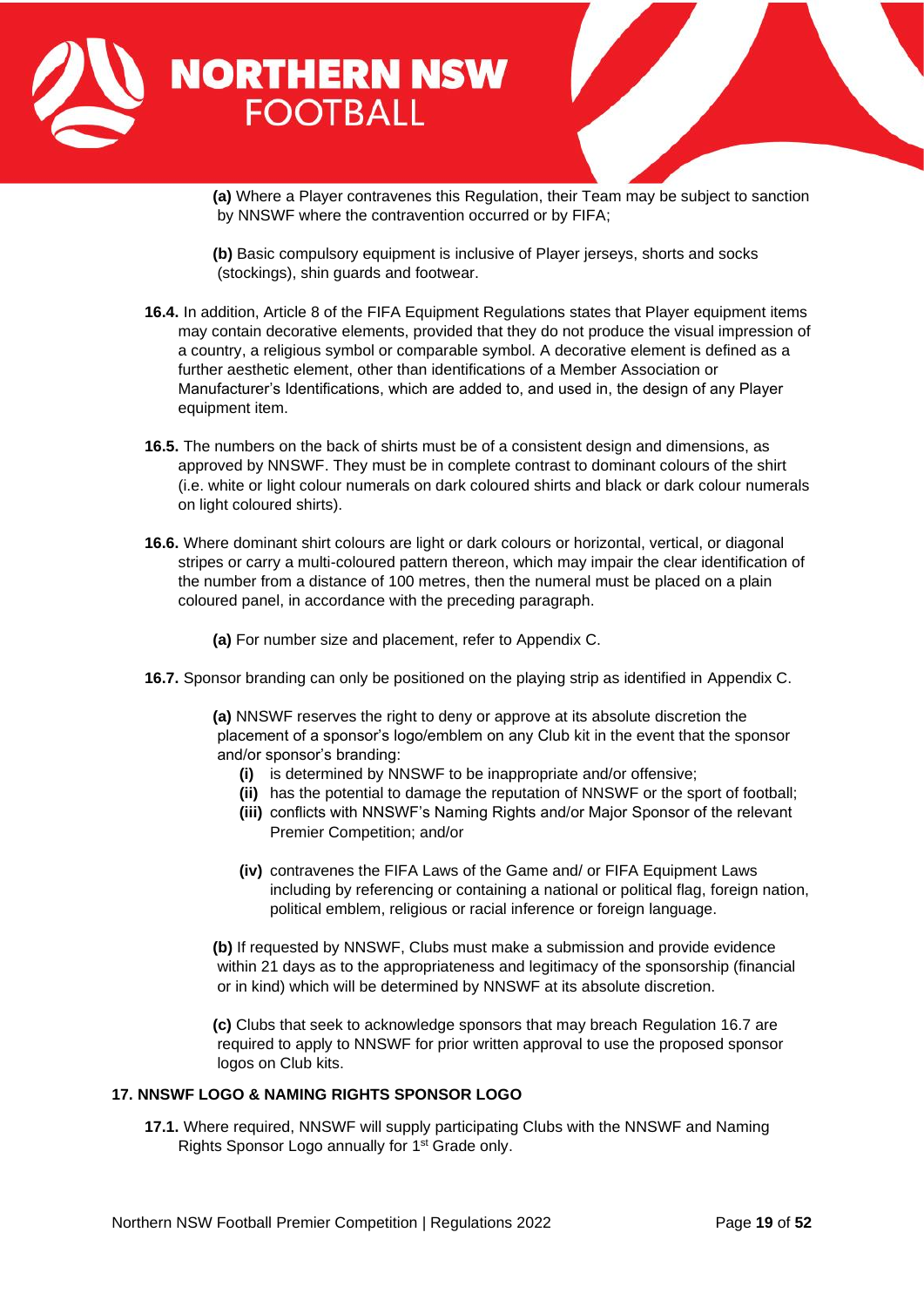

**(a)** It is the Clubs' responsibility to ensure that the logos are placed on strips as prescribed by NNSWF in accordance with the [Playing Strip and Branding](https://northernnswfootball.com.au/wp-content/uploads/2021/12/Playing-Strip-Branding-Requirements-NNSWF-Premier-Competitions-19102021.pdf)  [Requirements](https://northernnswfootball.com.au/wp-content/uploads/2021/12/Playing-Strip-Branding-Requirements-NNSWF-Premier-Competitions-19102021.pdf) document.

**(b)** The costs associated with application are the Clubs' responsibility.

#### <span id="page-19-0"></span>**18. EXPENSES**

**18.1.** All expenses incurred participating in a competition shall be the responsibility of the participating Teams. NNSWF may at its discretion, make a contribution from NNSWF funds to help offset costs.

#### <span id="page-19-1"></span>**19. OFFICIAL FIXTURES DRAW**

- **19.1.** All Matches to be contested in each competition shall be prepared by NNSWF and upon publication, shall be known as the Official Fixtures Draw.
- **19.2.** Notwithstanding any other Competition Rules on the same subject matter, NNSWF reserves the right to alter, abandon or amend any Match after it has been nominated in the Official Fixture Draw.

#### <span id="page-19-2"></span>**20. KICK-OFF TIMES**

**20.1.** Scheduled Fixtures

**(a)** Matches should be played on the date and times as nominated in the Official Fixtures Draw;

**(b)** A Match should start at the nominated kick-off time provided that when a Match starts later than the stipulated time, short time will be played in equal halves to allow the following Match to start at the scheduled time;

**(c)** Competition Fixtures on a Saturday, Sunday or Public Holiday, may not be scheduled before 8:00am;

**(d)** Competition Fixtures between Monday and Friday may not be scheduled before 5:15pm;

**(e)** Competition Fixtures may not be scheduled to commence after 8:30pm;

**(f)** Notwithstanding the above, NNSWF reserves the right to determine kick-off times for all Competition Fixtures;

**(g)** All final home and away round 1<sup>st</sup> Grade Matches for shall be scheduled to kick off at the same time, on the same day. These Matches are not subject to the provisions outlined in Regulation 22.2.

#### <span id="page-19-3"></span>**21. LIGHTING**

**21.1.** A Match may be played on any day, wholly or in part under floodlights provided that the standard of lighting shall meet the relevant Australian Standards.

# <span id="page-19-4"></span>**22. CHANGE OF VENUE / FIXTURE REQUEST BY CLUB**

**22.1.** Change of Venue Requests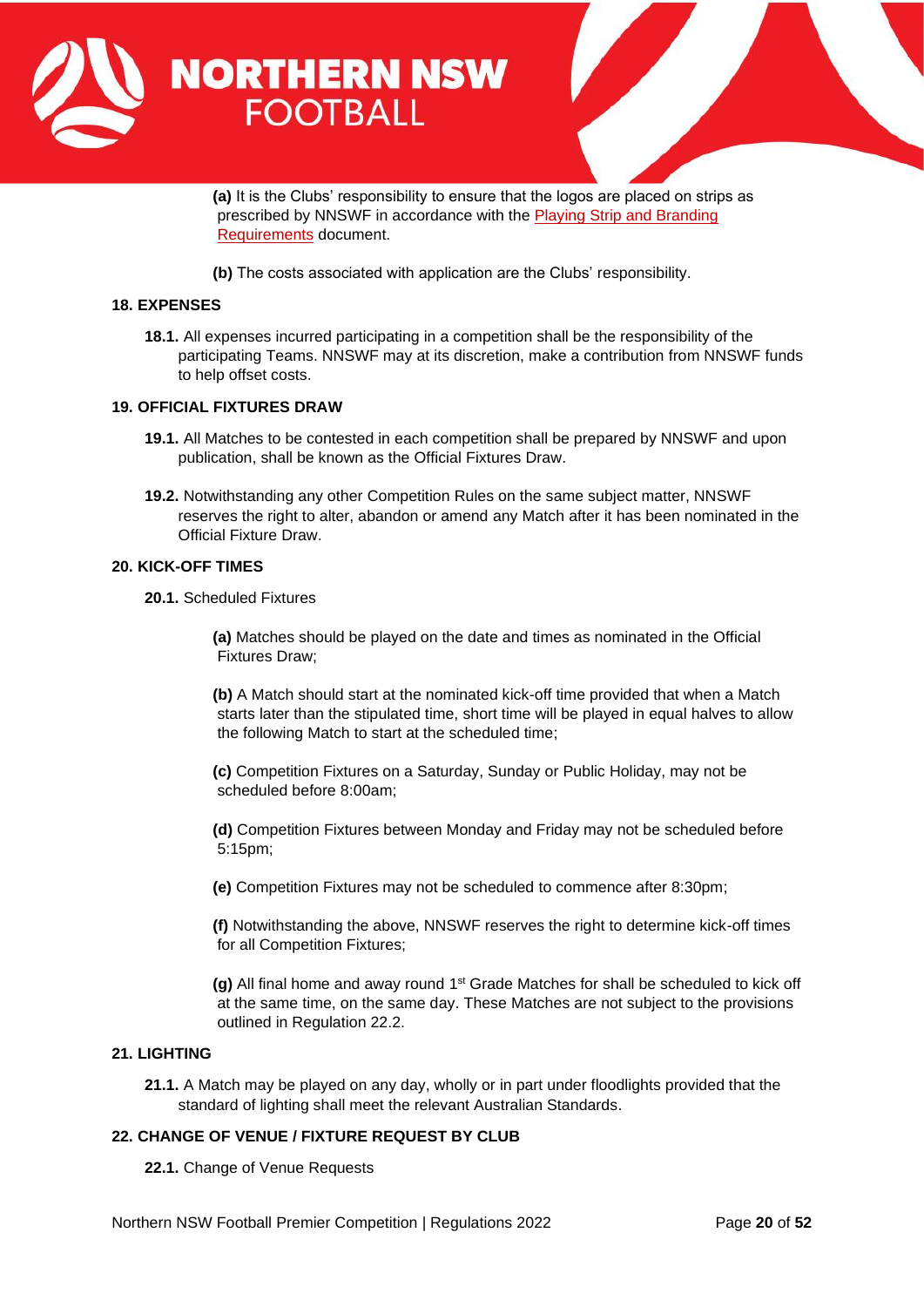

**(a)** Change of Venue requests may only be made on the basis of perceived unplayable pitch conditions, or to relocate a Competition Fixture to an improved Venue;

**(b)** A written request, including booking confirmation, to relocate Competition Fixtures to an improved Venue must be received by NNSWF no later than 14 days prior to the Competition Fixtures. NNSWF shall consider factors such as maintaining kick off times, relative distance to travel, and the quality of the Venue and playing surface when considering such requests. Any request that involves a change to kick-off times or dates will be subject to Regulation 22.2;

**(c)** Any change request based on deteriorating pitch or Venue conditions may be considered within the 14-day period prior to the Competition Fixtures at the discretion of NNSWF;

**(d)** Alternate Venues will be assessed against the relevant competition facility standard document with any approval/dispensation to rest at the discretion of NNSWF.

**22.2.** Fixture Date / Time Change Requests

**(a)** NNSWF will consider a Competition Fixtures change request by a Club if the request is received no later than 14 days prior to the Competition Fixtures with written consent provided to NNSWF by the Club Officials of both Clubs via the prescribed form - [Fixture Change Request Form.](https://form.jotform.com/212828036174051) Any request submitted within 14 days is subject to the availability of Match Officials and the discretion of NNSWF;

**(b)** No date or time change request will be accepted for the final round of any competition;

**(c)** Scheduled NNSWF competition catch-up and Cup Fixture rounds will only be used in the case of postponed or abandoned Competition Fixtures;

- **(d)** Exemption from Regulation 22.2.c may only be made if:
	- **(i)** A request is made in accordance with Regulation 4.7.2.a;
	- **(ii)** 5 days prior to the catch-up or Cup Fixture round neither Club is involved in any other Competition Fixture being played in that catch-up or Cup Fixture round;
	- **(iii)** The request is in relation to a representative Match or tournament.
- **22.3.** Regulations 22.1 and 22.2 do not apply to Finals Series Competition Fixtures.
- **22.4.** Any decision to reschedule a Competition Fixture (or otherwise) under Regulation 22 is subject to NNSWF's right to reschedule a Competition Fixture.
- **22.5.** NNSWF decisions in relation to rescheduling of Competition Fixtures will be final and binding on all parties and are not subject to appeal.
- **22.6.** Deferral of Fixtures
	- **(a)** A Team may seek permission from NNSWF to have a fixture(s) deferred;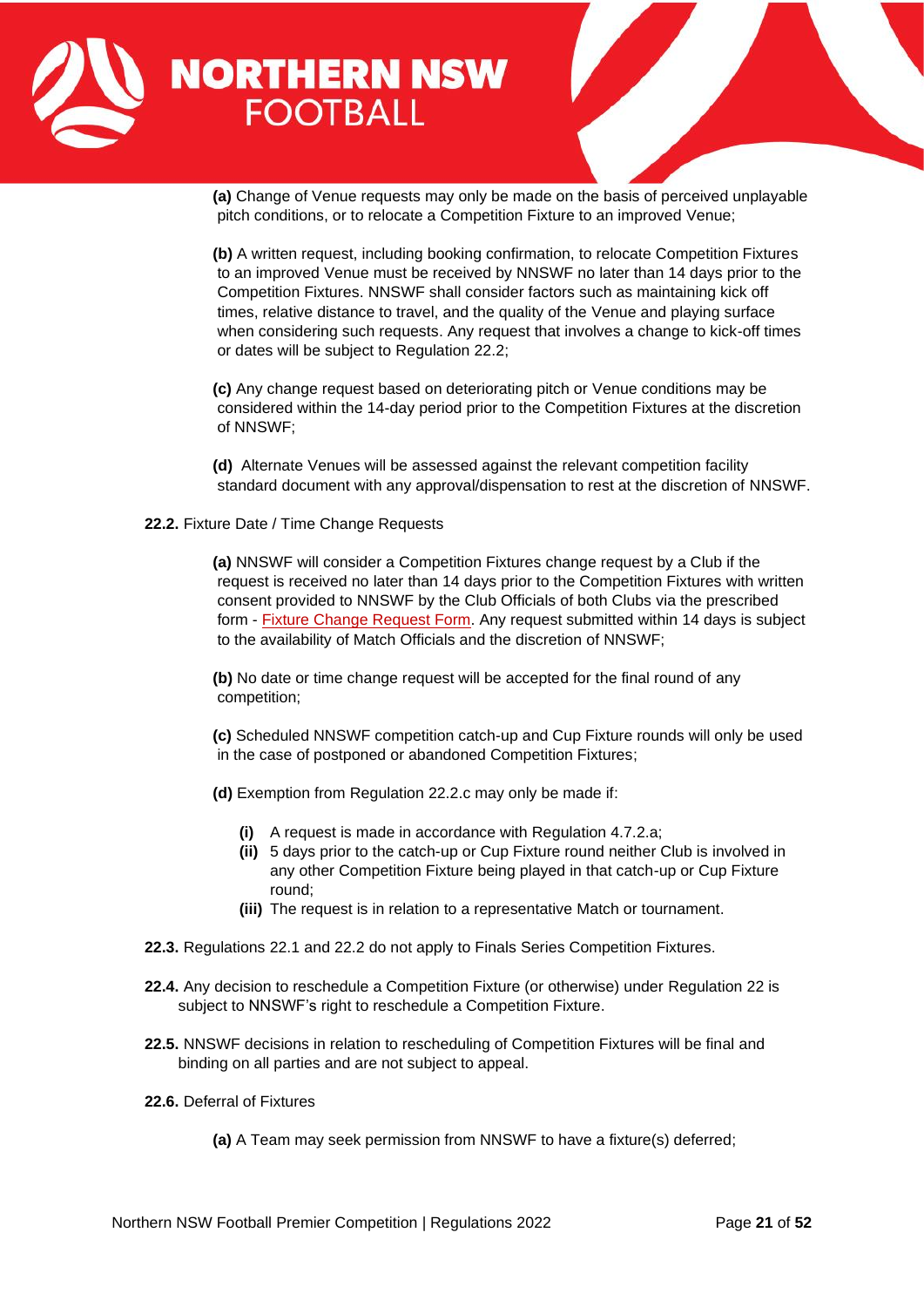

**(b)** Such requests for deferrals must be received no less than 14 days prior to the fixture;

**(c)** Consideration for a deferral will be given, when 3 or more Players of a Team are involved in a representative fixture endorsed by NNSWF where that fixture impacts the scheduled NNSWF Competition Fixture(s);

**(d)** Consideration for a deferral will be given, a club is unable to field a team due to COVID19 cases or isolation must:

- **(i)** Provide required proof that a significant number of players are effected and unable to take part due to the relevant Public Health Order or subsequent health directives from NSW Health
- **(ii)** Provide reasoning as to why players from lower age group / reserves are unable play in the affected team

**(e)** Due notice to defer a fixture may be waived in the event of a critical incident which occurs within the 14-day period in Regulation 21.6. NNSWF reserves the right to determine the validity of a critical incident and the result of any fixture deferred due to a critical incident;

**(f)** Should an opposing Team be unable to recoup expenses resulting from a deferral, NNSWF shall decide the amount of compensation to be paid by the Team granted the deferral;

- **(g)** NNSWF shall reschedule the date for the playing of a deferred fixture;
- **(h)** NNSWF may at its discretion declare a deferred fixture cancelled.

# <span id="page-21-0"></span>**23. FORFEITED FIXTURES**

- **23.1.** A Team that, without Just Cause, fails to fulfil an engagement to play a Competition Fixture on the appointed date, time or Venue (except for in accordance with Regulation 27) shall for each and every offence forfeit that Competition Fixture.
- **23.2.** Any forfeit shall be awarded as a 3-0 victory to the non-offending Team.
- **23.3.** The offending Team shall also be liable for any reasonable expenses incurred by its opponents relative to the fixture as determined by NNSWF.
- **23.4.** Any points, goals scored, or votes acquired by the forfeiting Team will be removed from record.
- **23.5.** The offending Team shall pay all appropriate Match Official fees, compensation and any another penalty as determined by the NNSWF.
- **23.6.** A Team forfeiting on 2 or more occasions, without an acceptable reason, may be removed from the competition and will be subject to a fine in accordance with Section 9 of Appendix A.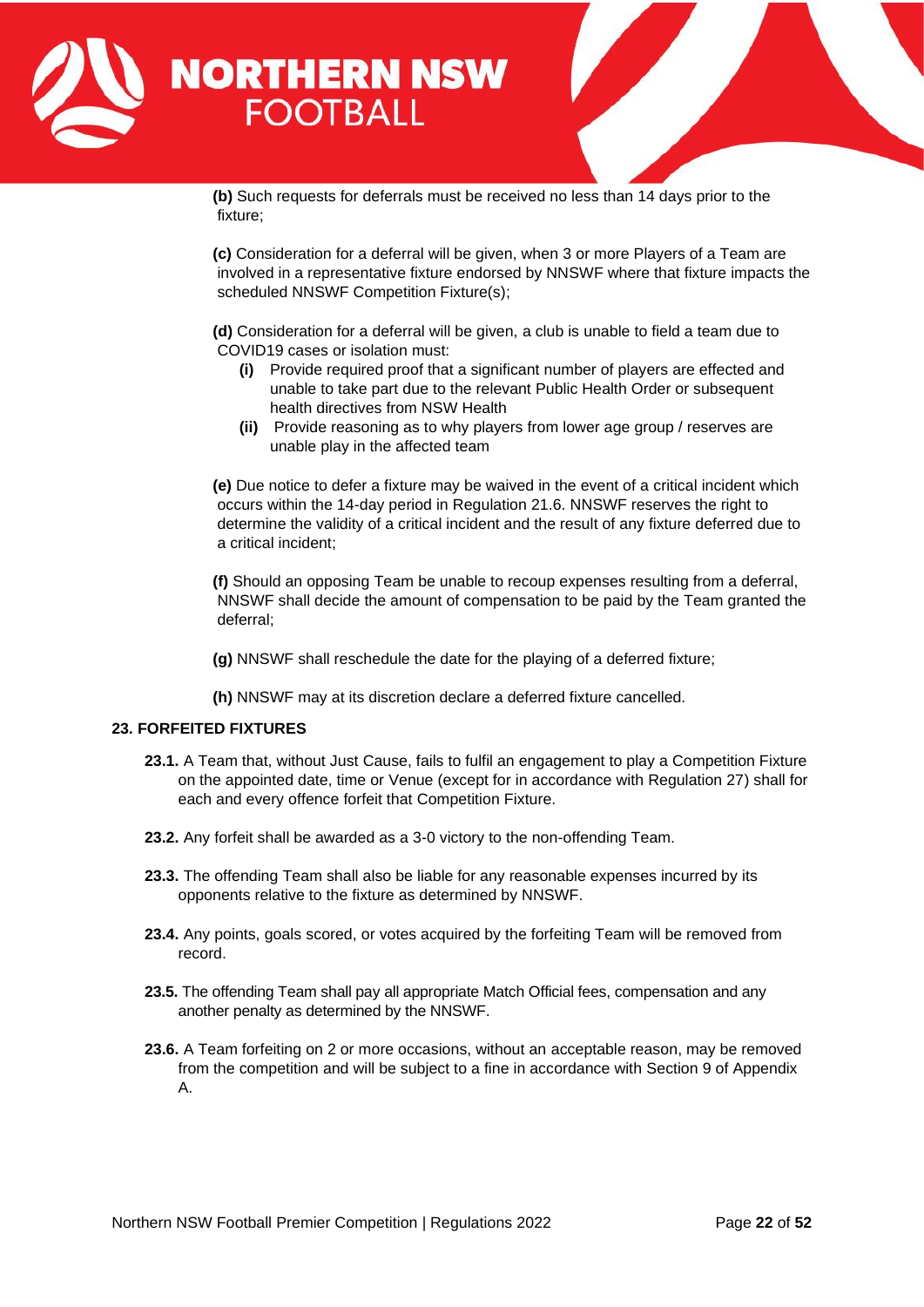



# <span id="page-22-0"></span>**24. START TIMES**

- **24.1.** With the exception of any delay outside the control of the participating Teams, a Match must start at the scheduled time and may not start more than 15 minutes after the scheduled Match starting time.
- **24.2.** Any Team unable or unwilling to begin a fixture after this period shall have forfeited the Match.
- **24.3.** A Team refusing to start to play a Match shall be fined in accordance with Section 12 of Appendix A and a forfeit shall be awarded to the opposing Team.
- **24.4.** Clubs that repeatedly fail to be ready to start play at the scheduled kick off time will be fined in accordance with Section 12 of Appendix A.

#### <span id="page-22-1"></span>**25. MINIMUM NUMBER OF PLAYERS**

- **25.1.** For all 11-a-side competitions a Team must field a minimum 7 of its eligible Players at all times in a Match in accordance with FIFA Laws of the Game;
	- **(a)** For competitions with modified playing numbers the minimum number of Players shall be defined in the respective Competition Rules;
- **25.2.** Any Club who does not have the minimum number of Players to commence a Competition Fixture will be deemed to have forfeited that Competition Fixture.
- **25.3.** If a Club is unable to maintain a minimum of 7 players for the duration of the Competition Fixture, that Competition Fixture will be abandoned.
- **25.4.** In the case of abandoned Competition Fixtures relating to regulation 25.3.
	- **(a)** Results and Match details will be dealt with in accordance with Regulation 7.6.
- **25.5.** A Team starting a Match and failing to continue due to the inability to maintain the minimum number of 7 players on 2 or more occasions, without an acceptable reason, may be removed from the competition and will be subject to a fine in accordance with Section 10 of Appendix A.

# <span id="page-22-2"></span>**26. APPROVAL FOR OTHER COMPETITIONS / FIXTURES**

**26.1.** A Club shall not play in any other fixture/competition in opposition to NNSWF Competition Fixture unless it has received prior written approval from NNSWF.

### <span id="page-22-3"></span>**27. WEATHER AFFECTED / DOUBTFUL FIXTURES**

**27.1.** In all instances where weather or other incidents preceding a fixture raise fair doubt as to the possibility of play taking place, the following shall apply:

#### **(a) 1 st Grade**

**(i)** A Host Club Official, a Senior Match Official and/or NNSWF Representative are to inspect the Venue on the day of the Competition Fixtures and decide whether play can take place during the day.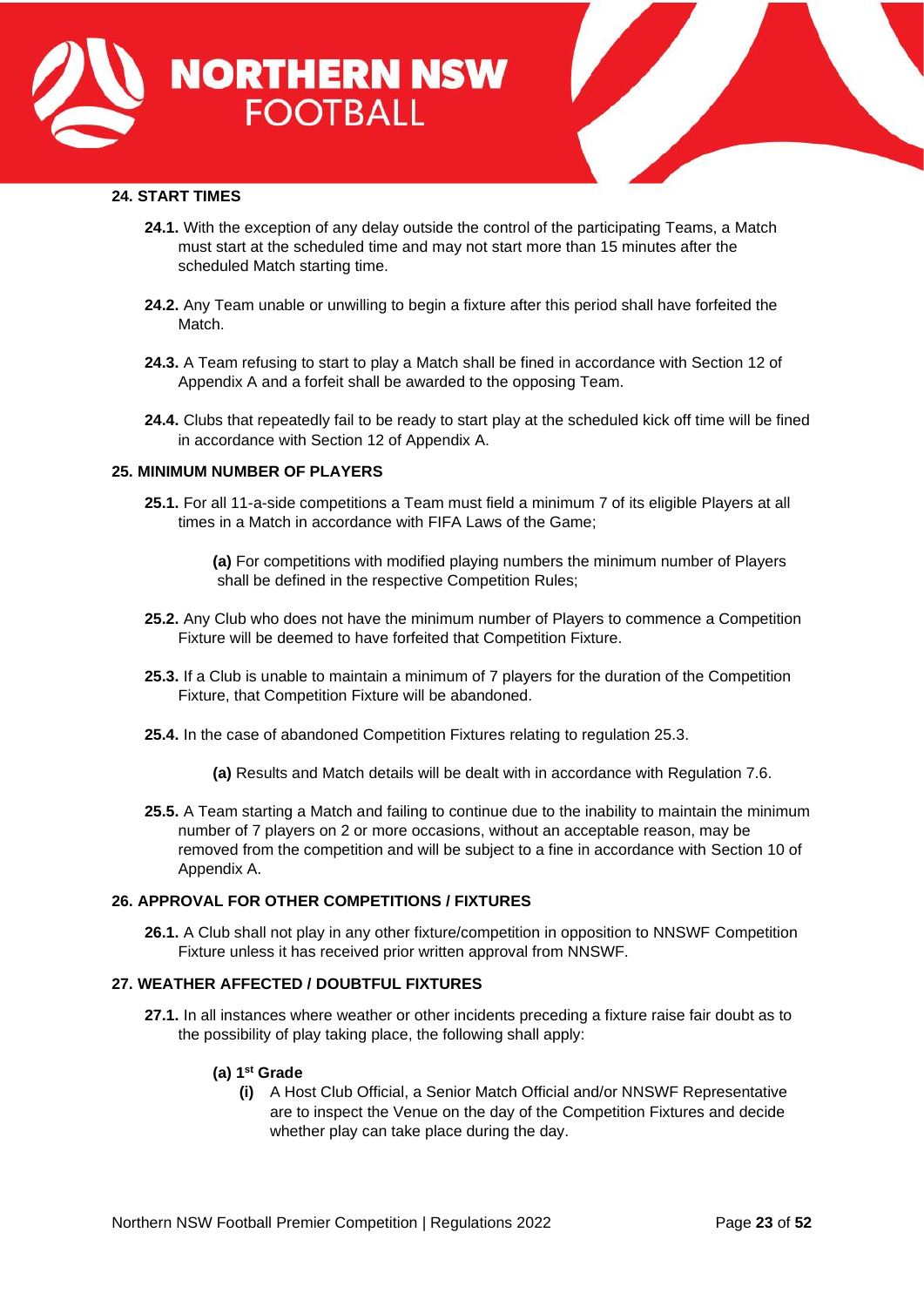

- **(ii)** The Host Club may supply verifiable photographic or video evidence to NNSWF prior to a physical inspection which may be used to determine the condition of the Venue.
- **(iii)** The authority to determine whether a Match can proceed is the responsibility of either the NNSWF Representative or the Senior Match Official.
- **(iv)** The Host Club Official shall advise the Away Team(s) and the Match Official Appointments Officer.
- **(b)** Lower Grades (excluding 1st Grade)
	- **(i)** The Host Club Official are to inspect the Venue on the day of the Competition Fixtures and decide whether play can take place during the day.
	- **(ii)** The Host Club Official shall advise the Away Team(s) and the Match Official Appointments Officer;
	- **(iii)** In the event of a Venue being declared unfit for play due to inclement weather, Clubs are required to submit photos / short videos to NNSWF of the affected areas within 48 hours after the scheduled Competition Fixtures.

**(c)** For any Competition Fixture postponed in accordance with the Regulation 35.1(a) Clubs are required to:

- **(i)** Contact the opposing Club Secretary;
- **(ii)** Contact the Match Official Appointments Officer;
- **(iii)** Enter the result as a washout on NNSWF Competition Management System;
- **(iv)** Post details of affected Competition Fixture on Clubs Facebook and Twitter account tagging NNSWF & opposition Club.
- **27.2.** In the event of a Venue being declared unfit for play that Venue shall not be used for any Matches during that day notwithstanding that the Home and Away Club may agree to defer lower grade Matches in an effort to ensure that the 1<sup>st</sup> Grade Match proceeds.
- **27.3.** Failure to comply with procedures in Regulation 27 may render the Home Club liable for Match Officials fees and any other expenses incurred by the Away Team.

# <span id="page-23-0"></span>**28. ABANDONED FIXTURES**

**28.1.** Competition Fixtures may only be abandoned by a decision of the Match Official.

**28.2.** The Competition Fixture may be abandoned for any, but not limited to, the following reasons:

> **(a)** a Team has its playing numbers reduced for any reason below the minimum FIFA requirement of 7 players;

**(b)** the lighting at the Venue fails such that in the opinion of the Match Official it is impossible or unsafe to continue to play;

**(c)** the Match Official determines that playing conditions have become unsafe or untenable for any reason;

**(d)** the Match Official, in consultation with security staff and duty officers, determines that the conditions for Players, Team Officials, Match Officials or supporters have become unsafe or untenable for any reason.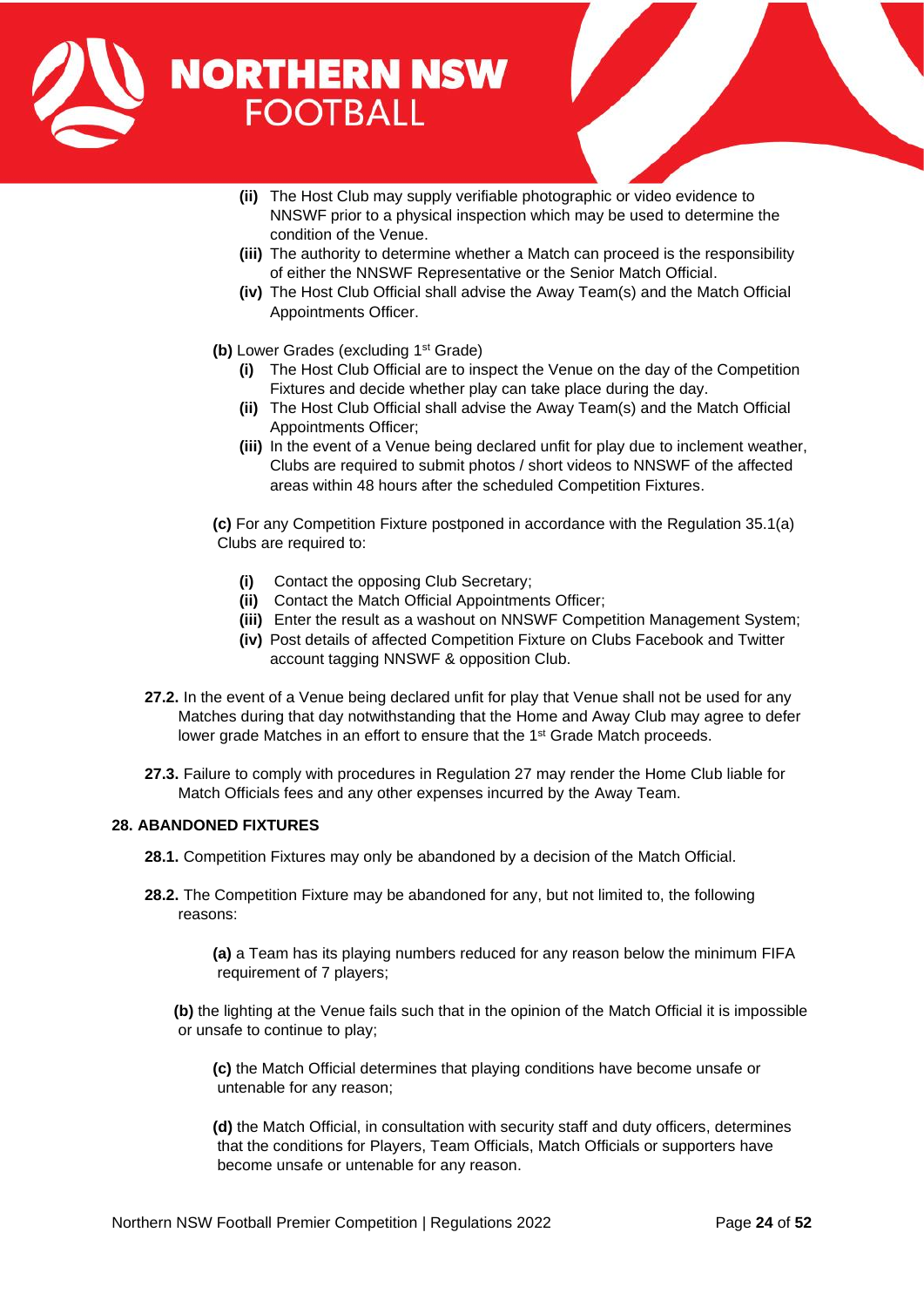

**28.3.** If a Competition Fixture is abandoned due to a matter set out in Regulation 27.2 NNSWF may determine one of the following outcomes of the Competition Fixture at its absolute discretion:

> **(a)** If 75% or more of Normal Time of a 1st Grade Competition Fixture has been played, then the score at the time of abandonment may stand. 'Played' in the context of this Rule will be determined by NNSWF with reference to the Match Official;

> **(b)** If 50% or more of Normal Time of any Competition Fixture, with the exception of 1<sup>st</sup> Grade, has been played then the score at the time of abandonment may stand. 'Played' in the context of this Rule will be determined by NNSWF with reference to the Match Official;

**(c)** Competition Fixture to be replayed in full;

**(d)** Competition Fixture to be awarded as a 'No Result';

**(e)** Competition Fixture result is 0-0;

**(f)** Competition Fixture result is 3-0 to the non-offending Team unless the score at the time of abandonment was greater and in favour of the non-offending Team, in which case the greater result will stand. In determining what is a 'greater' result, NNSWF will give preference to goals FOR in the first instance (i.e. 4-1 will be considered a 'greater' result than 3-0);

**(g)** Competition Fixture to be replayed from the time at which the original Competition Fixture was abandoned. In the event a Competition Fixture is replayed in accordance with this Rule:

- **(i)** The score at the time of the abandonment remains at the time the Competition Fixture recommences;
- **(ii)** Only players listed on the Match Record for the initial Competitions Fixture between the 2 Teams will be eligible to compete in the recommenced Competition Fixture, unless NNSWF determines that additional Players are eligible (for example, in the case of player injury or availability);
- **(iii)** NNSWF will determine what, if any, further substitutions are allowed by each Team during the recommenced Competition Fixture, giving consideration to the number of substitutions made in the Competition Fixture before it was originally abandoned (including which players may take the Field of Play or be substituted on).
- **(h)** Competition Fixture at the time of abandonment is to stand;
- **28.4.** A Team causing a fixture to be terminated before its natural conclusion through a "Mass Walk Off" or refusal to allow play to continue, shall be deemed to have committed serious misconduct and a forfeit shall be awarded to the opposing Team.
- **28.5.** In respect of the above Regulations, the decision of NNSWF shall be final and not subject to an appeal to another authority. The action of NNSWF in respect of penalties imposed in this regard shall be distinct from decisions as determined by the Competition Administrator and / or the Disciplinary Chairman in respect of Players charged with offences by a referee and/or assistant referee.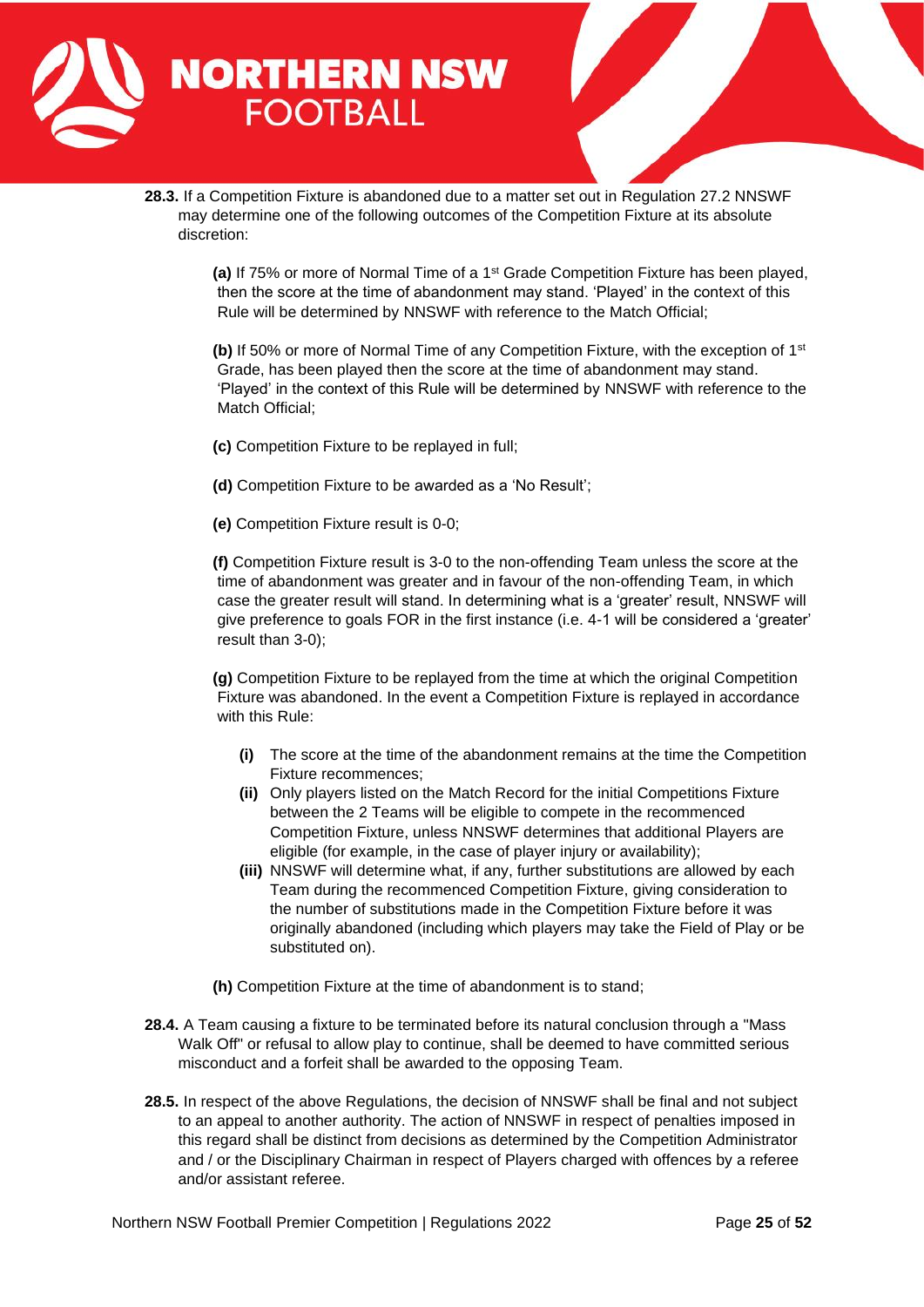



# <span id="page-25-0"></span>**29. FIXTURES NOT PLAYED AS SCHEDULED**

- **29.1.** In the event that weather or other causes, disrupt a competition to such an extent that it will not be completed within the Competition Fixtures time frame, NNSWF may cancel all or any Premiership / Final Series Matches or reschedule 1<sup>st</sup> Grade Matches to complete as many Competition Fixtures as possible in the Premiership and/or the Final Series.
- **29.2.** Should a Match be declared cancelled by NNSWF, each competing Team shall be awarded a draw result. The goal score shall be recorded as 0-0.
- **29.3.** Should a Finals Series fixture not be completed due to inclement weather or other causes over which neither Team has any control, NNSWF shall reschedule the postponed / abandoned Finals Series Fixture prior to the next scheduled Final Series fixture.
- **29.4.** Should continuing inclement weather prevent the rescheduling of either semi-final fixture the highest place Team as determined in Regulation 2 of this document will progress to the next final series stage.
- **29.5.** Should a grand final fixture not be completed due to inclement weather or other causes over which neither Team has any control NNSWF reserves the right to determine the result of the fixture.
- **29.6.** Should a Match be affected directly by COVID-19 or similar related circumstances NNSWF shall review and determine the status of the Match at its sole discretion.

#### <span id="page-25-1"></span>**30. TEAMS WITHDRAWN / REMOVED FROM COMPETITIONS**

- **30.1.** If a Team is withdrawn after the point of the Regular Season at which all Teams have played each other an equal number of times, a 'BYE' will be inserted to replace the withdrawn Team in the fixture, and:
	- **(a)** All Premiership points along with goals scored (for & against) for:
		- **(i)** Competition Fixtures involving the withdrawn Team up to the point of the season at which all Teams have played each other an equal number of times will remain;
		- **(ii)** Competition Fixtures involving the withdrawn Team after the point of the season at which all Teams have played each other an equal number of times until the time the Team withdrew, will be erased.
	- **(b)** All Player award votes gained in:
		- **(i)** Competition Fixtures involving the withdrawn Team up to the point of the season at which all Teams have played each other an equal number of times will remain;
		- **(ii)** Competition Fixtures involving the withdrawn Team from the point of the season at which all Teams have played each other an equal number of times, until the time the Team withdrew, will be erased.

**(c)** For the avoidance of doubt, NNSWF may consider forfeited Competition Fixtures as Played for the purposes of Regulation 30.1 (a).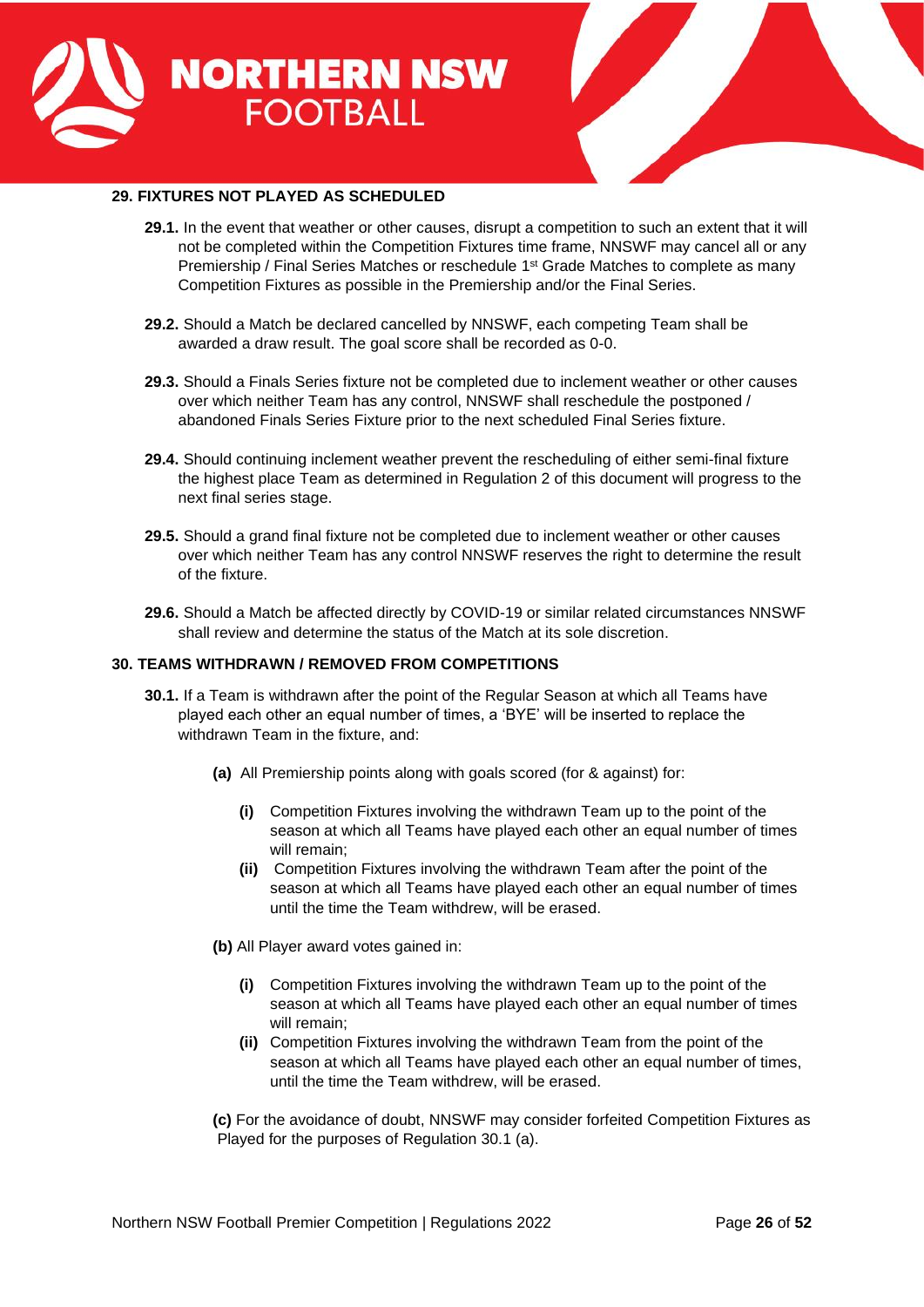

- **30.2.** Any Player or Team Official infringements i.e. Red / Yellow Cards in all fixtures involving of the withdrawn Team, will be upheld.
- **30.3.** If a Team withdraws prior to the start of the Regular Season and cannot be replaced, a "BYE" will be inserted into the fixture, or the fixture may be amended to accommodate the new number of Teams.
- **30.4.** If a Team is withdrawn prior the point of the Regular Season at which all Teams have played each other an equal number of times, a 'BYE' will be inserted to replace the withdrawn Team in the fixture, and
	- **(a)** All championship points along with goals scored (for & against) for Competition Fixtures involving the withdrawn Team will be erased;
	- **(b)** All Player award votes gained in Competition Fixtures involving the withdrawn Team will be erased.
- **30.5.** NNSWF may alter Competition Fixtures kick-off dates, Venues and/or times as it deems necessary in its sole and absolute discretion due to the removal or withdrawal of a Team.

#### <span id="page-26-0"></span>**31. TEAM SHEETS**

**31.1.** Each Host Club will be issued with Team Sheets for each Competition Fixture they are hosting.

> **(a)** The Host Club must ensure these Team Sheets are printed and available for both Teams 30 minutes prior to the time at which they are due for submission to Match Officials.

**31.2.** 1<sup>st</sup> Grade Team Sheets are to be completed by both Teams a minimum 30 minutes prior to the scheduled kick-off time;

> **(a)** Amendments are permitted to be made to the Team Sheet up until kick off of the Match subject to Match Official notification.

**31.3.** All other Team Sheets are to be completed by both Teams a minimum 15 minutes prior to the scheduled kick-off time;

> **(a)** Amendments are permitted to be made to the Team Sheet up until kick off of the Match subject to Match Official notification.

- **31.4.** Team Sheets shall be completed in black or blue biro using block letters and all relevant details thereon being legible.
- **31.5.** The number on the Player's shirt and/or shorts shall correspond with the Player's name and number on the Team Sheet and there should be no change of a number before or during a Match except on a change of Goalkeeper or blood on a playing shirt.
- **31.6.** A Team Official from both Teams must sign the Team Sheet to confirm the details entered for their respective Team are correct after the Match.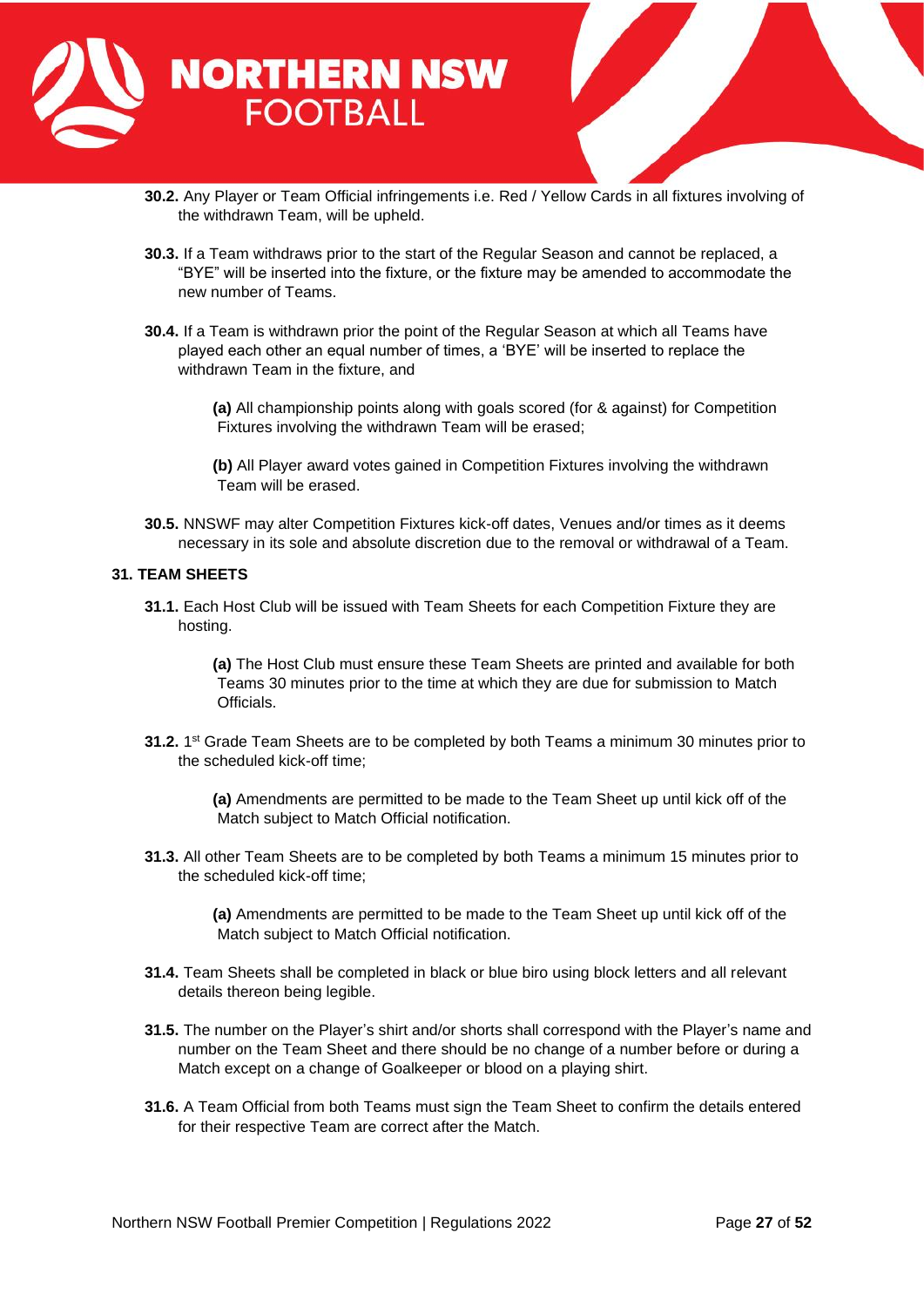



- **31.7.** The Home Club must email a copy of Team sheets to [competitions@northernnswfootball.com.au](mailto:competitions@northernnswfootball.com.au) and the opposition Club by 10am on the first Business Day following the Match being played;
	- **(a)** Team sheets will only be accepted as a PDF or JPG file.
- **31.8.** The Home Club must keep all original copies of the Team sheet until the completion of the regular season. Clubs will be required to submit all original Team Sheets together by October 31<sup>st</sup>.
- **31.9.** Clubs failing to comply with Team Sheet regulations will be subject to a fine as outlined in Section 13 of Appendix A.

# <span id="page-27-0"></span>**32. TEAM SHEETS DISPUTES**

- **32.1.** In the event of a dispute regarding the recorded result and the referee refuses to alter the result, the Team Official(s) shall have the dispute noted on the Team Sheet and sign their name under that note. The Team Official(s) should also report the dispute to their Club who may wish to lodge a protest via email.
- **32.2.** If the Team Sheet is not signed by a Team Official, all information on the Team Sheet pertaining to infringements, results and goal scorers, is deemed to be correct.
- **32.3.** Team Sheet Disputes will only be investigated by NNSWF in the following circumstances:

**(a)** The Match Record and request to conduct a Match investigation is lodged with NNSWF within 7 days of the Competition Fixture; and

**(b)** The following evidence is submitted by the Club in support of its request for a Match investigation:

- **(i)** Full Team Sheet;
- **(ii)** Video and/or photographic evidence;
- **(iii)** Statutory Declaration(s); and
- **(iv)** Any other information accepted from the Club at the discretion of NNSWF.
- **32.4.** Match Records will only be amended if NNSWF is satisfied that the information disputed is proven beyond reasonable doubt. There is no appeal against NNSWF's decision.
- **32.5.** For the avoidance of doubt any dispute relating to a suspension will be dealt with in accordance with Regulation 37.
- **32.6.** NNSWF may extend or abridge the deadline referred to in Regulation 32.3 (a), at its discretion.
- **32.7.** Should a Team Official have a reasonable doubt regarding the eligibility of an opposing Player(s) named on the Team Sheet, they should note such concern on the back of the Team Sheet and in addition advise the Match Official.

**(a)** The Player(s) will be allowed to play in the Match and NNSWF shall adjudicate on the eligibility of the Player(s) upon receipt of Team Sheet.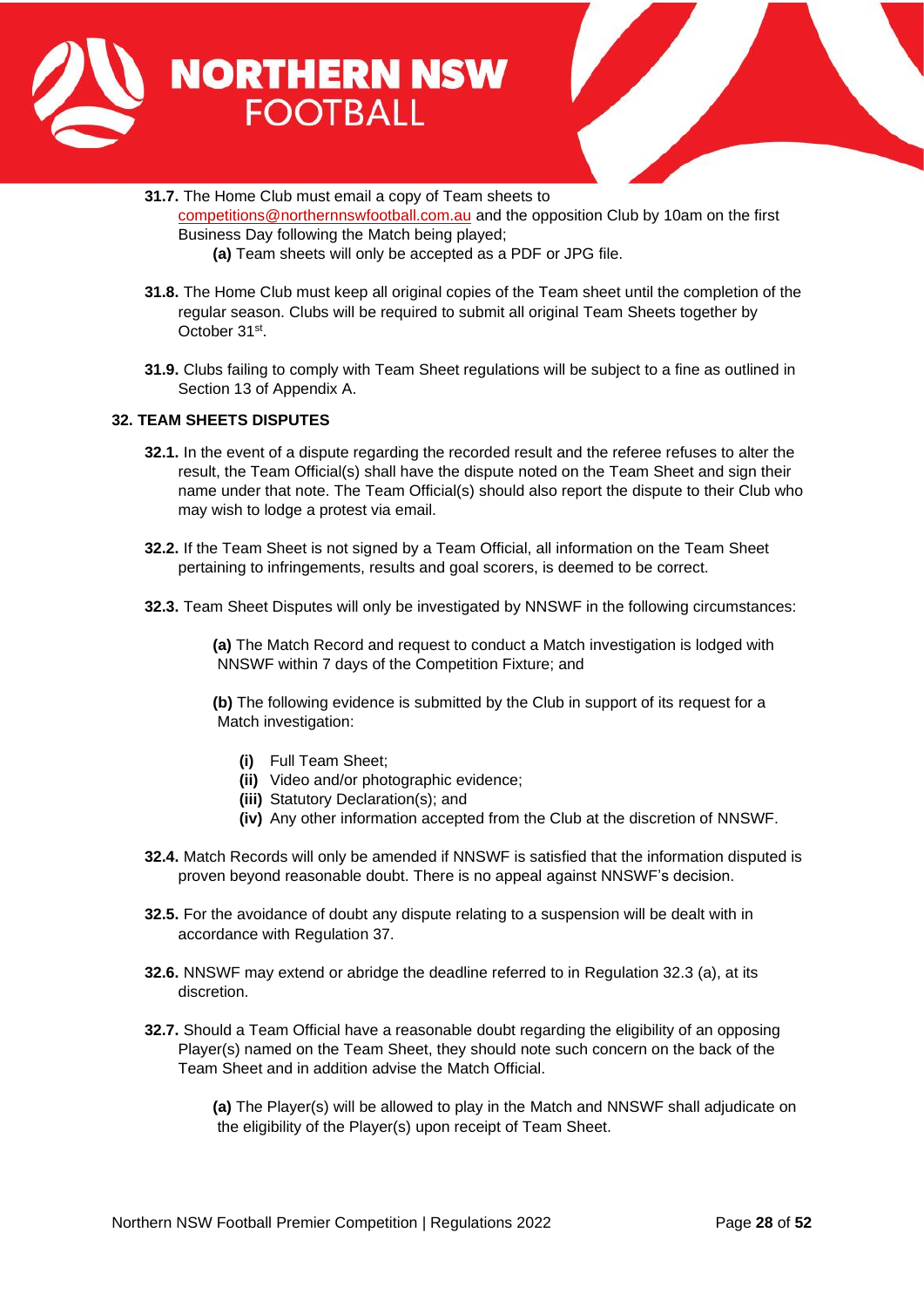

**32.8.** A person and or Club found guilty of deliberately supplying false information on a Team Sheet shall be subject to disciplinary action and may be fined in accordance with Section 13 of Appendix 1.

# <span id="page-28-0"></span>**33. SUBSTITUTION / INTERCHANGE**

**33.1.** Substitution and Interchange producers shall be detailed within the applicable Competition Rules.

# <span id="page-28-1"></span>**34. MATCH OFFICIALS**

- **34.1.** Each Match, (including Trial Game fixtures) wherever possible, shall be played under the control of a registered referee and assistant Match officials (hereinafter called Match Officials) who are appointed by NNSWF.
- **34.2.** In the event of no appointed Match Official being in attendance 15 minutes prior to the scheduled kick off time, the Home Team shall be responsible for the appointment of a replacement Match Official for the Match.

**(a)** Failure of the Home Team to do so shall result in a forfeit being awarded to the nonoffending Team in line with Regulation 23.2;

**(b)** Failure by the Away Team to accept the appointed person shall result in a forfeit to the non-offending Team in line with Regulation 23.2;

- **34.3.** The appointed person shall assume the full authority of a Match Official and shall be recognised as such.
- **34.4.** Any Club appointed Match Official for an age grade division competition should not be younger than 14 years of age and should be a minimum of 2 years older than the age grade they are appointed to referee.
- **34.5.** Should the appointed person be 18 years of age they are entitled to referee senior (18 Years plus) competitions.
- **34.6.** In the event of non-attendance of a Match Official, the Team Sheet is to be clearly recorded accordingly and the matter reported by the Host Club to NNSWF.
- **34.7.** A Club or Team Official may submit a report to NNSWF on the performance of a referee during a fixture on the prescribed form.
- **34.8.** The Match Official shall record all key Match information including, but not limited to, goal scorers, Red and Yellow Cards and substitutions on the Team Sheet.
- **34.9.** Any postponement or abandonment of a fixture must be noted on the Team Sheet by the Match Official. When a fixture is forfeited, the Team Sheet shall be endorsed accordingly by the referee and the relevant Team Official(s).
- **34.10.** The referee and assistant Match officials shall report, in writing, any misconduct they have witnessed or breach of the Laws of the Game, including a Player and/or Team Official Red Card to NNSWF by 9:00am the next Business Day after the end of the Match.
- **34.11.** The referee/assistant Match officials may be required to attend the respective disciplinary hearing as determined by the Disciplinary Chairman.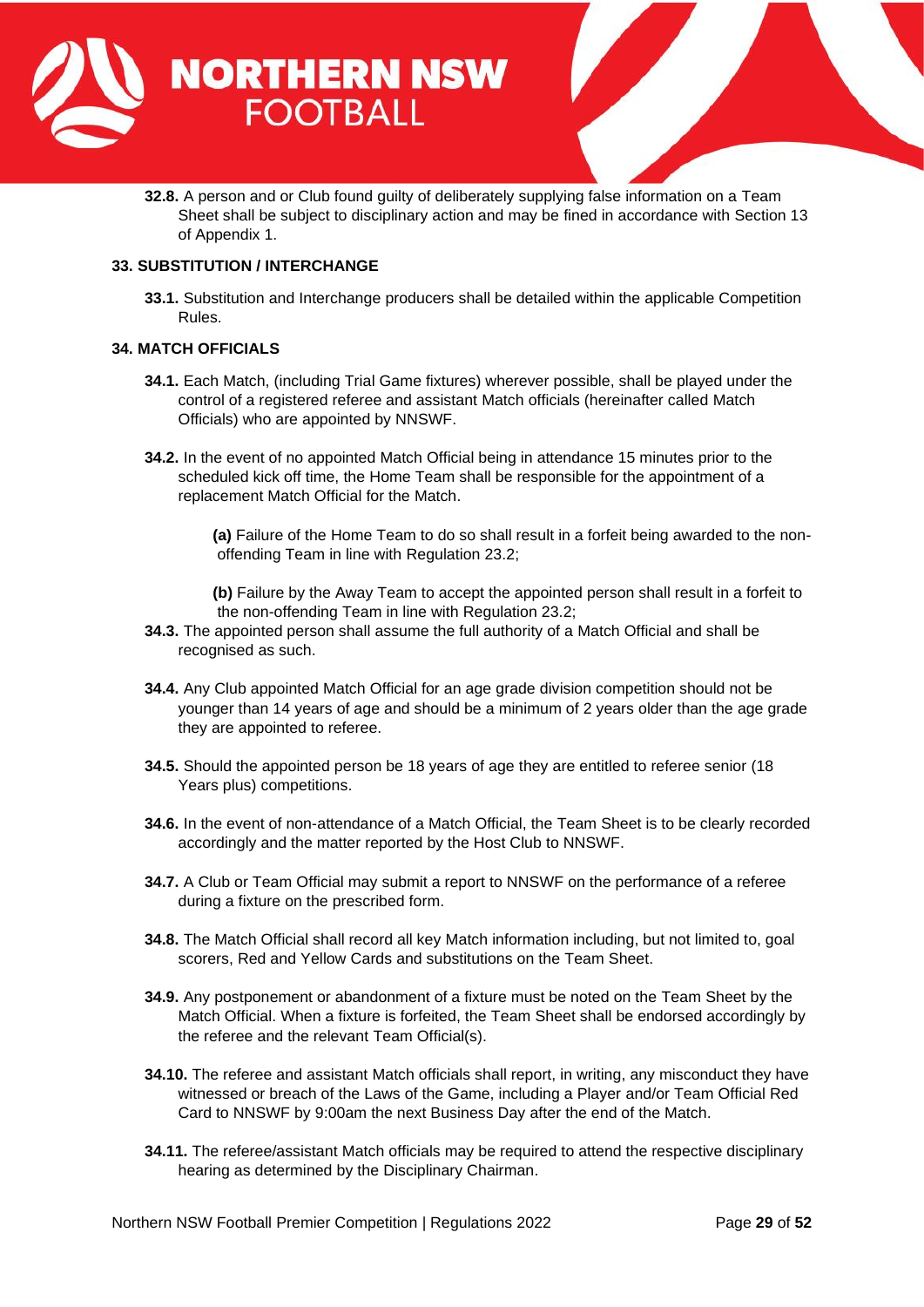



# <span id="page-29-0"></span>**35. MATCH OFFICIAL FEES**

- **35.1.** Match Official's fees for Competition Fixtures and Trial Games are outlined in Appendix F.
- **35.2.** Each participating Team in any Finals Series Competition Fixture (excluding Grand Finals) shall be invoiced for payment 50% of Match Official fees for that Match.
- **35.3.** NNSWF shall pay the Match Officials' fees for all National Premier Leagues Men's and Women's and Northern League One Grand Finals.

# <span id="page-29-1"></span>**36. PLAYING NAME & CLUB LOGO**

**36.1.** No Club shall be admitted to compete in NNSWF's Premier Competitions for the upcoming season where such Club's playing name/Club emblem has not been approved in writing by NNSWF. A Club's playing name must be in accordance with the Football Australia Inclusivity Principals for Club Identity.

#### <span id="page-29-2"></span>**37. DISCIPLINARY PROCEDURES**

- **37.1.** The Competition Administrator may (in accordance with the Football Australia National Disciplinary Regulations):
	- **(a)** Determine and impose mandatory disciplinary sanctions and or impose fines and/or suspensions as per these Competition Regulation or relevant Competition Rules;
	- **(b)** Cite a Player, Team Official or Club to appear before its Disciplinary Committee;

**(c)** Suspend, fine, reprimand, caution or otherwise a Player, Team Official, or Club or any other person whom they consider has breached the Laws of the Game, the Regulation, Competition Rules or has brought the code into disrepute.

**37.2.** Appeal Against Disciplinary Sanction Imposed by Competition Administrator:

**(a)** A Player or a Team Official may appeal a sanction imposed by the Competition Administrator;

**(b)** Should a Player or Team Official appeal sanction imposed by the Competition Administrator, they must notify the Competition Administrator in writing within 72 hours of receiving the summary disciplinary notification. Received is taken to include club notification;

**(c)** The Disciplinary Chair will, at their sole discretion, review whether the appeal will be heard by:

- **(i)** The Disciplinary Chair;
- **(ii)** The Disciplinary Committee.

**(d)** A fee of \$1000 will be imposed for any hearing requests as a result of a disciplinary sanction which is administered by the Disciplinary Chair through a hearing;

**(e)** A fee of \$1500 will be imposed for any hearing requests as a result of a disciplinary sanction which is administered by the Disciplinary Chair through a hearing with the full Disciplinary Committee;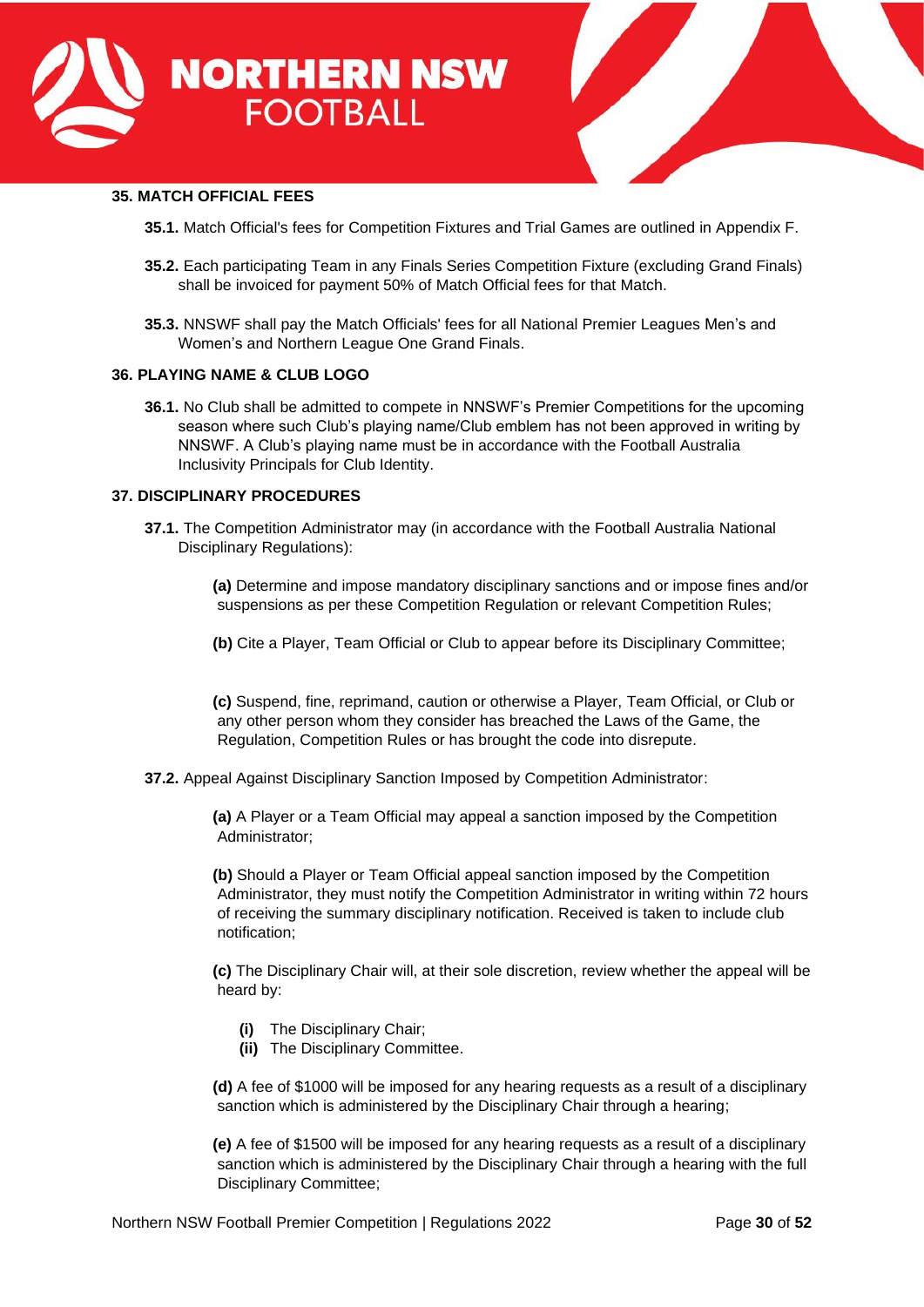



**(f)** All fees are partly, or wholly, refundable at the sole discretion of the Disciplinary Chair if the appeal is successful;

**(g)** A Mandatory Match Suspension cannot be appealed, other than in accordance with the limited exceptions contained under Regulation 37.10 and 37.11.

# **37.3.** Appeal Against Disciplinary Sanction:

**(a)** A Player or Team Official may appeal a disciplinary sanction imposed under Regulation 37.1 and 37.2 by notifying the Competition Administrator within 7 days after the date on which the disciplinary infringement notice was received, using the application form in accordance with FA Grievance Resolution Regulations and the following Appeal Processes:

**(i)** Appeal to NNSWF;

**Table 37.4 | Minimum Mandatory Suspensions**

**(ii)** Appeal to Football Australia.

**(b)** There is no appeal process for a mandatory Match suspension, unless it is a case of mistaken identity;

#### **37.4.** Suspensions

**(a)** A Suspension is a ban or prohibition imposed on a Club or Club Associate from participating in a Match in a specific capacity, either for a period of time, or for a number of Matches;

**(b)** Minimum mandatory suspensions for Red Card offences are outlined in table 37.4:

| <b>Table Jr. +   MINIMIRAIN Manualor y Ouspensions</b> |                                                                                                               |                                                                                                                                  |                |  |
|--------------------------------------------------------|---------------------------------------------------------------------------------------------------------------|----------------------------------------------------------------------------------------------------------------------------------|----------------|--|
| <b>CODE</b>                                            | <b>OFFENCE</b><br><b>GRADING GUIDELINES</b>                                                                   |                                                                                                                                  | <b>PENALTY</b> |  |
| R4                                                     | Denying goal scoring opportunity - Handling the ball                                                          |                                                                                                                                  |                |  |
| R <sub>5</sub>                                         | Denying goal scoring opportunity - Foul                                                                       |                                                                                                                                  |                |  |
|                                                        |                                                                                                               | 1. Careless or reckless tackle                                                                                                   | Auto           |  |
| R <sub>1</sub>                                         | <b>Serious Foul Play</b><br>(typically, but not limited<br>to, serious foul play<br>when the ball is in play) | 2. Attempting to gain possession of the ball using<br>excessive force                                                            | Auto           |  |
|                                                        |                                                                                                               | 3. Conduct that endangers the safety of an<br>opponent in a contest for the ball or has the<br>potential to cause serious injury | Auto $+1$      |  |
|                                                        |                                                                                                               | 4. Conduct causing serious injury                                                                                                | Auto $+2$      |  |
| R <sub>3</sub>                                         | <b>Spitting</b>                                                                                               | 1. Spitting at an opponent or another Club<br>Associate                                                                          | Auto $+4$      |  |
|                                                        |                                                                                                               | 2. Spitting on an opponent or another Club<br>Associate                                                                          | Auto $+8$      |  |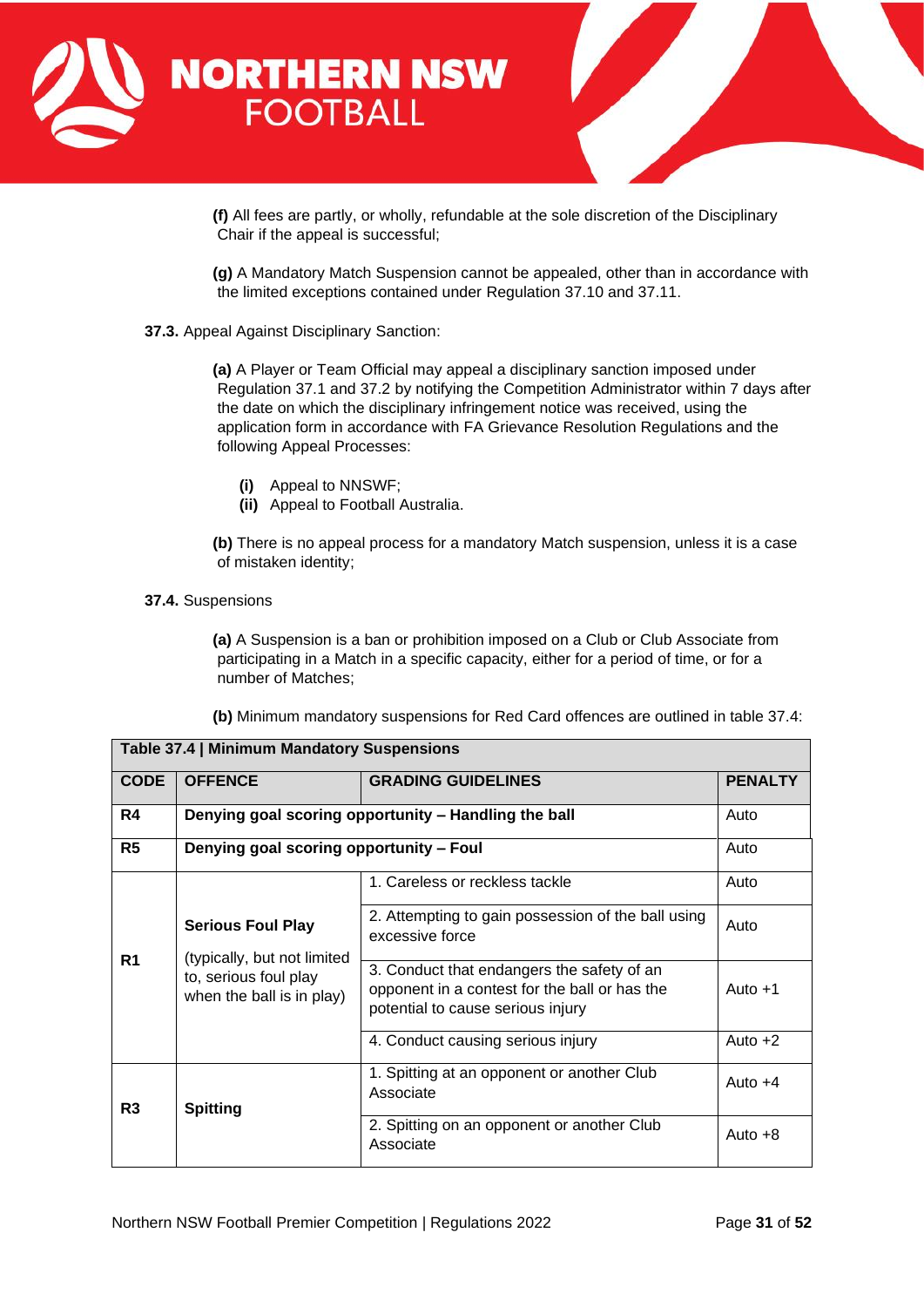

|                |                                                                                                                                                | 1. Minimal contact with an opponent or Club<br>Associate                                                                                                                                                          | Auto $+1$                                   |
|----------------|------------------------------------------------------------------------------------------------------------------------------------------------|-------------------------------------------------------------------------------------------------------------------------------------------------------------------------------------------------------------------|---------------------------------------------|
|                | <b>Violent Conduct</b><br>(typically, but not limited<br>to, serious foul play<br>when the ball is not in<br>play, and/or playing<br>distance) | 2. Violent conduct and/or attempted violent<br>conduct towards an opponent or Club Associate                                                                                                                      | Auto $+1$                                   |
| R <sub>2</sub> |                                                                                                                                                | 3. Serious and/or premeditated violent conduct<br>towards an opponent or Club Associate                                                                                                                           | Auto $+2$                                   |
|                |                                                                                                                                                | 4. Serious violent conduct that has caused bodily<br>harm                                                                                                                                                         | Auto $+3$                                   |
|                |                                                                                                                                                | 5. Violent conduct causing, or with the potential<br>to cause, serious injury                                                                                                                                     | Auto $+4$                                   |
|                |                                                                                                                                                | 1. Using language and/or gestures in frustration                                                                                                                                                                  | Auto                                        |
|                | Offensive, insulting,                                                                                                                          | 2. Using language and/or gestures directed at<br>another player or Club Associate                                                                                                                                 | Auto $+1$                                   |
| R <sub>6</sub> | abusive or<br>intimidating language<br>and/or gestures                                                                                         | 3. Incitement to violence, or repeated use of<br>offensive language and/or gestures, to another<br>Player or Club Associate                                                                                       | Auto $+2$                                   |
|                |                                                                                                                                                | 4. Use of discriminatory, homophobic, racist,<br>religious ethnic or sexist language and/or<br>gestures                                                                                                           | Auto $+4$                                   |
| R7             | <b>Second caution (Yellow Card)</b>                                                                                                            |                                                                                                                                                                                                                   | Auto                                        |
|                |                                                                                                                                                | 1. Unsporting conduct                                                                                                                                                                                             | Auto $+3$                                   |
|                | Offences against<br><b>Match Officials</b>                                                                                                     | 2. Using offensive language and/or gestures                                                                                                                                                                       | Auto $+3$                                   |
|                |                                                                                                                                                | 3. Repeated use of offensive language and/or<br>gestures                                                                                                                                                          | Auto $+4$                                   |
|                |                                                                                                                                                | 4. Unwarranted contact with and/or conduct with<br>a Match Official                                                                                                                                               | Auto $+5$ <sup>*</sup>                      |
| R <sub>8</sub> |                                                                                                                                                | 5. Threatening or intimidating language and/or<br>conduct towards a Match Official or conduct<br>reasonably perceived as a threat of physical<br>violence towards a Match Official or their family<br>or property | Auto $+8$ <sup>*</sup>                      |
|                |                                                                                                                                                | 6. Spitting at or on a Match Official                                                                                                                                                                             | Auto + $10^*$                               |
|                |                                                                                                                                                | 7. Violence towards a Match Official and/or their<br>family or property                                                                                                                                           | Auto $+10*$                                 |
|                |                                                                                                                                                | 8. Violence towards Junior Match Official and/or<br>their family or property                                                                                                                                      | Auto $+$<br>Direct to<br>Code of<br>Conduct |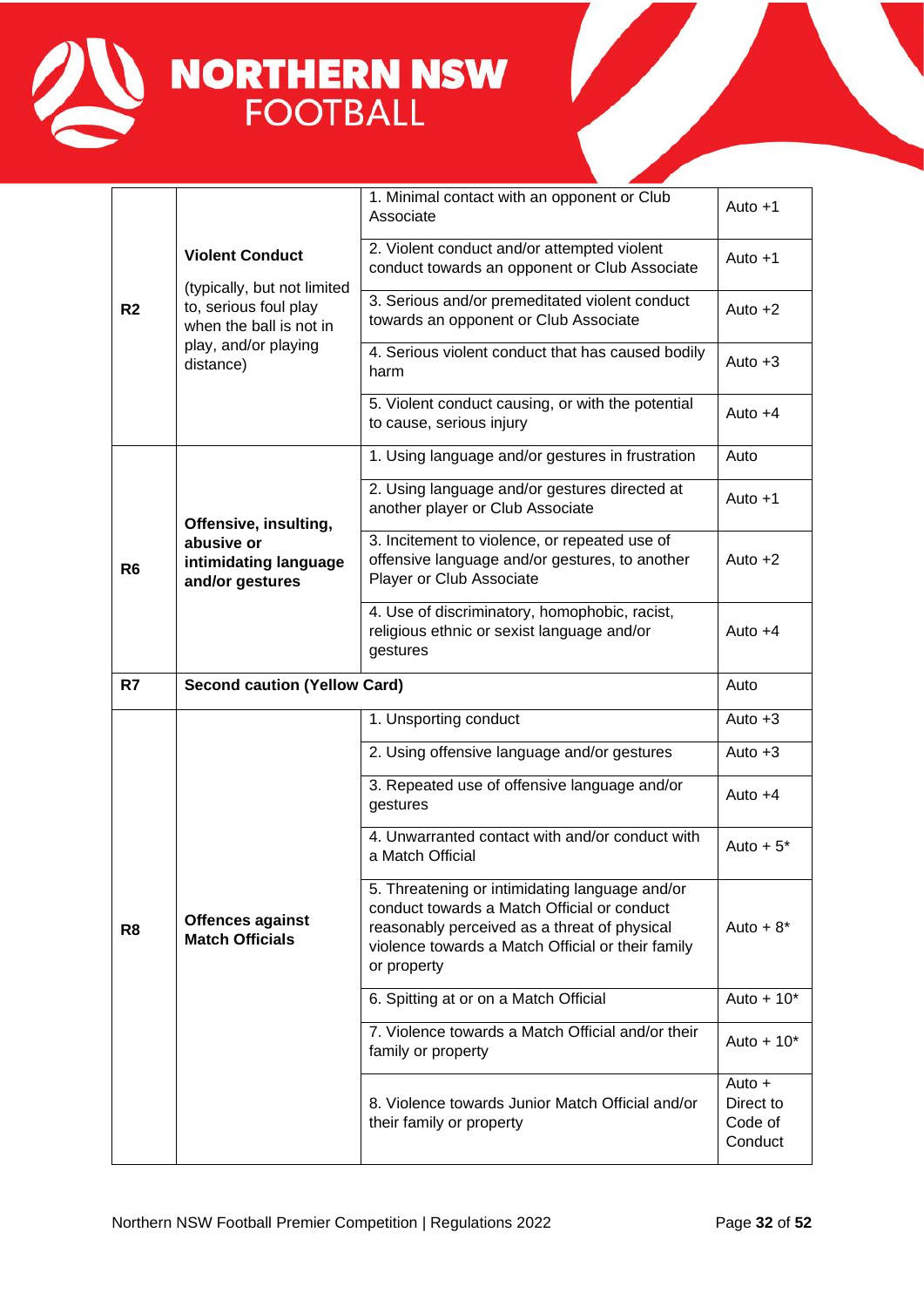

| <b>Team Official Specific</b><br>R <sub>9</sub><br><b>Offences (not covered</b><br>in R1-R8) |                                                                                 | 1. Delaying the restart of play for the opposition                                    | Auto        |
|----------------------------------------------------------------------------------------------|---------------------------------------------------------------------------------|---------------------------------------------------------------------------------------|-------------|
|                                                                                              |                                                                                 | 2. Deliberately throwing / kick an object onto the<br>field of play                   | Auto        |
|                                                                                              |                                                                                 | 3. Physical aggressive behaviour towards any<br>person other than a Match Official    | Auto $+1$   |
|                                                                                              | 4. Entering the field to confront a Match Official at<br>half time or full time | Auto $+3$                                                                             |             |
|                                                                                              |                                                                                 | 5. Entering the opposing technical area in an<br>aggressive or confrontational manner | Auto $+1$   |
|                                                                                              |                                                                                 | 6. Entering the field to interfere with play or an<br>opposing player                 | Auto $+2$   |
|                                                                                              |                                                                                 | 7. Entering the field to confront a Match Official<br>during a Match                  | Auto $+5^*$ |

\* NNSWF will assess these charges and may also refer them to the Independent Disciplinary Chair to be dealt with under the Code of Conduct in addition to the minimum sanction.

> **(c)** For the purposes of these Regulations, unless otherwise directed by a NNSWF, a Club Associate with a Suspension imposed in respect of circumstances where the individual was directly involved in a Match, may attend Competition Fixtures as a spectator only but must not participate as either a Coach, Player or in any official capacity for any NNSWF Club. This means and includes, but is not limited to a Suspended Club Associate may not:

- **(i)** Enter the field of play and/or change rooms for the period of 30 minutes prior to a Competition Fixture, during half time and 15 minutes after the Competition Fixture;
- **(ii)** Be within 10m of the Technical Area for the period of 30 minutes prior to a Competition Fixture, during half time and 30 minutes after the Match;
- **(iii)** Take, or otherwise be involved in, training sessions or warm-ups on Match day;
- **(iv)** Give the Team or Players instructions, either directly or via a third-party, on Match day (this does not prohibit giving encouragement or barracking);
- **(v)** Be in the change rooms for the period of 30 minutes prior to a Match, during half time and 30 minutes after the Match;
- **(vi)** Complete Team / Match Sheets; or
- **(vii)** Otherwise approach the Senior Match Official to discuss any aspects of the Match as a representative of the Team or Club, or otherwise hold themselves out as having the authority of a Club Associate for the Match.

**(d)** An individual Suspended under Regulation 38.8 may, unless otherwise directed by the Disciplinary Committee:

- **(i)** Act as a Duty Officer or Assistant Referee, provided that the Senior Match Official is made aware of the individual's Suspension and permits the involvement;
- **(ii)** Attend team training sessions; or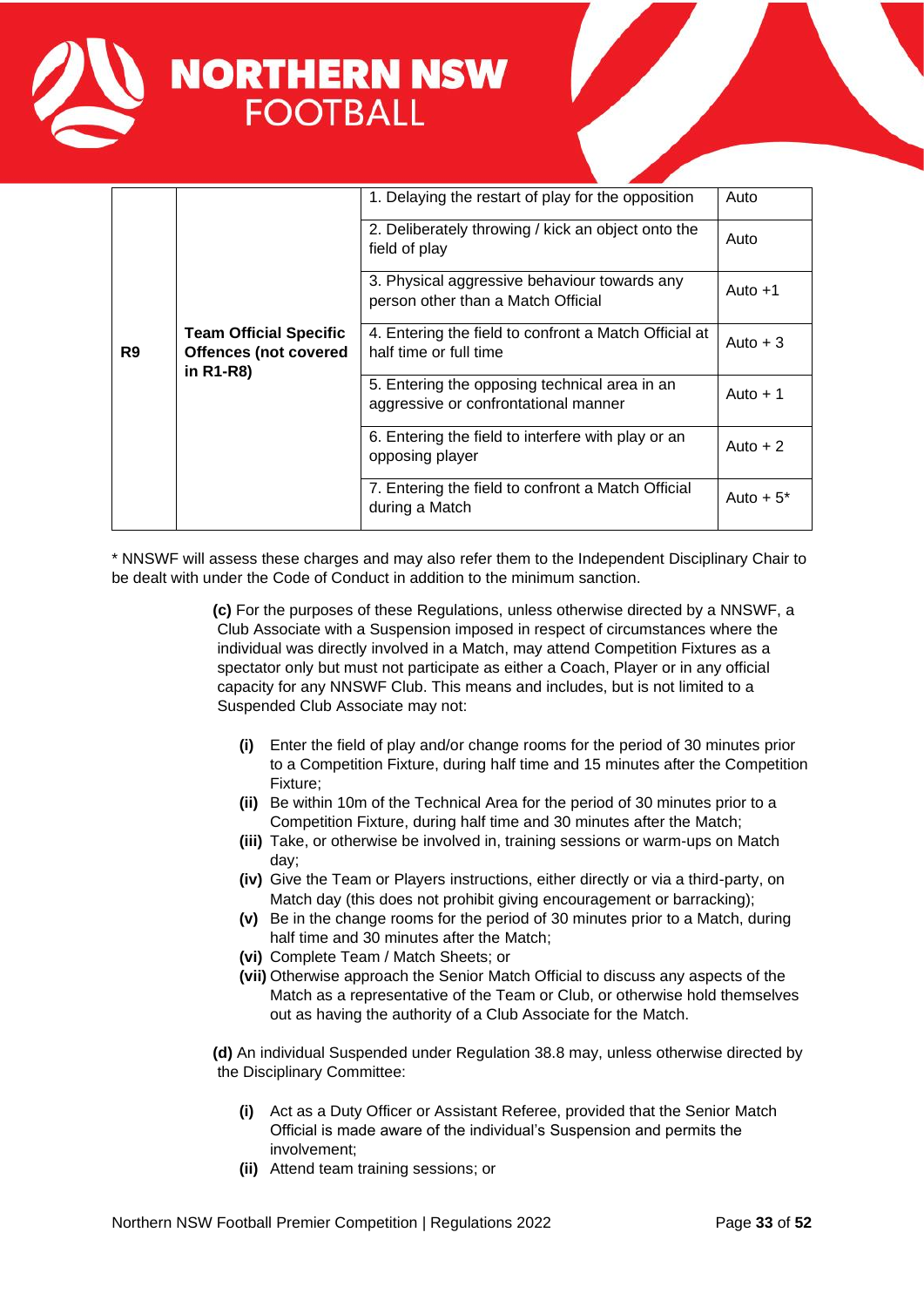

**(iii)** Participate in NNSWF's Summer Football programs, unless the individual's Suspension is for conduct greater than 4 weeks length of Suspension.

**(e)** Any violation of Regulation 38.8 (b and c) may be deemed Misconduct and subject to further NNSWF Disciplinary sanctions as follows:

- **(i)** Recommencing the Club Associate's Suspension from the date of the violation of the Suspension; or
- **(ii)** Referring the matter to the Disciplinary Committee for determination of Misconduct.

**(f)** In all cases where an individual is Suspended and ordered to undertake training, provide a written apology, or complete any other tasks as required by the Disciplinary Committee, the individual shall remain Suspended until such time as all aspects of the determination have been satisfied or completed.

**(g)** Any Player or Club Official who has served a suspension for an accumulation of Yellow Cards as outlined in table 38.6 during the competition and subsequently receives a suspension from a Red Card in line with regulations 38.4 will be subject to an additional Match suspension:

- **(i)** The additional Match will only be applied once for any Red Card suspension;
- **(ii)** For the avoidance of doubt, any Player or Team Official sent off during a Match is subject to the provisions of Regulation 37.4 (c).

**37.5.** Serving A Suspension:

**(a)** A Club Associate must serve a Suspension without delay and a Suspension shall remain in effect until served in full irrespective of a change of status, league, level or age group;

**(b)** In all cases until a Suspension is served in full, a Club Associate must not participate in any other Match at any level in NNSWF Competitions. This includes Suspensions that are not totally served in a Competition Season and that are carried over and served in future or subsequent seasons;

**(c)** A Suspension arising out of a Finals Series which is not served in full in that Finals Series shall be carried over to the following Competition Season in which the Club Associate participates;

**(d)** If a Match is postponed prior to its commencement, such Match will not be classified as a Match served under Suspension for the purposes of calculating a Suspension remaining;

**(e)** A Match that is Abandoned after commencement, or Forfeited prior to commencement, shall count as a Match served under Suspension for the purposes of calculating a Suspension remaining unless:

**(i)** Any Club or Team to which the Suspended Club Associate belongs was responsible for the facts that led to the Abandonment or Forfeit;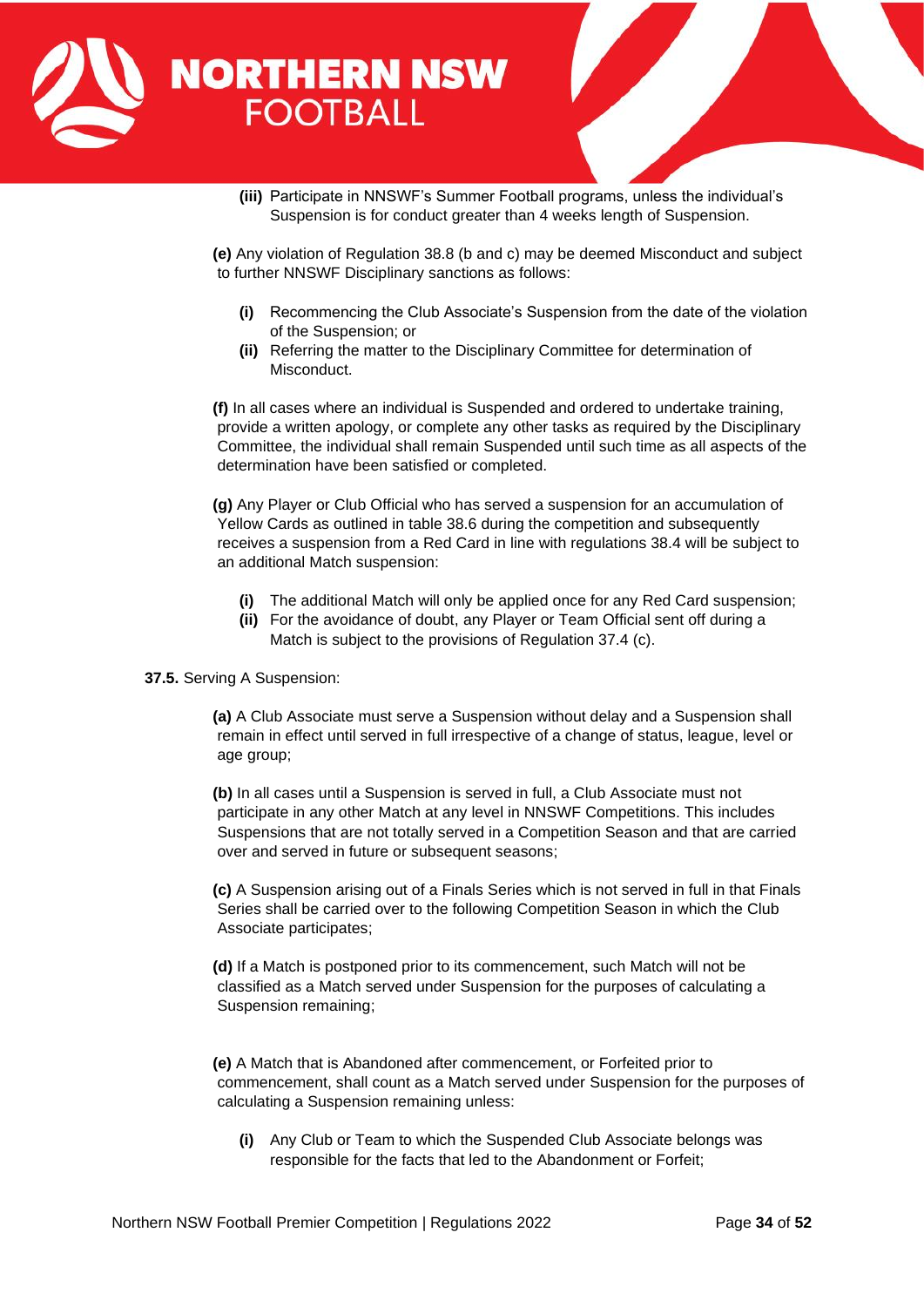

- **(ii)** An incident leading to the Abandonment or Forfeit of a Match is referred to the Disciplinary Committee;
- **(iii)** For the avoidance of doubt: where a Match is Abandoned after commencement, or Forfeited prior to commencement, and is subsequently replayed, the Abandoned / Forfeited Match shall not be considered to be a Match served under Suspension, and the relevant Player or other Club Associate will serve their Suspension in the next available Match.
- **37.6.** Accumulation of Yellow Cards:

**(a)** A Player or Club Official who accumulates Yellow Cards during the course of the competition must serve mandatory Match suspensions in accordance with Table 37.6:

| Table 37.6   Accumulation of Yellow Cards |                      |                                  |                                       |  |
|-------------------------------------------|----------------------|----------------------------------|---------------------------------------|--|
| <b>Person</b>                             | <b>Competition</b>   | Number of<br><b>Yellow Cards</b> | <b>Mandatory</b><br><b>Suspension</b> |  |
|                                           |                      | 5                                | 1 Match                               |  |
|                                           | Premiership          | 8                                | 2 Matches                             |  |
| Player                                    |                      | 9                                | <b>Disciplinary Hearing</b>           |  |
|                                           | <b>Finals Series</b> | 3                                | 1 Match                               |  |
|                                           | Premiership          | 3                                | 1 Match                               |  |
|                                           |                      | 5                                | 2 Matches                             |  |
| Club Official                             |                      | 6                                | <b>Disciplinary Hearing</b>           |  |
|                                           | <b>Finals Series</b> | 2                                | 1 Match                               |  |

**(b)** Any Player or Club Official who has served a suspension for a Red Card as outlined in table 38.8 during the competition and subsequently accumulates Yellow Cards in line with Regulation 38.4 will be subject to an additional Match suspension:

**(i)** The additional Match will only be applied once for any Red Card suspension.

**(c)** It is the Clubs responsibility to record and monitor all Player/team Official infringements and impose sanctions in accordance with the FA National Disciplinary Regulations and competition rules;

**(d)** It is the team manager's responsibility to sign the team sheet at the end of a fixture and to record yellow and Red Card infringements listed by the referee on the team sheet;

**(e)** The accumulation of Yellow Cards in a Final Series is inclusive of all grades participating in the Final Series;

**37.7.** Accumulation of Red Cards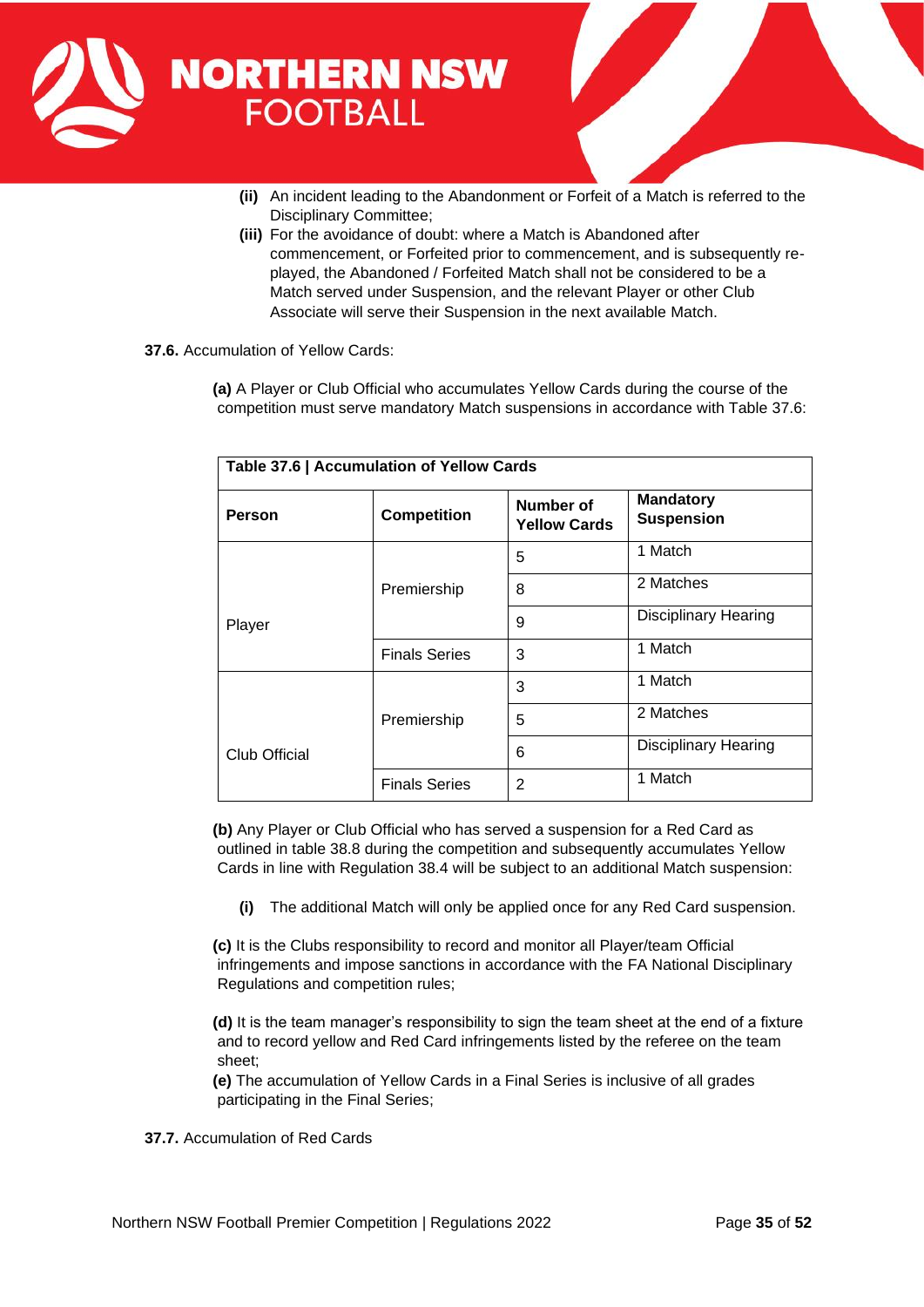

**(a)** A player who accumulates the following number of Red Cards during the course of the competition must serve the following mandatory Match suspensions.

| Table 37.7   Accumulation of Red Cards |                      |                               |                                                                                                  |  |
|----------------------------------------|----------------------|-------------------------------|--------------------------------------------------------------------------------------------------|--|
| <u>Person</u>                          | <b>Competition</b>   | Number of<br><b>Red Cards</b> | <b>Minimum Mandatory</b><br><b>Suspension</b>                                                    |  |
|                                        | Premiership          | $\overline{2}$                | As per initial<br>suspension plus 1<br>additional Match                                          |  |
| Player                                 |                      | 3                             | As per initial<br>suspension plus 2<br>additional Matches                                        |  |
|                                        | <b>Finals Series</b> | $\overline{2}$                | As per initial<br>suspension plus 1<br>additional Match                                          |  |
| <b>Club Official</b>                   | Premiership          | 1                             | As per initial<br>suspension                                                                     |  |
|                                        |                      | $\overline{2}$                | As per initial<br>suspension plus 1<br>additional Match                                          |  |
|                                        |                      | 3                             | As per initial<br>suspension plus 1<br>additional Match and<br>mandatory Disciplinary<br>Hearing |  |
|                                        | <b>Finals Series</b> | 2                             | As per initial<br>suspension plus 1<br>additional Match                                          |  |

**(b)** Players stood down by the club will not be deemed to have served a suspension if NNSWF has not confirmed the suspension in writing;

**(c)** It is the Club's responsibility to record and monitor all player infringements and impose player sanctions.

**37.8.** Misconduct of a Team

**(a)** A minimum sanction of a \$200 fine will be imposed on any club for the misconduct of a Team which includes, but is not limited to:

- **(i)** 5 players are cautioned or sent off during 1 Match;
- **(ii)** 3 players are sent off during 1 Match; or
- **(iii)** Several players together make threats or show force against a Match official.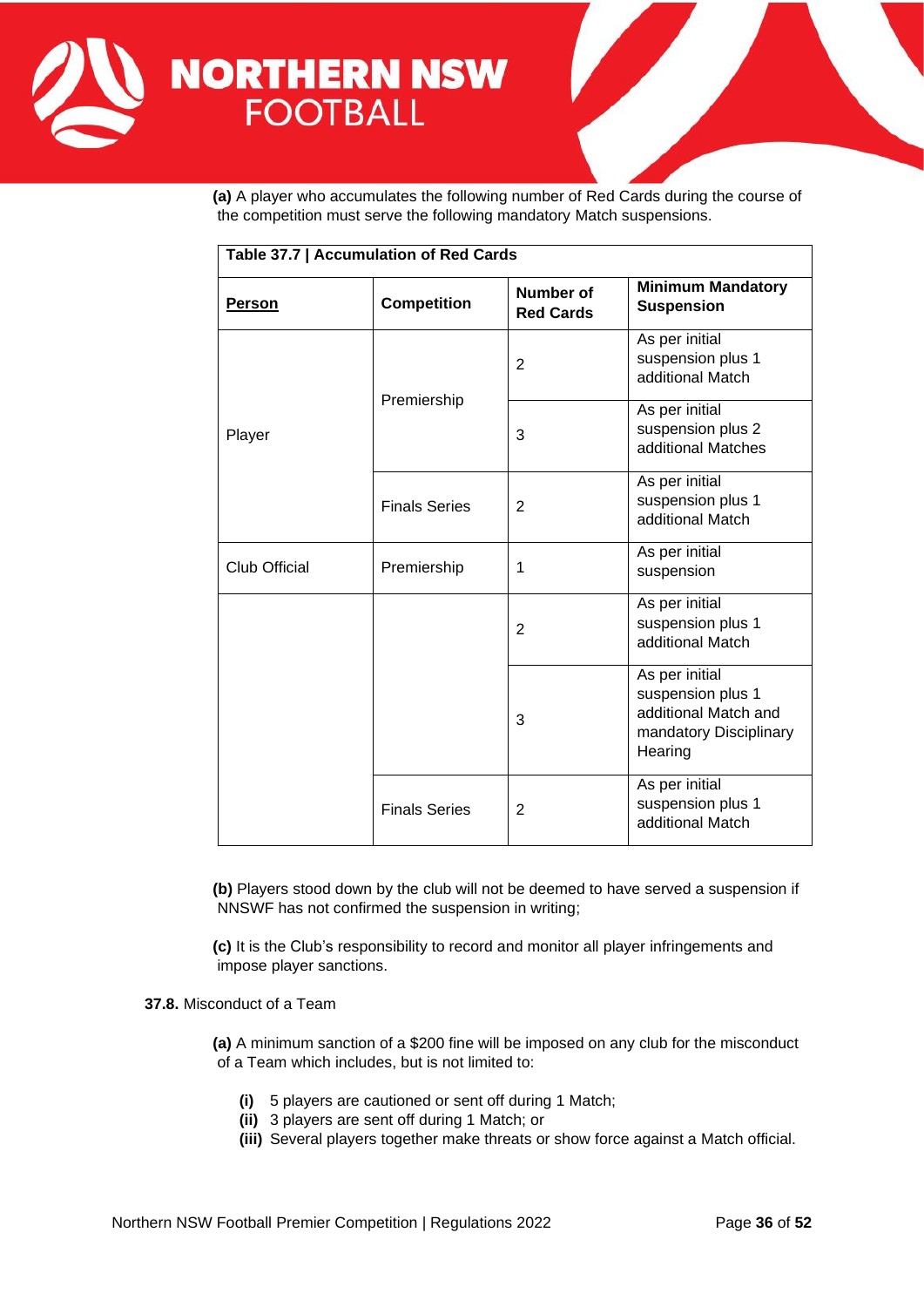



### **37.9.** Match Official Abuse

**(a)** In addition to any National Disciplinary Regulation sanctions applied to any Player, Team or Club Official found guilty of Match Official abuse, intimidation and/or harassment will be sanctioned in accordance with the Code of Conduct Regulations with minimum sanctions applied as follows:

# **(b)** Player:

- **(i)** 1 st Offence will receive a minimum 4 Match suspension, as table 37.4 during which time the Player will not be permitted to attend Club fixtures during suspension and the Club will receive a \$400 fine;
- **(ii)** 2 nd Offence will receive a minimum 8 Match suspension during which time the Player will not be permitted to attend Club fixtures during suspension and the Club will receive a \$800 fine;
- **(iii)** If a player commits more than two offences of Match Official Abuse they will be required to appear before the Disciplinary Committee for further sanction.
- **(c)** Team or Club Official
	- **(i)** 1 st Offence will receive a minimum 4 Match suspension during which time the Team Official will not be permitted to attend Club fixtures during suspension and the Club will receive a \$400 fine;
	- **(ii)** 2 nd Offence will receive a minimum 8 Match suspension during which time the Team Official will not be permitted to attend Club fixtures during suspension and the Club will receive a \$800 fine;
	- **(iii)** If a Team or Club Official commits more than two offences of Match Official Abuse they will be required to appear before the Disciplinary Committee for further sanction.

**(d)** A Club is jointly and severally liable for a fine imposed on one of its participants (even if that participant subsequently leaves the Club).

- **(e)** Club Disciplinary Action
	- **(i)** A Club which has more than two (Player, Team or Club Officials) found guilty of Match official abuse (in any one age group or division in both Senior and Youth) will be subject to a loss of three Competition points for each offence in that particular age group or division after the second offence;
	- **(ii)** A Club which has more than two (Player, Team or Club Officials) found guilty of Match official abuse (in all grades inclusive of both Senior and Youth) will be subject to a fine of \$2000.00 for each offence after the second offence;
	- **(iii)** Notwithstanding the above, all Clubs may be subject to further Disciplinary / Code of Conduct action as determined by NNSWF.

# **37.10.** Mistaken Identity

**(a)** Where NNSWF can be satisfied through clear and verifiable video evidence, that a referee: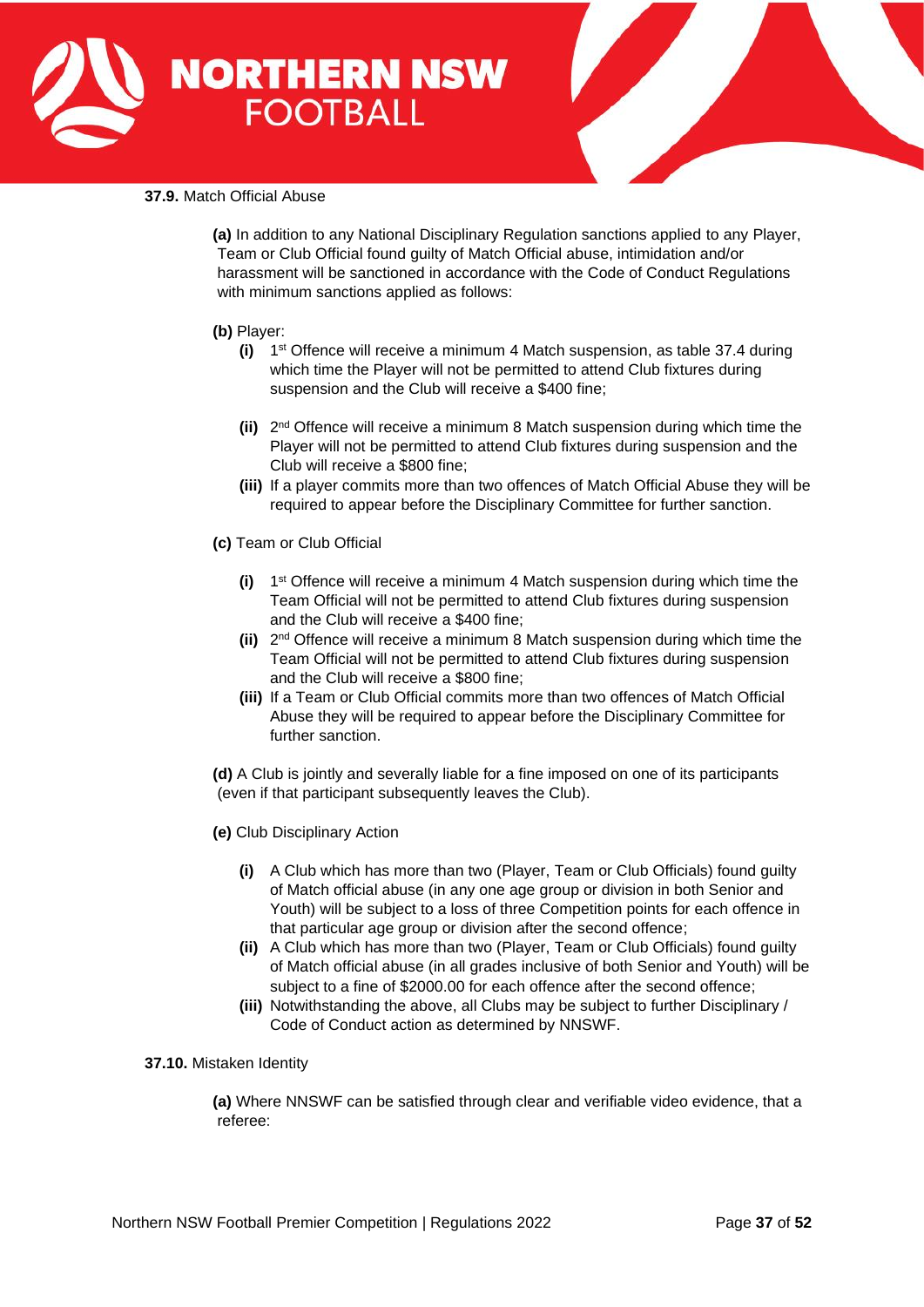

- **(i)** Issued in error a Yellow Card and/or Red Card during the Match to a Player instead of to another Player (being the Player who should have received the card as the Player who committed the offence attracting the card); or
- **(ii)** Expelled in error a Team Official instead of another Team Official (being the Team Official who should have been Expelled)

NNSWF will rectify this error provided the process outlined in Regulation 38.10 (b) has been complied with.

**(b)** Clubs seeking to have any Yellow or Red Card amended due to mistaken identity must submit via email within 48 hours of the Match concluding:

- **(i)** The name of the player incorrectly identified;
- **(ii)** The name of the player that should have received the Yellow / Red Card;
- **(iii)** A link to the footage; and
- **(iv)** The time the incident occurred.

**(c)** Any submission that does not meet the requirements set out in 38.10 (b) will not be considered.

**37.11.** Obvious Error / Serious Missed Incident:

**(a)** For 1<sup>st</sup> Grade competitions in National Premier Leagues, National Premier Leagues and Northern League One, where any Club believes that a Referee:

- **(i)** Has made an obvious error in the dismissal of a player or Team Official through a Red Card or;
- **(ii)** Missed a serious incident which would have resulted in a Red Card had the referee been in possession of all the facts.

The Club may submit a request for a decision to be reviewed by the Obvious Error Panel.

**(b)** Clubs seeking to have any decision reviewed for an obvious error must submit via email within 48 hours of the Match concluding:

- **(i)** The name of the player involved in the incident;
- **(ii)** A summary of the alleged incorrect decision;
- **(iii)** A summary of the club's opinion on the correct decision;
- **(iv)** A link to the footage; and
- **(v)** The time the incident occurred.

**(c)** Any submission that does not meet the requirements set out in 38.11 (b) will not be considered;

**(d)** Decisions relating to the following offences will not be reviewed by the Obvious Error Panel:

- **(i)** Yellow Cards;
- **(ii)** Red Cards due to a second Yellow Card;
- **(iii)** Players not shown a Red Card for denial of a clear goal scoring opportunity.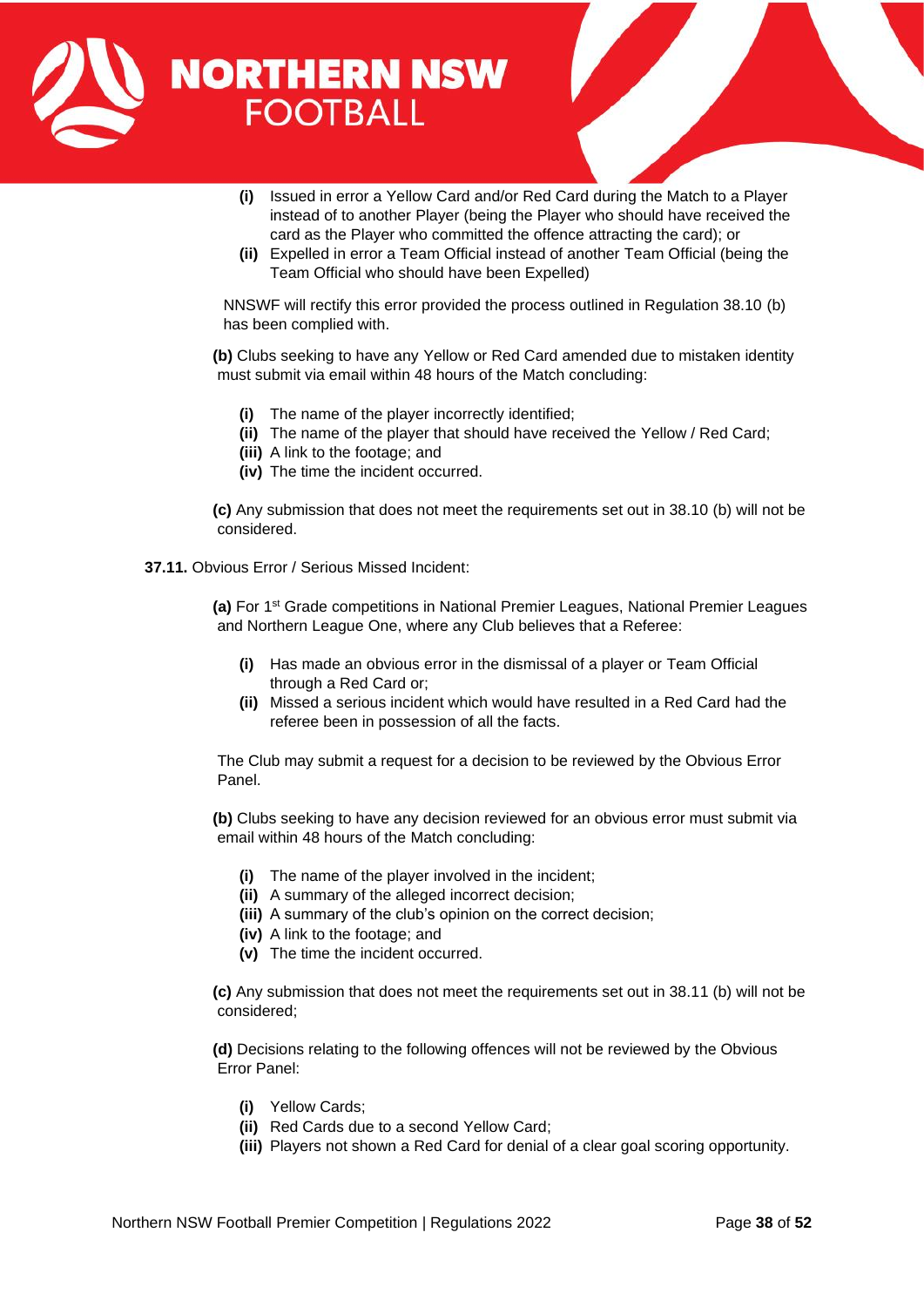

**(e)** Decisions of the obvious error panel are not appealable alone, notwithstanding any rights of appeal a player or Team Official has throughout the remainder of these regulations:

**(f)** NNSWF reserves the right to refer any incident within National Premier Leagues, National Premier Leagues and Northern League One to the Obvious Error Panel in the instance that neither Club involved in the Competition Fixture requests a review.

**37.12.** Any allegations of misconduct by a club, must be submitted in writing to NNSWF by a Club official within 14 days of the alleged incident.

# <span id="page-38-0"></span>**38. FINANCIAL STATUS**

**38.1.** Competition Member

**(a)** Should the accounts from NNSWF to a competition member remain unpaid for a period of 30 days after they become due, then the competition member may, after notice of default, be declared an unfinancial competition member;

**(b)** NNSWF may consider allowing an unfinancial competition member to continue participation in the competitions up to a period not exceeding 4 Competition Fixtures;

**(c)** Unfinancial competition members may not receive any competition points in these 4 fixtures;

**(d)** A Team may not be entitled to participate in a Final Series fixture if its Club has not paid accounts due in full, before its last Premiership fixture:

**(i)** Should a vacancy occur in a Final Series, NNSWF may at its discretion fill that vacancy with the next highest placed Team on the points table.

**(e)** A Club may not be entitled to be considered for future membership of NNSWF competitions if its financial obligations, other than those subject to the normal terms of payment, have not been paid in full by 30<sup>th</sup> September each year;

**(f)** NNSWF reserves the right to relegate a Club not fulfilling its financial obligations to a lower competition or refuse its membership.

#### **38.2.** Player / Team Official / Match Official

**(a)** Should the accounts from NNSWF to a Player/Team Official/Match Official remain unpaid for a period of 14 days after they become due, then the Player/Team Official/Match Official may after notice of default be declared unfinancial and subject to sanctions as determined by NNSWF.

### <span id="page-38-1"></span>**39. NATIONAL FLAGS, EMBLEMS AND SLOGANS**

**39.1.** In accordance with the FIFA Laws of the Game and the FIFA Equipment Regulations, Clubs are prohibited from displaying political emblems, religious or racial slogans and emblems at sanctioned fixtures and on any part of the Players' attire or any uniform worn by Club Officials.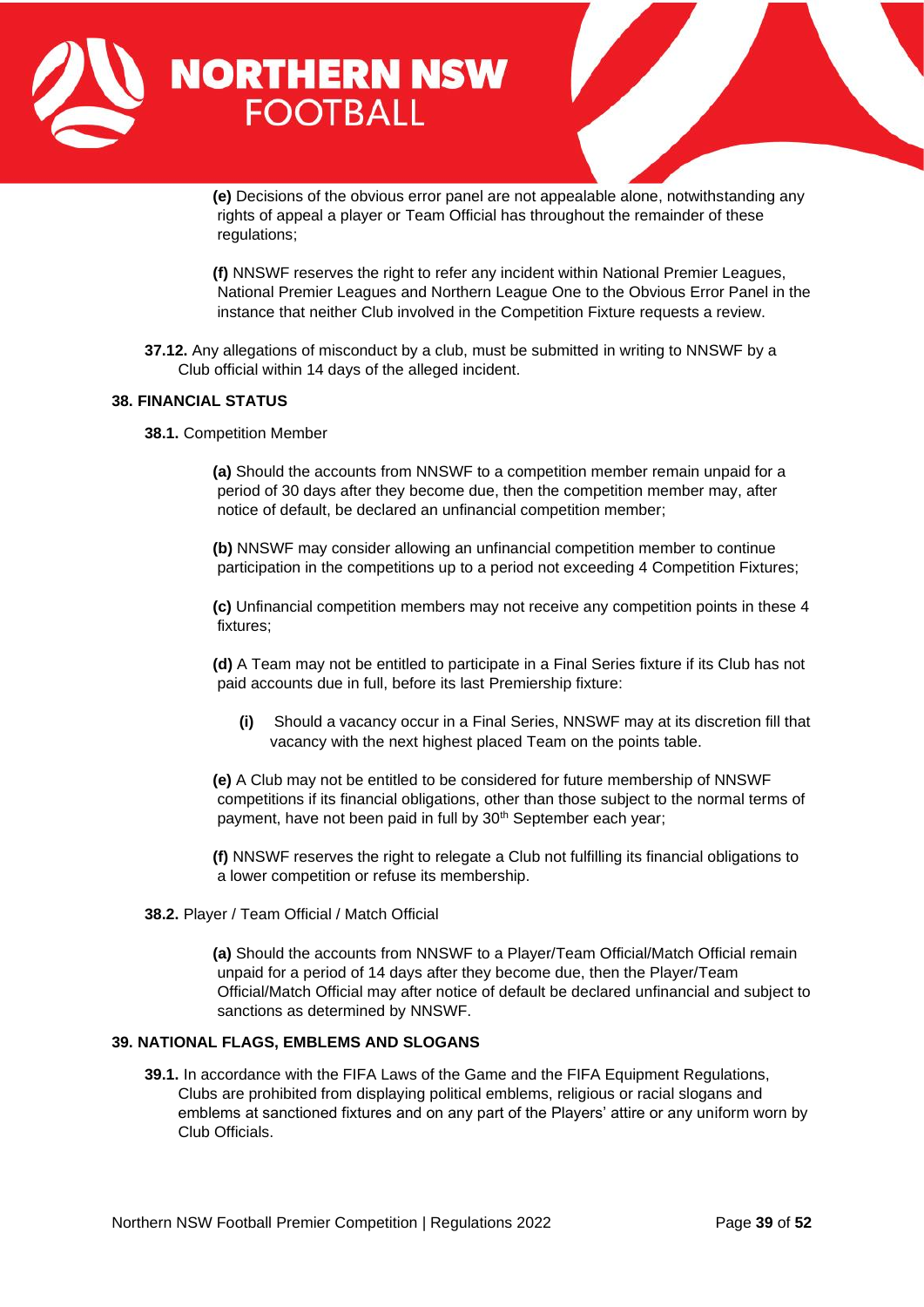

- **39.2.** NNSWF reserves the right at its absolute discretion to approve or deny a Club's proposed use of logos and/or emblems that breach Regulation 39.1. NNSWF will consider is whether the proposal is reflective of a Clubs' heritage or history.
- **39.3.** Clubs may not display, distribute, disseminate, broadcast or publish by any means whatsoever whether electronically or otherwise any material in a language other than English, without the prior written consent of NNSWF to do so.
- **39.4.** All Clubs must have the prior written approval of NNSWF before introducing or incorporating any design, emblem or slogan onto any Club logo or name, product or medium, including but not limited to playing strips, promotional material, Club letterhead, banners, advertisements, public announcements, website or any other form of communication.
- **39.5.** NNSWF may request the immediate removal of any offending material at any time.
- **39.6.** If any person is in breach of this rule, both the individual and any Club of which that person is associated may be sanctioned and disciplined in accordance with Part V of the FA Statutes.
- **39.7.** All Clubs are required to display, enforce and abide by NNSWF Premier Competition Terms of Admission. Clubs will be held responsible and liable for any breaches of the above regulations and may be subject to fines as determined by the regulations.

#### <span id="page-39-0"></span>**40. SALE OF ALCOHOL**

**40.1.** Clubs seeking to sell, or supply alcohol must obtain the applicable liquor license and comply with all legislative requirements.

> **(a)** NNSWF takes no responsibility for any Club participating within its Premier Competitions that does not comply with relevant legislation.

- **40.2.** NNSWF reserves the right at its absolute discretion to direct a Club not to sell or to restrict the sale of alcohol at any fixture under its jurisdiction.
- **40.3.** The sale of alcohol is prohibited for 18 Years and below Competition Fixtures.

#### <span id="page-39-1"></span>**41. GROUND SIGNAGE AND SPONSOR BRANDING**

- **41.1.** In accordance with the Football Australia Spectator Code of Behaviour, the display of any sign or banner featuring political emblems, religious and racial inferences is strictly prohibited at sanctioned fixtures.
- **41.2.** In addition to regulation 41.1 above, NNSWF reserves the right to deny or approve at its absolute discretion the display of ground signage at fixtures sanctioned by NNSWF in the event that the signage:
	- **(a)** is determined by NNSWF to be inappropriate and/or offensive;
	- **(b)** has the potential to damage the reputation of NNSWF or the sport of football;
	- **(c)** conflicts with the NNSWF's Naming Rights and/or Major Sponsor of the relevant Premier Competition;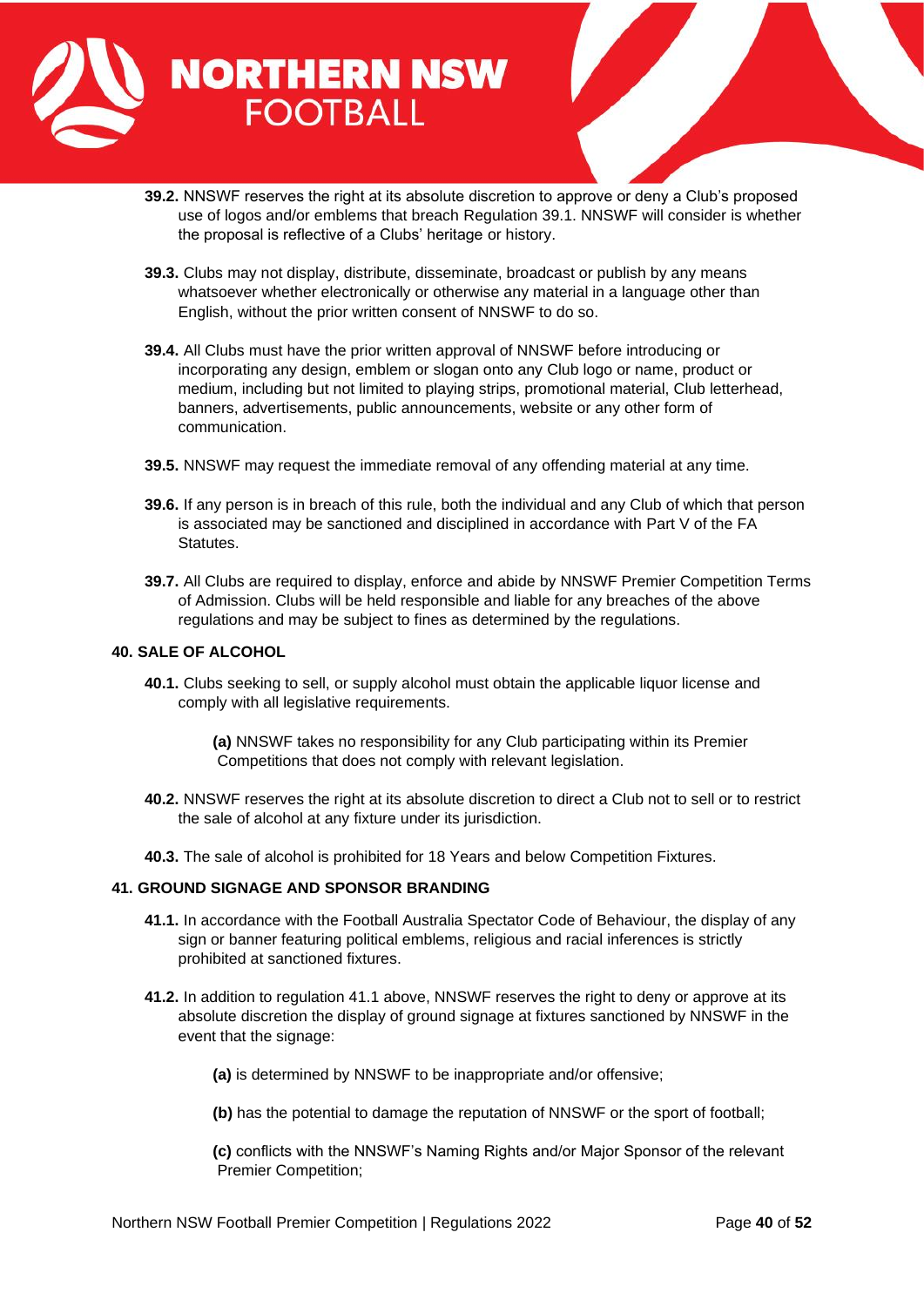



**(d)** features a religious emblem or symbol.

- **41.3.** If requested by NNSWF, Clubs must make a submission and provide sufficient evidence as to the appropriateness and legitimacy of any sponsorship. The legitimacy of Club sponsorship will be determined by NNSWF at its absolute discretion.
- **41.4.** Clubs that seek to display signage that conflicts with the terms outlined in Regulation 41.2 are instructed and required to contact NNSWF for prior written approval.
- **41.5.** Clubs are required to remove offending signage at NNSWF's total discretion and direction.
- **41.6.** The above terms also apply to any other form of sponsor branding including but not limited to equipment and Club stationery.

# **42. BALL PERSONS**

**42.1.** Home Clubs must provide a minimum of 4 ball persons for every Home Competition Fixture for 1<sup>st</sup> Grade Matches.

> **(a)** The ball persons are to be a minimum 10 years old and be instructed prior to the fixture of their role and responsibilities. It is recommended that clubs utilise their Youth (13 or 14 Years) squads as ball persons.

# <span id="page-40-0"></span>**43. COACHING ACCREDITATION**

- **43.1.** Coaches must be accredited in accordance with the minimum standards as set out in the Participation Criteria. Coaches that are not appropriately accredited or provided dispensation will not be permitted to enter the Field of Play or Technical Area, actively coach (during any Competition Fixture) and/or enter the change rooms at half-time of any Competition Fixtures.
- **43.2.** For the avoidance of doubt only the following persons will be permitted to Coach a Team:
	- **(a)** A Coach who holds or exceeds the minimum required accreditation;

**(b)** A Coach who is currently undertaking the course required to achieve the minimum accreditation and has kept within the requirement to submit an initial assessment within 6 months:

**(i)** Coaches who have attended part 1 of a course and have not attended part 2 of that course within 12 months will not be permitted to coach.

**(c)** A Coach who has registered and paid for the course required to achieve minimum accreditation;

**(d)** A temporary Coach, for a maximum 6 week period, in the event of the accredited Coach leaving the Club;

**(e)** A Coach who has been provided written dispensation by NNSWF for any reason;

**(i)** NNSWF reserves the right to provide dispensation at its sole discretion.

# <span id="page-40-1"></span>**44. CLUB CHAMPIONSHIP AWARDS (WHERE APPLICABLE)**

At the completion of all Competition Fixtures, the Club which has accumulated the highest number of points, as per the below formula, will be declared the club champions within each respective Competition.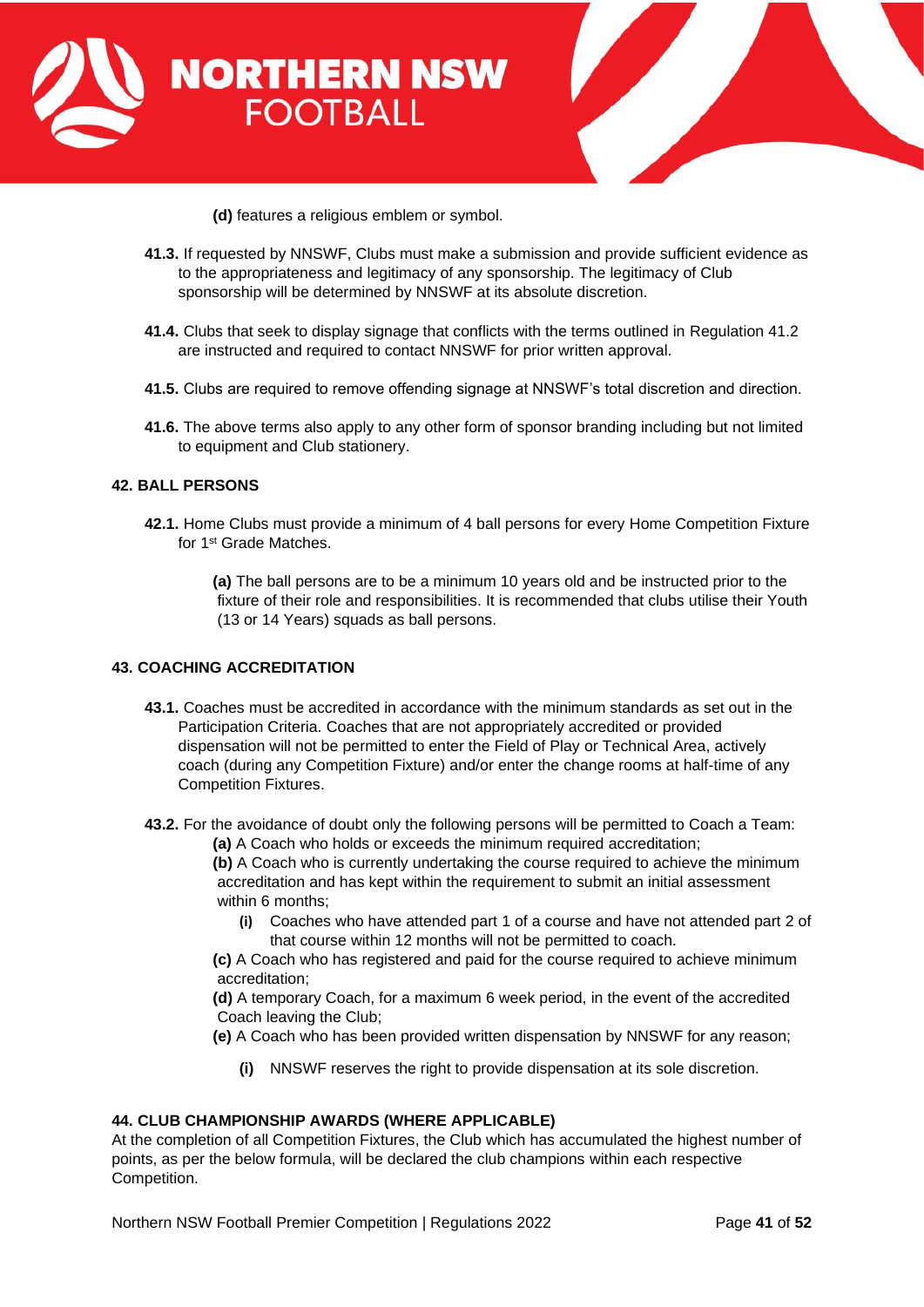



| Grade                 | Win | <b>Draw</b> | Loss |
|-----------------------|-----|-------------|------|
| 1 <sup>st</sup> Grade |     |             |      |
| <b>Reserve Grade</b>  |     |             |      |
| 18 / 17 Years         |     |             |      |
| 16 Years              |     |             |      |
| 15 Years              |     |             |      |
| 14 Years              |     |             |      |
| 13 Years              |     |             |      |

**44.1.** In the event that two (2) or more Clubs finish with equal points the winner will be determined by goal differences as per Regulation 2.3.

**44.2.** Club Championships will be awarded in the following Competitions:

- **(a)** National Premier Leagues Men's (13 Years 1 st Grade)
- **(b)** National Premier Leagues Women's (13 Years 1 st Grade)
- **(c)** Northern League One (13 Years 1 st Grade)

**44.3.** Only Clubs who fill all required grades are eligible to be included in the Club Championship.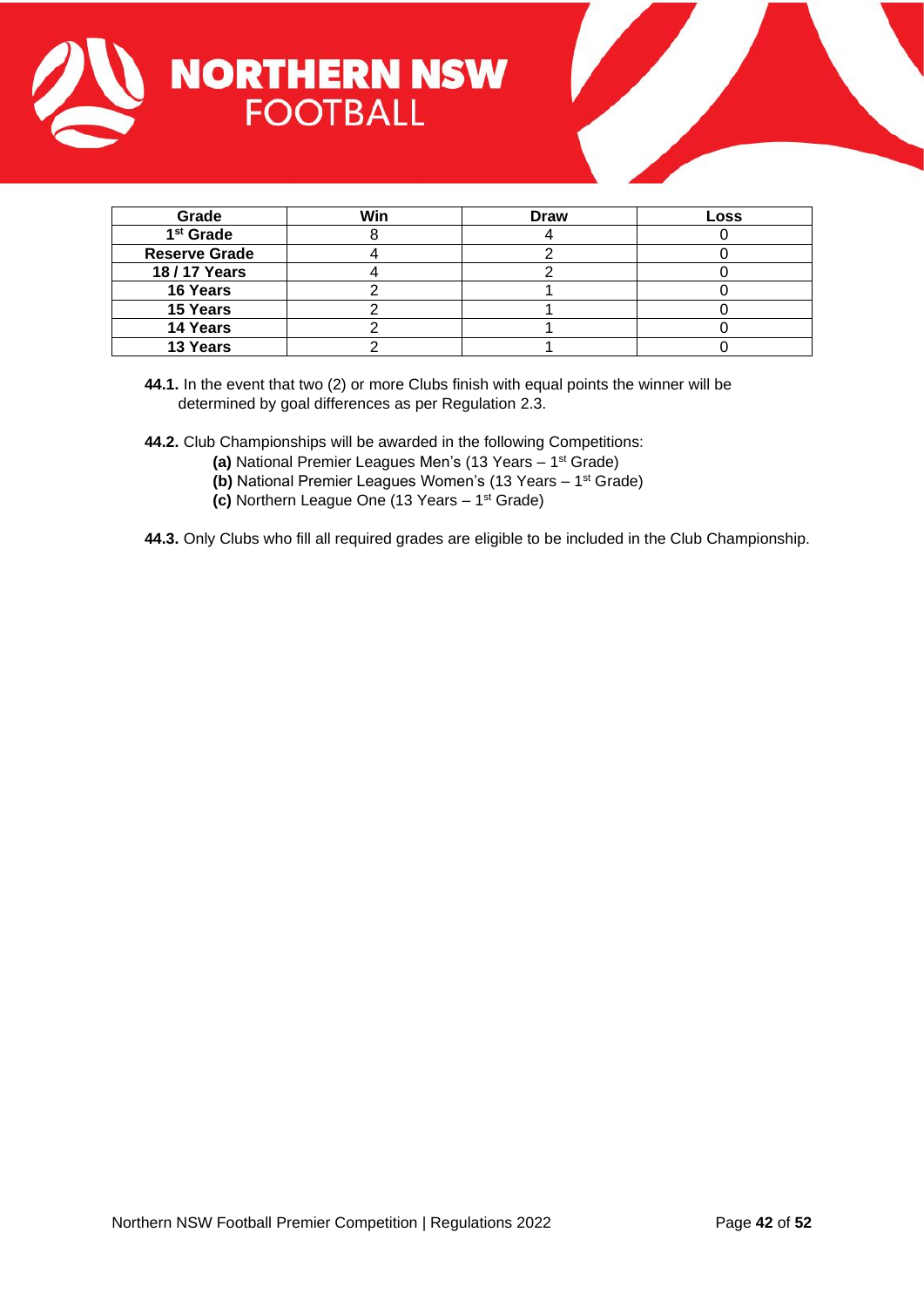



# <span id="page-42-0"></span>**APPENDIX A – DISCIPLINARY SANCTIONS**

| Item                          | <b>Offence</b>                                                | <b>Minimum</b><br>Cost |             |  |  |
|-------------------------------|---------------------------------------------------------------|------------------------|-------------|--|--|
| 1. Home Team Responsibilities |                                                               |                        |             |  |  |
| 1a                            | Deficiency in ground                                          | \$100                  | Per offence |  |  |
| 1 <sub>b</sub>                | Failure to provide approved Match Balls                       | \$100                  | Per offence |  |  |
| 1 <sub>c</sub>                | Failure to post results                                       | \$100                  | Per offence |  |  |
| 1 <sub>d</sub>                | Repeated failure to post results                              | \$300                  |             |  |  |
|                               | 2. Ineligibility                                              |                        |             |  |  |
| 2a                            | Playing an ineligible Player                                  | \$200                  | Per offence |  |  |
| 2 <sub>b</sub>                | Use of false ID tag, Team Official                            | \$200                  | Per offence |  |  |
| $\mathbf{3}$                  | Playing for another Club                                      | \$1000                 | Per offence |  |  |
| 4                             | Player Bringing Code into Disrepute                           | \$1000                 | Per offence |  |  |
| 5                             | Inducement to Bring About A Result                            | \$2000                 | Per offence |  |  |
| 6                             | Replacement of Player / Official Pass                         | \$35                   | Per pass    |  |  |
|                               | 7. Player Uniform / Gear Requirements                         |                        |             |  |  |
| 7a                            | Failure to wear correct alternate strip, resulting in a clash | \$200                  | Per Team    |  |  |
| 7b                            | Failure to have playing strips approved by NNSWF              | \$200                  | Per strip   |  |  |
| 7c                            | Inappropriate sponsor branding                                | \$500                  | Per round   |  |  |
| 7 d                           | Failure to adhere to competition logo requirements            | \$500                  | Per Team    |  |  |
| 8                             | Failure to obtain consent for kick off time change            | \$200                  | Per offence |  |  |
| 9. Forfeited Fixtures         |                                                               |                        |             |  |  |
| 9a                            | Forfeited fixtures - Senior Grades                            | \$1000                 | Per offence |  |  |
| 9 <sub>b</sub>                | Forfeited fixtures - Youth Grades                             | \$500                  | Per offence |  |  |
| <b>10. Abandoned Fixtures</b> |                                                               |                        |             |  |  |
| 10a                           | Caused by a Player                                            | \$1000                 | Per offence |  |  |
| 10 <sub>b</sub>               | Caused by a Club                                              | \$2000                 | Per offence |  |  |
| 10c                           | Caused by another Club Associate                              | \$500                  | Per offence |  |  |
| 11                            | Mass Walk Off                                                 | \$2000                 | Per offence |  |  |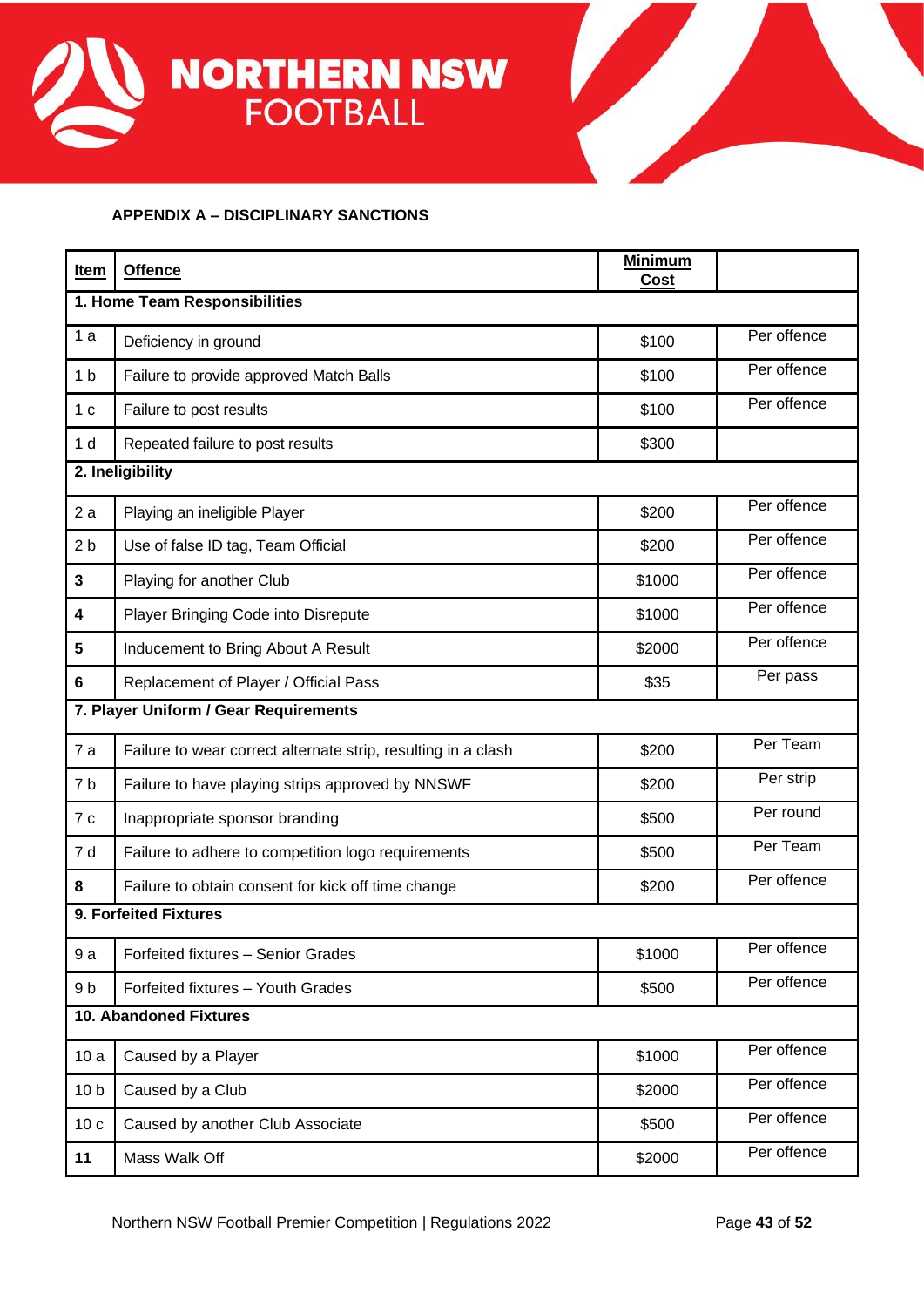

| 12. Fixture Start Delay |                                                                                                                                     |        |             |  |  |  |
|-------------------------|-------------------------------------------------------------------------------------------------------------------------------------|--------|-------------|--|--|--|
| 12a                     | Failure to exit change room on time                                                                                                 | \$250  | Per offence |  |  |  |
| 12 <sub>b</sub>         | Significant delay to start a Match                                                                                                  | \$500  | Per offence |  |  |  |
| 12c                     | Refusing to start a fixture                                                                                                         | \$2000 | Per offence |  |  |  |
| 13. Team Sheets         |                                                                                                                                     |        |             |  |  |  |
| 13a                     | Failure to lodge a Team sheet                                                                                                       | \$100  | Per offence |  |  |  |
| 13 <sub>b</sub>         | Failure to complete a Team sheet within required timelines                                                                          | \$100  | Per offence |  |  |  |
| 13c                     | <b>Illegible Team sheet</b>                                                                                                         | \$100  | Per offence |  |  |  |
| 13d                     | Supplying false information on a Team sheet                                                                                         | \$1000 | Per offence |  |  |  |
| 13 <sub>e</sub>         | Team sheet not available                                                                                                            | \$100  | Per offence |  |  |  |
| 13f                     | Failure to include required number of Duty Officers on Team sheet                                                                   | \$100  | Per offence |  |  |  |
| 14                      | Failure to provide replacement Match Official                                                                                       | \$500  | Per offence |  |  |  |
| 15                      | Three Players, Teams or Club Officials found guilty of Match<br>Official abuse across all grades inclusive of both Senior and Youth | \$2000 | Per offence |  |  |  |
| 16                      | Failure to Advise required persons of Washed Out Fixtures                                                                           | \$100  | Per offence |  |  |  |
| 17. Code of Conduct     |                                                                                                                                     |        |             |  |  |  |
| 17a                     | Breach of Code of Conduct by Player of Team Official                                                                                | \$500  | Per offence |  |  |  |
| 17 <sub>b</sub>         | Breach of Code of Conduct / Spectator Code of Behaviour by<br>Player of Club Associate                                              | \$500  | Per offence |  |  |  |
| 18                      | Display of prohibited flags, slogans or emblems                                                                                     | \$500  | Per offence |  |  |  |
| 19                      | Display of any non-compliant signage anywhere within the ground                                                                     | \$500  | Per offence |  |  |  |
| 20                      | Failure to erect required competition sponsor banners / feathers                                                                    | \$500  | Per offence |  |  |  |
| 21                      | Failure to maintain an up to date social media accounts                                                                             | \$200  | Per offence |  |  |  |
| 22. Administrative      |                                                                                                                                     |        |             |  |  |  |
| 22a                     | Failure to submit required documents to NNSWF within timelines                                                                      | \$200  | Per offence |  |  |  |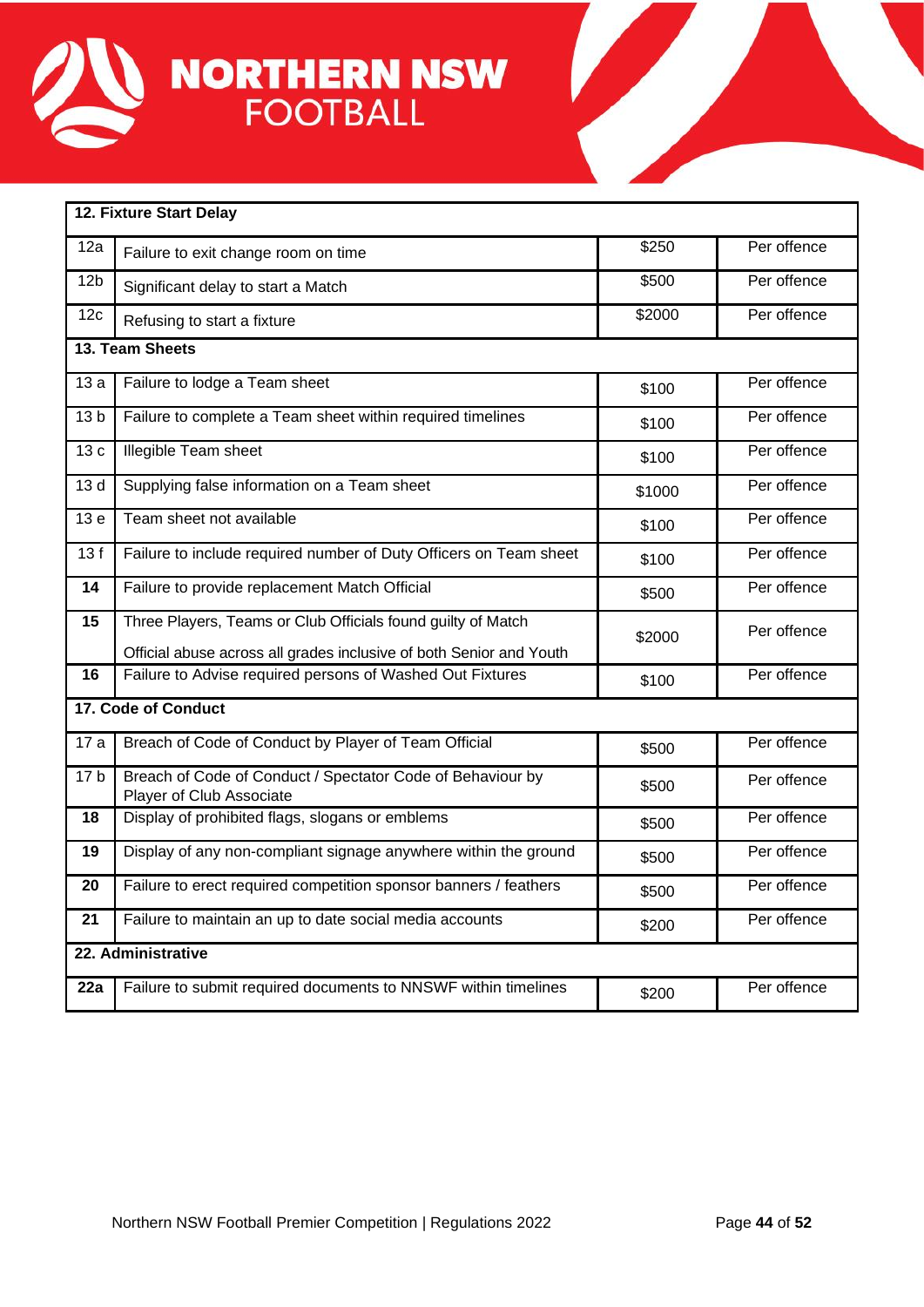



# <span id="page-44-0"></span>**APPENDIX B – APPEAL FEES**

| <b>Disciplinary Sanctions</b>                                                    |        |  |  |  |
|----------------------------------------------------------------------------------|--------|--|--|--|
| Appeal to NNSWF Competition Administrator <sup>1</sup>                           | \$500  |  |  |  |
| <b>Code of Conduct Sanction</b>                                                  |        |  |  |  |
| Application for a Grievance Hearing NNSWF Competition Administrator <sup>2</sup> | \$1000 |  |  |  |
| Grievance Appeal Fee NNSWF <sup>1</sup>                                          | \$1500 |  |  |  |
| Grievance Appeal Fee FA <sup>1</sup>                                             | \$2000 |  |  |  |

**1 - Refundable if appeal completely successful**

**2 - Non-Refundable**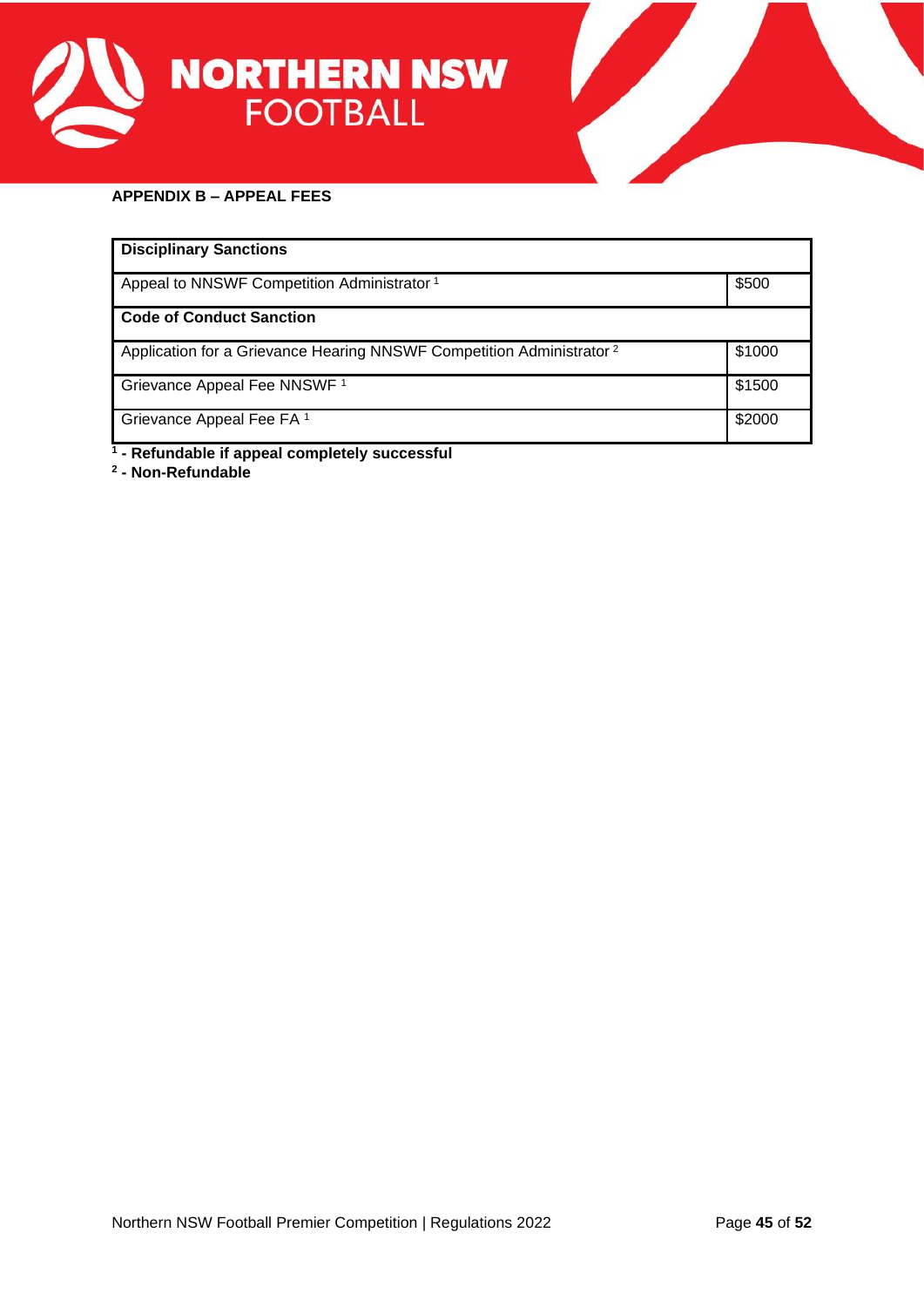



# <span id="page-45-0"></span>**APPENDIX C – PLAYING STRIP BRANDING**

Refer to the **Playing Strip and Branding Requirements** document.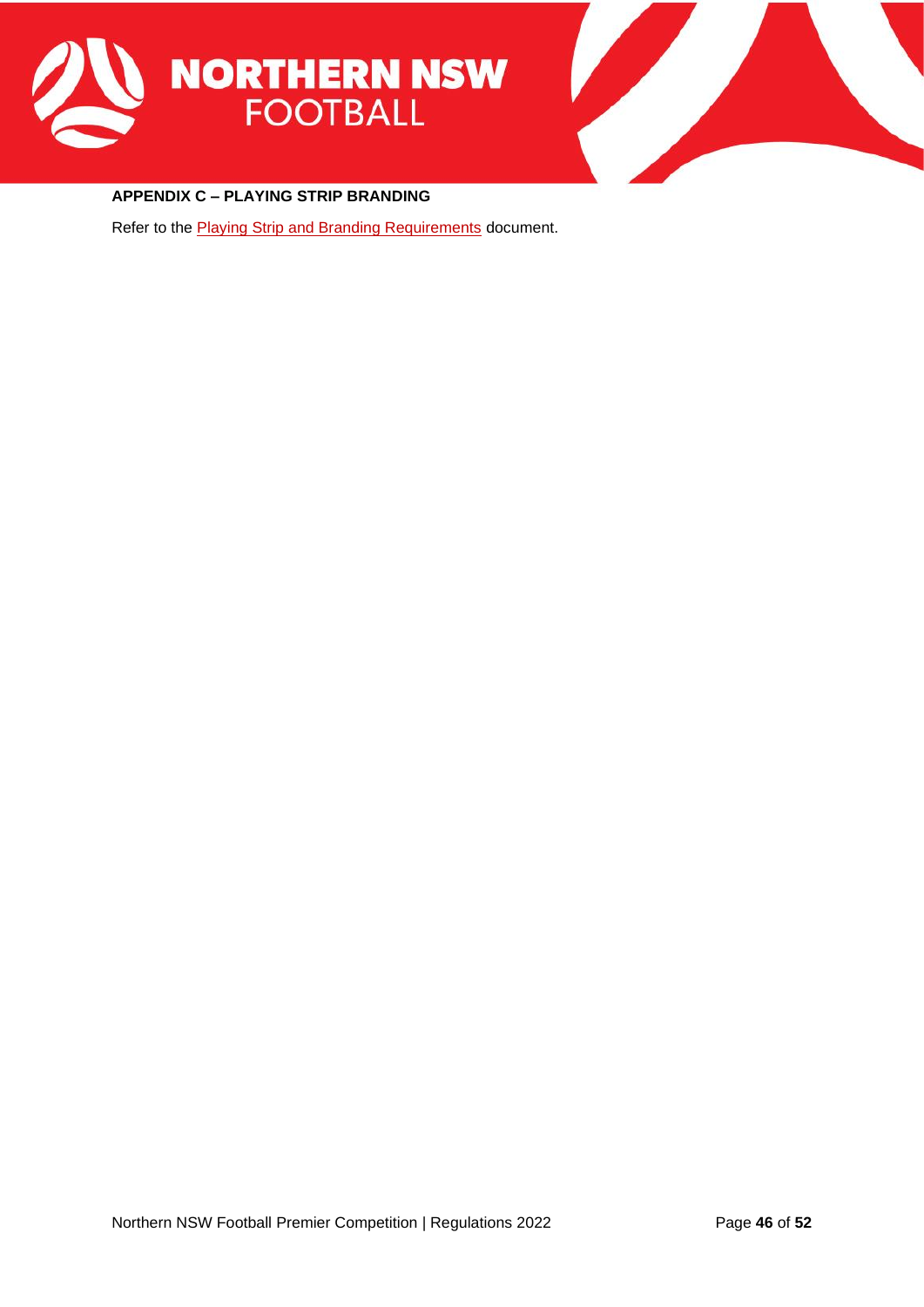



# **APPENDIX D – NNSWF TERMS OF ADMISSION**

**1. General -** The following Terms of Admission shall apply to all spectators attending the event. By attending the event spectators agree to be bound by these Terms of Admission. These Terms of Admission should be read in conjunction with the Venue Conditions of Entry and the 'FA Spectator Code of Behaviour'.

**2. Spectator Behaviour -** Patrons agree to comply with the 'FA Spectator Code of Behaviour', a copy of which is available at [www.footballaustralia.com.au.](http://www.footballaustralia.com.au/)

**3. Tickets -** In the instance that tickets must be purchased to enter the Venue, patrons must not:

- (a) resell or transfer, or attempt to resell or transfer, the ticket at a premium;
- (b) use the ticket for advertising, promotion or other commercial purposes (including

competitions and trade promotions) or to enhance the demand for other goods or services or;

(c) package the ticket with other goods and services.

Tickets must be carried at all times and produced upon request.

**4. Refund/Exchange -** Tickets will not be refunded or exchanged except in accordance with the "Code of Practice for the Ticketing of Live Entertainment in Australia" (the Code), available at www.liveperformance.com.au. Except as provided by the Code, to the extent permitted by law, NNSWF is not liable to any person for any loss (including consequential loss) arising out of, or in connection with, the cancellation or rescheduling of the event.

**5. Refusal of Entry/Eviction -** NNSWF, Club and Venue Management reserve the right to refuse entry or evict any person:

- (a) who breaches these Terms of Admission or who NNSWF, Club or Venue Management has reasonable grounds to believe is likely to breach these Terms of Admission;
- (b) who jeopardises safety or security at the Venue or event;
- (c) deemed to be intoxicated or disorderly or under the influence of drugs;
- (d) attempting to bring in, or found in possession of, Prohibited or Restricted Items;
- (e) engaging in a Prohibited or Restricted Activity;
- (f) failing to comply with lawful directions by FA, NNSWF, Club, Venue Management, Police, or Contract Security staff;
- (g) previously issued with a Court Banning Notice, FA Banning Notice, NNSWF Banning Notice or Club Banning Notice that still applies; or
- (h) not authorised to be in the Venue e.g. without a valid entry ticket or accreditation.

**6. Security Screening -** All persons and their possessions will be subject to searches before entering the Venue and may be subject to search upon exit. Persons who refuse to participate may be denied entry or asked to leave the Venue. Any person having entered the Venue and found to be in possession of a Prohibited or Restricted Item, shall have such item confiscated and may be evicted from the Venue.

**7. Surveillance -** For the safety and security of patrons and staff, surveillance cameras may be operating in and around the Venue. All persons entering the Venue consent to having their image recorded and held for a specified period. In the event of an incident, any footage obtained may be provided to FA, NNSWF, Club, Police and the Contract Security Provider and used to prosecute or support the implementation of a ban on a person, or for other law enforcement purposes.

**8. Prohibited/Restricted Items -** The following is a non-exhaustive list of items that are prohibited by law and are not permitted to enter the Venue: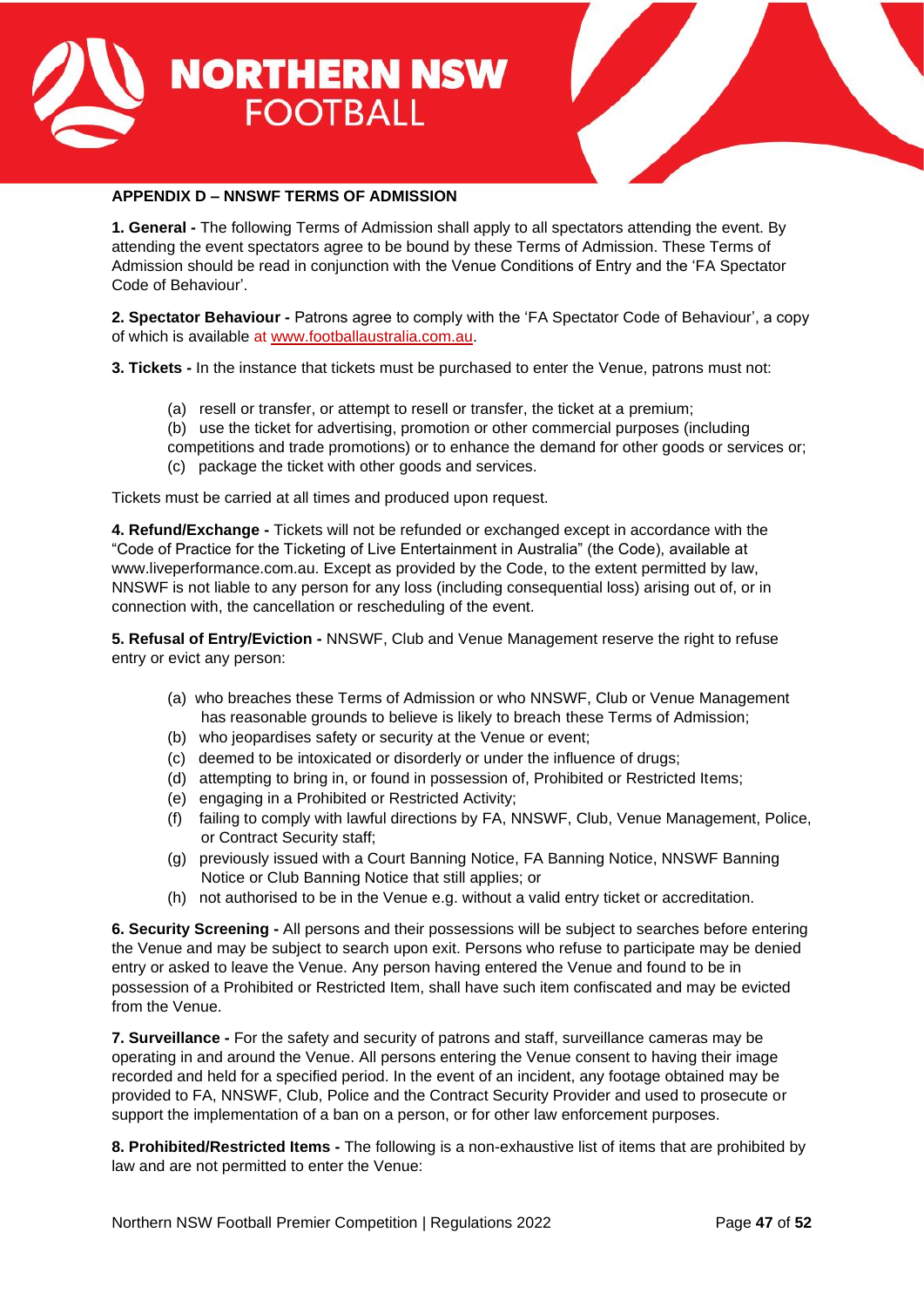

- 
- (a) illegal substances including controlled, dangerous or illicit drugs; and
- (b) flares, fireworks, weapons, explosives and smoke bombs

The following items are considered restricted and are not permitted to enter the Venue:

- (a) alcoholic beverages;
- (b) glass bottles, cans and breakable containers;
- (c) missiles of any description;
- (d) recreational equipment such as skateboards, rollerblades and bicycles;
- (e) animals and pets (other than Assistance Dogs);
- (f) laser pointers;
- (g) non-accredited photographic equipment and recording devices for commercial purposes including audio and video equipment;
- (h) confetti or shredded paper;
- (i) flag poles composed of materials other than plastic or wood or greater than 1.5metres in length;
- (j) signs, banners, flags and clothing displaying offensive, political, racial or unauthorised commercial material;
- (k) eskies, coolers and iceboxes too large to be stored under a seat; and
- (l) any item determined by FA, NNSWF, Club or Venue Management that may cause injury, public nuisance or which is deemed dangerous to fellow spectators.

# **9. Prohibited/Restricted Activities -** The following is a non-exhaustive list of activities that are

- restricted or prohibited within the Venue and participation in such activities may result in eviction:
	- (a) smoking (other than in a designated area);
	- (b) displaying commercial or offensive signage;
	- (c) throwing objects of any description;
	- (d) striking or igniting flares, fireworks, explosives and or smoke bombs;
	- (e) the use of offensive or racist chanting or language;
	- (f) storage of equipment or standing/sitting in aisles or walkways; and
	- (g) unauthorised soliciting and customer surveying.

#### **10. Responsible Consumption of Alcohol -** All persons entering the Venue are advised that:

- (a) they are entering a licensed premises;
- (b) persons identified as being intoxicated will not be permitted to enter;
- (c) persons found in possession of liquor will not be permitted to enter;
- (d) persons identified as being intoxicated will be removed from the premises
- (e) it is an offence for minors to purchase and consume liquor;
- (f) it is an offence to purchase liquor for (or supply liquor to) minors;
- (g) persons supplying liquor to minors will be reported to the Police; and
- (h) penalties and fines may apply under the relevant State's Liquor legislation.

**11. Liability -** Viewing of football and associated activities can be dangerous and may result in injury. Patrons viewing such activities do so at their own risk. Patrons bring personal items into the Venue at their own risk and assume all risk of any damage or loss (including property damage, personal injury, economic and consequential loss) however it arises at the Venue. The hirer and the Venue will not be held responsible for any damage to, loss or theft of a patron's personal property.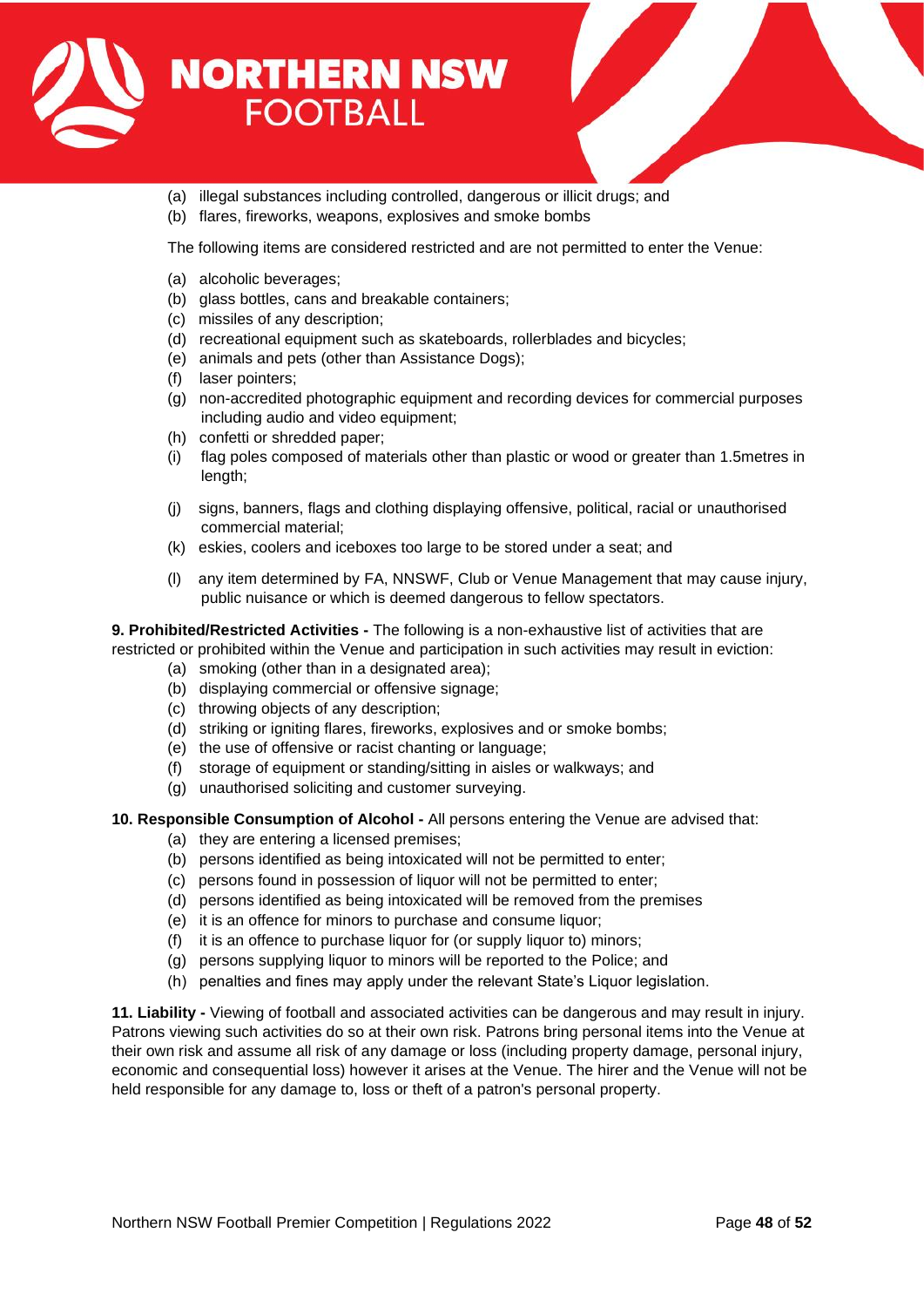

**12. Pass-Outs -** Pass-outs are issued at the discretion of the Venue. Should pass-outs be granted, patrons wishing to re-enter the Venue must present both the pass-out and a valid ticket to regain entry. Persons will be subject to searches upon Venue re-entry.

**13. Photographs and Broadcasts -** Photographs taken within the Venue may be used only for private non-commercial purposes. Making or distributing of broadcasts, commentary, news reports or statistics (by any means including by mobile phone or other wireless device) is prohibited.

**14. Image Release -** Patrons grant NNSWF and Clubs the non-exclusive right to use their image and likeness in any form or medium, as part of any broadcast or recording of the Match and for any other commercial purposes (including in advertising and promotional materials).

**15. General Conditions -** The following general conditions apply:

- (a) smoking is prohibited other than in designated smoking areas;
- (b) umbrellas are permitted into the Venue but, for the comfort of others, must not be raised in the seating areas;
- (c) for safety reasons, strollers and prams may not be permitted in the seating bowl;
- (d) unauthorised persons are prohibited from entering the field of play. Prosecutions may be pursued for unauthorised access to either the Venue or field of play;
- (e) patrons are responsible for their own conduct whilst in the Venue and must pay for the cost of repair of any damage caused to the Venue as a result of their conduct; and
- (f) drums may be permitted into the Venue on the condition that the owner is identified and receives prior approval from the Venue and Event Manager.

**16. Breach of Terms of Admission -** If Patrons breach these Terms of Admission they may be:

- (a) denied access to, or evicted from, the Venue;
- (b) banned from attending future Matches at the discretion of FA, NNSWF, Club or Venue Management;
- (c) asked for identification by NNSWF (including its authorised contractors, agents or employees), Club, Police, Venue Management or Contract Security staff.

Information collected from or on Patrons who breach the Terms of Admission may be shared between FA, NNSWF, Club, Venue Management, Contract Security staff and or Police. This information may be used to prosecute or support the implementation of a ban on the person, or for other law enforcement purposes, and Patrons consent to such use. All information collected will be handled in accordance with FA's Privacy Policy, which is available at [www.footballaustalia.com.au.](http://www.footballaustalia.com.au/)

**17. Privacy Waiver -** Patrons grant consent for their name, address, date of birth and photograph to be provided to NNSWF, by the relevant State or Federal Police or Contract Security staff, in the event that they are evicted from or arrested within the Venue and for State or Federal Police to disclose to NNSWF the nature and result of any action or criminal proceeding initiated by Police as a consequence of their eviction from or arrest within the Venue.

**18. Privacy Notification -** All persons entering the Venue are advised, in accordance with applicable State and Commonwealth Privacy legislation, that the relevant State or Federal Police may provide NNSWF with the name, address, date of birth and photograph of any person detained or arrested by Police at the Venue and the nature of any action or criminal proceeding initiated by Police as a consequence so that NNSWF can consider, and if deemed necessary, implement a ban on the person from attending future football Matches at NNSWF sanctioned Venues.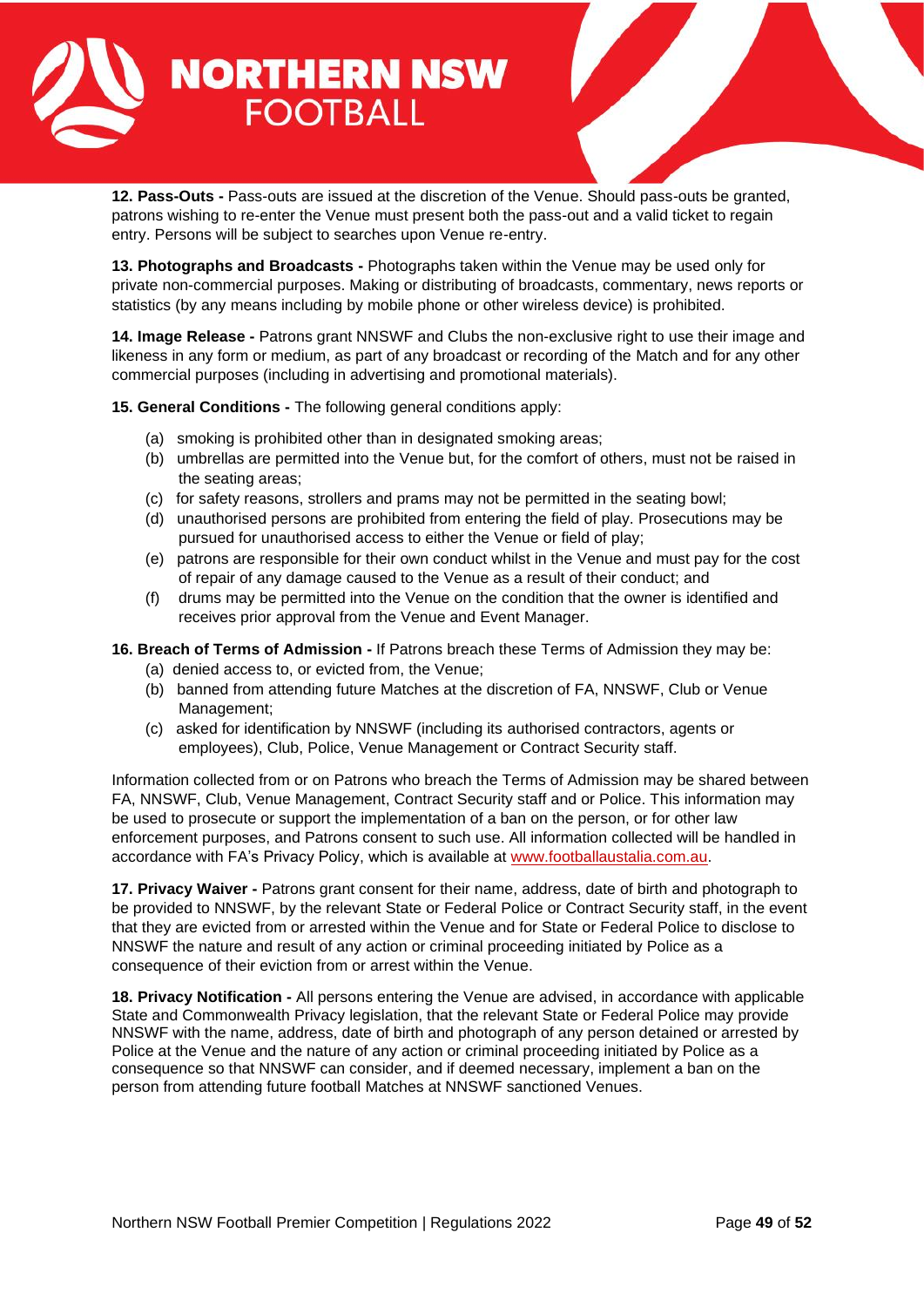



# <span id="page-49-0"></span>**APPENDIX E – DISCIPLINARY CODES**

- **1. Player Red Card** means the sending off of a Player for the commission of the following sending off offences specified at Law 12 of the FIFA Laws of the Game:
	- **1.1.** R1 serious foul play;
	- **1.2.** R2 violent conduct;
	- **1.3.** R3 biting or spitting at someone;
	- **1.4.** R4 denying the opposing Team a goal or an obvious goal-scoring opportunity by deliberately handling the ball (this does not apply to a Goalkeeper within his own penalty area);
	- **1.5.** R5 otherwise denying a goal or an obvious goal-scoring opportunity to an opponent as prescribed by Law 12 of the Laws of the Game;
	- **1.6.** R6 using offensive, insulting or abusive language and/or gestures;
	- **1.7.** R7 receiving a second Yellow Card in the same Match;
- **2. Player Yellow Card** means a caution of a Player by the Referee for the commission of the following cautionable offences specified at Law 12 of the FIFA Laws of the Game:
	- **2.1.** Y1 unsporting behaviour;
	- **2.2.** Y2 dissent by word or action;
	- **2.3.** Y3 persistent infringement of the FIFA Laws of the Game;
	- **2.4.** Y4 delaying the restart of play;
	- **2.5.** Y5 failure to respect the required distance when play is restarted with a corner kick, free kick or thrown in;
	- **2.6.** Y6 entering re-entering, or deliberately leaving the field of play without the Referee's permission
- **3. Team Official Red Card** means the sending off of a Team Official by a Referee for the commission of the following sending-off offences specified in the Approved IFAB Trial Guidelines read in conjunction with the Laws of the Game:
	- **3.1.** R-TO1 violent conduct;
	- **3.2.** R-TO2 physical or aggressive behaviour towards an opposing Player, substitute, Team Official, Match Official, spectator or any other person (e.g. security or competition official);
	- **3.3.** R-TO3 using offensive, insulting or abusive language and/or gestures;
	- **3.4.** R-TO4 biting or spitting at any person;
	- **3.5.** R-TO5 entering the field of play to:
		- **(a)** confront a Match Official (including at half-time and full-time);
		- **(b)** interfere with play or an opposing Player.
	- **3.6.** R-TO6 deliberately leaving the technical area to:
		- **(a)** show dissent towards or remonstrate with a Match Official;
		- **(b)** act in a provocative or inflammatory manner;
		- **(c)** enter the opposing technical area in an aggressive or confrontational manner.
	- **3.7.** R-TO7 deliberately throwing/kicking an object onto the field of play;
	- **3.8.** R-TO8 delaying the restart of play by the opposing Team e.g. holding onto the ball, kicking the ball away, obstructing the movement of a player
	- **3.9.** R-TO9 receiving a second Yellow Card in the same Match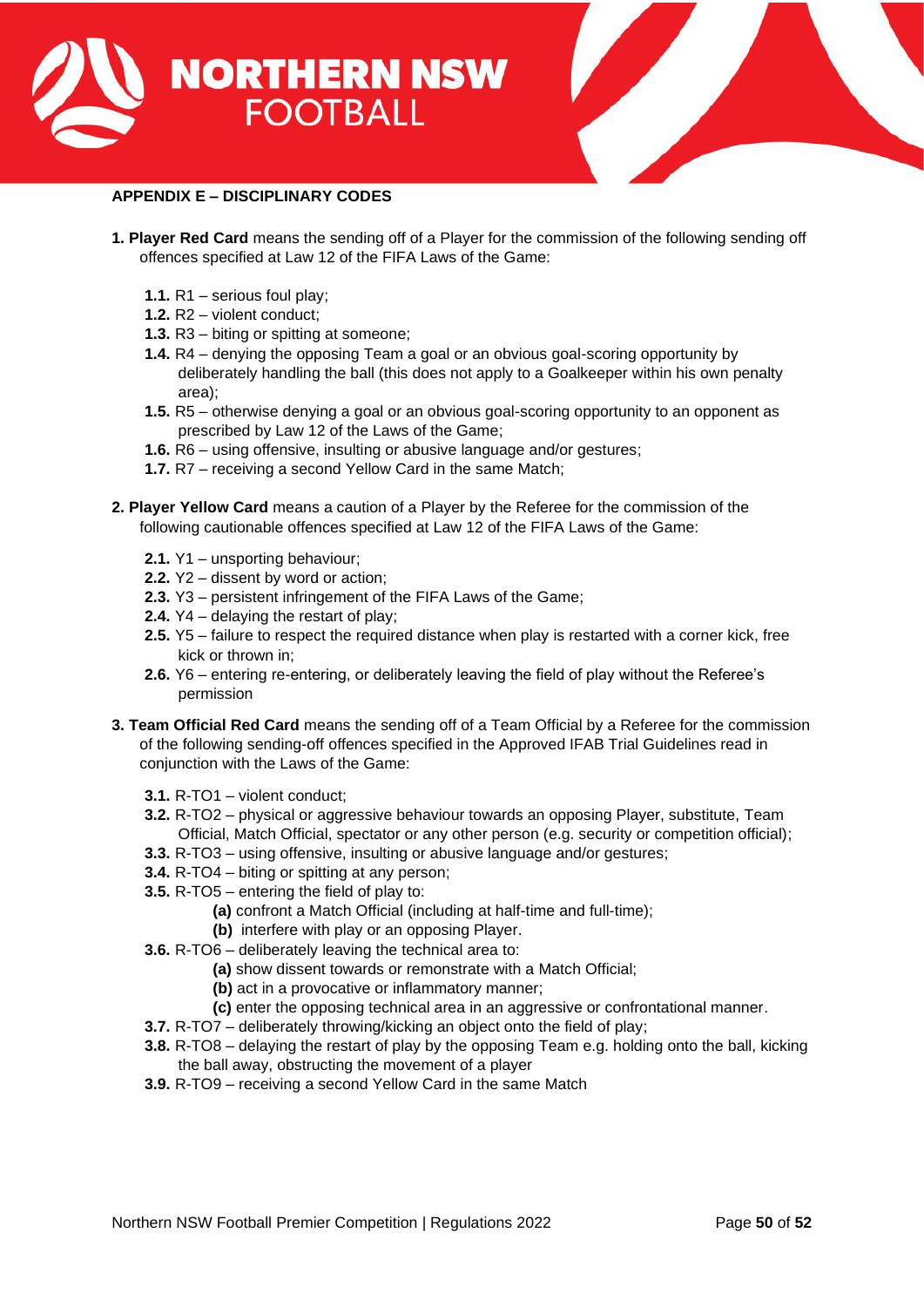

- **4. Team Official Yellow Card** means the caution of a Team Official by Referee for the commission of the following cautionable offences specified in the Approved IFAB Trial Guidelines read in conjunction with the Laws of the Game:
	- **4.1.** Y-TO1 dissent by word or action, including throwing / kicking drinks bottles or other objects to show dissent and/or gestures which show a clear lack of respect for the Match Officials (e.g. sarcastic clapping);
	- **4.2.** Y-TO2 gesturing or acting in a provocative, derisory or inflammatory way;
	- **4.3.** Y-TO3 gesturing for a Red Card or Yellow Card to be shown;
	- **4.4.** Y-TO4 clearly / persistently not respecting the confines of their Team's Technical Area;
	- **4.5.** Y-TO5 deliberately entering the Technical Area of the opposing Team (nonconfrontational;
	- **4.6.** Y-TO6 delaying the restart of play by their Team;
	- **4.7.** Y-TO7 showing a lack of respect for the game;
	- **4.8.** Y-TO8 persistent / repeated unacceptable behaviour (including repeated warning offences);